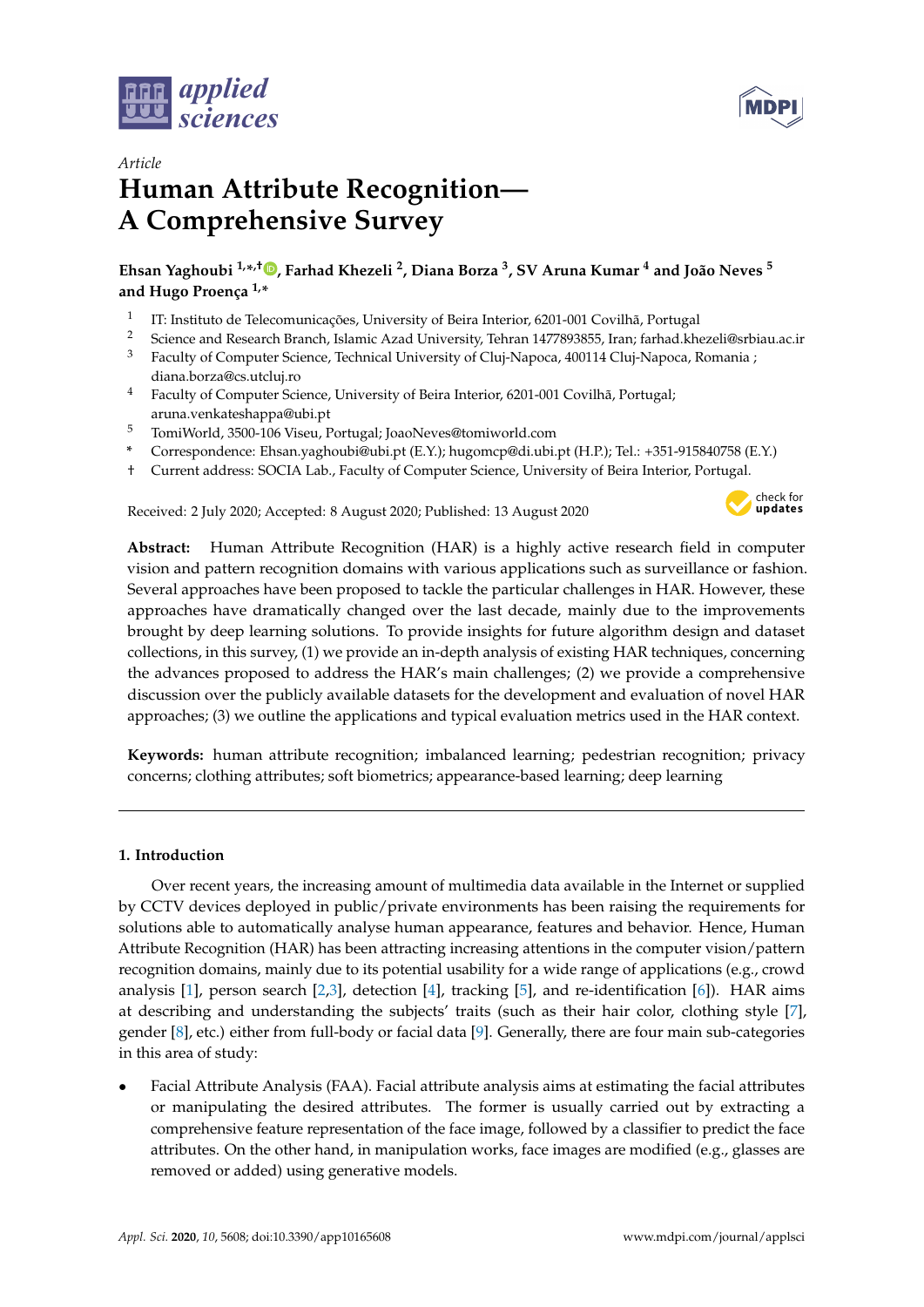- Full-body Attribute Recognition (FAR). Full-body attribute recognition regards the task of inferring the soft-biometric labels of the subject, including clothing style, head-region attributes, recurring actions (talking to the phone) and role (cleaning lady, policeman), regardless of the location or body position (eating in a restaurant).
- Pedestrian Attribute Recognition (PAR). As an emerging research sub-field of HAR, it focuses on the full-body human data that have been exclusively collected from video surveillance cameras or panels, where persons are captured while walking, standing, or running.
- Clothing Attribute Analysis (CAA). Another sub-field of human attribute analysis that is exclusively focused on clothing style and type. It comprises several sub-categories such as in-shop retrieval, costumer-to-shop retrieval, fashion landmark detection, fashion analysis, and cloth attribute recognition, each of which requires specific solutions to handle the challenges in the field. Among these sub-categories, cloth attribute recognition is similar to pedestrian and full-body attribute recognition and studies the clothing types (e.g., texture, category, shape, style).

The typical pipeline of the HAR systems is given in Figure [1,](#page-1-0) which indicates the requirement of a dataset preparation prior to designing a model. As shown in Figure [1,](#page-1-0) preparing a dataset for this problem typically comprises four steps:

- 1. Capturing raw data, which can be accomplished using mobile cameras (e.g., drone) or stationary cameras (e.g., CCTV). Also, the raw data might even be collected from images/videos publicly available (e.g., *Youtube*, or similar sources).
- 2. In most supervised training approaches, HAR models consider one person at a time (instead of analyzing a full-frame with multiple persons). Therefore, detecting the bounding boxes of each subject is essential and can be done by state-of-the-art object detection solutions (i.e., Mask R-CNN [\[10\]](#page-34-8), You Only Look Once (YOLO) [\[11\]](#page-34-9), Single Shot Detection (SSD) [\[12\]](#page-34-10), etc.)
- 3. If the raw data is in video format, spatio-temporal information should be kept. in such cases, the accurate tracking of each object (subject) in the scene can significantly ease the annotation process.
- 4. Finally, in order to label the data with semantic attributes, all the bounding boxes of each individual are displaced to human annotators. based on human perception, the desired labels (e.g., 'gender' or 'age') are then associated to each instance of the dataset.

<span id="page-1-0"></span>

**Figure 1.** Typical pipeline to develop a HAR model.

Regarding the data-type and available annotations, there are many possibilities for designing HAR models. Early researches were based on crafted feature extractors. Typically, the linear Support Vector Machine (SVM) was used with different descriptors (such as ensemble of localized features, local binary patterns, color histograms, histogram of oriented gradients) to estimate the human attributes. However, as the correlation between human attributes were ignored in traditional methods, one single model was not suitable for estimating several attributes. For instance, descriptors suitable for gender recognition could not be effective enough to recognize the hairstyle. Therefore, conventional methods mostly focused on obtaining independent feature extractors for each attribute. After the advent of Convolutional Neural Networks (CNNs) and using it as a holistic feature extractor, a growing number of methods focused on models that can estimate multiple attributes at once. Earlier deep-based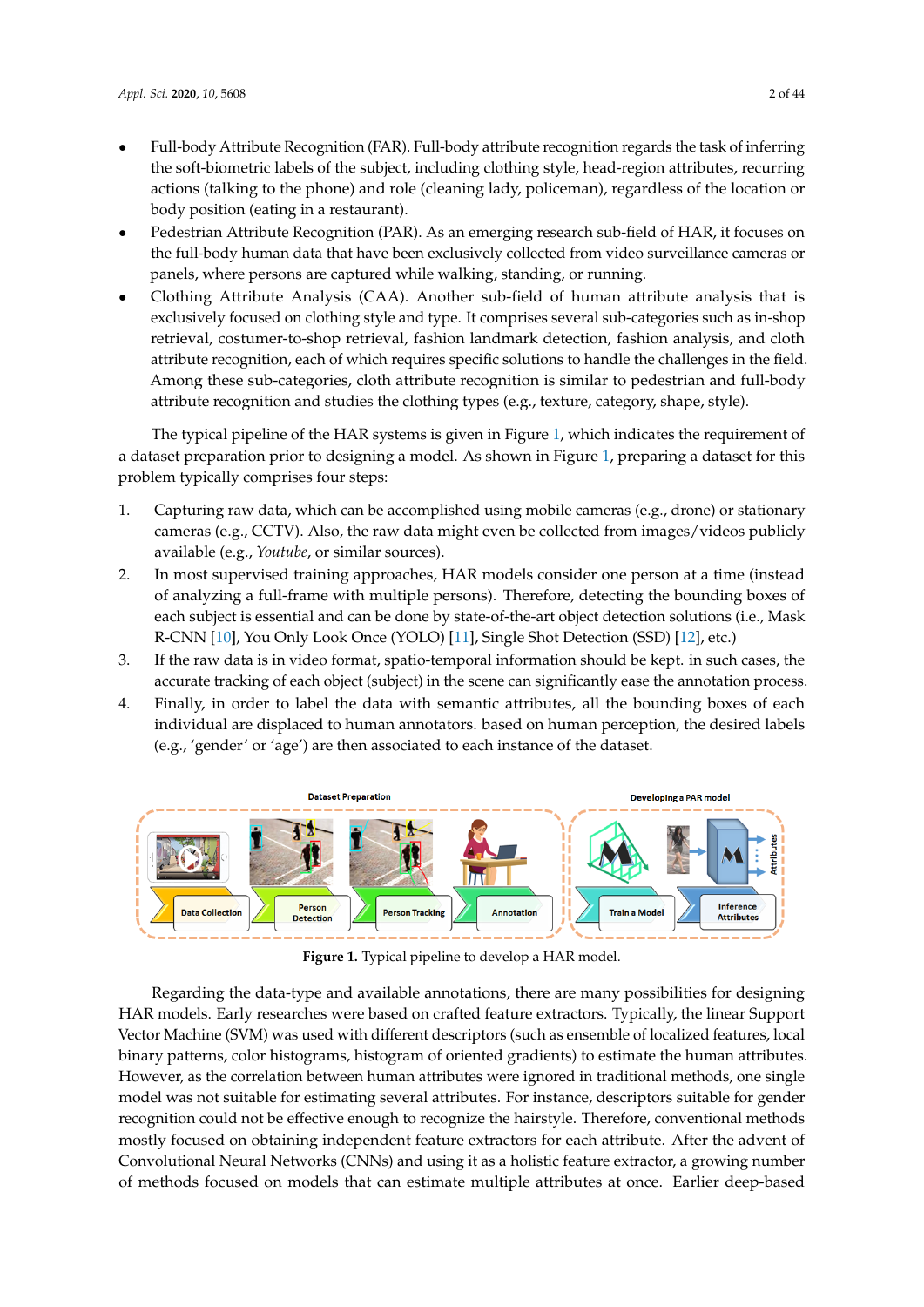methods used shallow networks (e.g., 8-layer AlexNet [\[13\]](#page-34-11)), while later models moved towards deeper architectures (e.g., residual network (ResNet)) [\[14\]](#page-34-12).

The difficulties in HAR originates mainly due to the high-variability in human appearance particularly in intra-class samples. Nevertheless, the following factors have been identified as the basis for the development of robust HAR systems:

- learn in an end-to-end manner and yield multiple attributes at once;
- extract a discriminative and comprehensive feature representation from the input data;
- leverage the intrinsic correlations between attributes;
- consider the location of each attribute in a weakly supervised manner;
- are robust to primary challenges such as low-resolution data, pose variation, occlusion, illumination variation, and cluttered background;
- handle the classes imbalance;
- manage the limited-data problem effectively.

Despite the relevant advances and many research articles published, HAR can be considered still in its early stages. For the community to come up with original solutions, it is necessary to be aware of the history of advancements, state-of-the-art performance, and the existing datasets related to this field. Therefore, in this study, we discuss a collection of HAR related works, starting from the traditional one to the most recent proposals, and explain their possible advantages/drawbacks. We further analyze the performance of recent studies. Moreover, although we identified more than 15 publicly available HAR datasets, to the best of our knowledge, we do not have a clear discussion on the aspects that one should observe while collecting a HAR dataset. Thus, after taxonomizing the datasets and describing their main features and data collection setups, we discuss the critical issues of the data preparation step.

Regarding the previously published surveys that addressed similar topics, we particularly mention Zheng et al. [\[15\]](#page-34-13), where the facial attribute manipulation and estimation methods have been reviewed. However, to date, there is no solid survey on the recent advances in other sub-categories of human attribute analysis. As the essence of full-body, pedestrian, and cloth attribute recognition methods are similar to each other; in this paper, we cover all of them with a particular focus on the pedestrian attribute recognition methods. Meanwhile, Reference [\[16\]](#page-34-14) is the only work similar to our survey that is about pedestrian attribute recognition. Several points distinguish our work from Reference [\[16\]](#page-34-14):

- The recent literature on HAR has been mostly focused on addressing some particular challenges of this problem (such as class imbalance, attribute localization, etc.) rather devising a general HAR system. Therefore, instead of providing a methodological categorization of the literature as in Reference [\[16\]](#page-34-14), our survey proposes a challenge-based taxonomy, discussing the state-of-the-art solutions and the rationale behind them;
- Contrary to Reference [\[16\]](#page-34-14), we analyze the motivation of each work and the intuitive reason for its superior performance;
- The datasets main features, statistics and types of annotation are compared and discussed in detail;
- Beside the motivations, we discuss HAR applications, divided into three main categories: security, commercial, and related research directions.

# *Motivation And Applications*

Human attribute recognition methods extract semantic features that describe human-understandable characteristics of the individuals in a scene, either from images or video sequences, ranging from demographic information (gender, age, race/ethnicity), appearance attributes (body weight, face shape, hairstyle and color etc.), emotional state, to the motivation and attention of people (head pose, gaze direction). As they provide vital information about humans,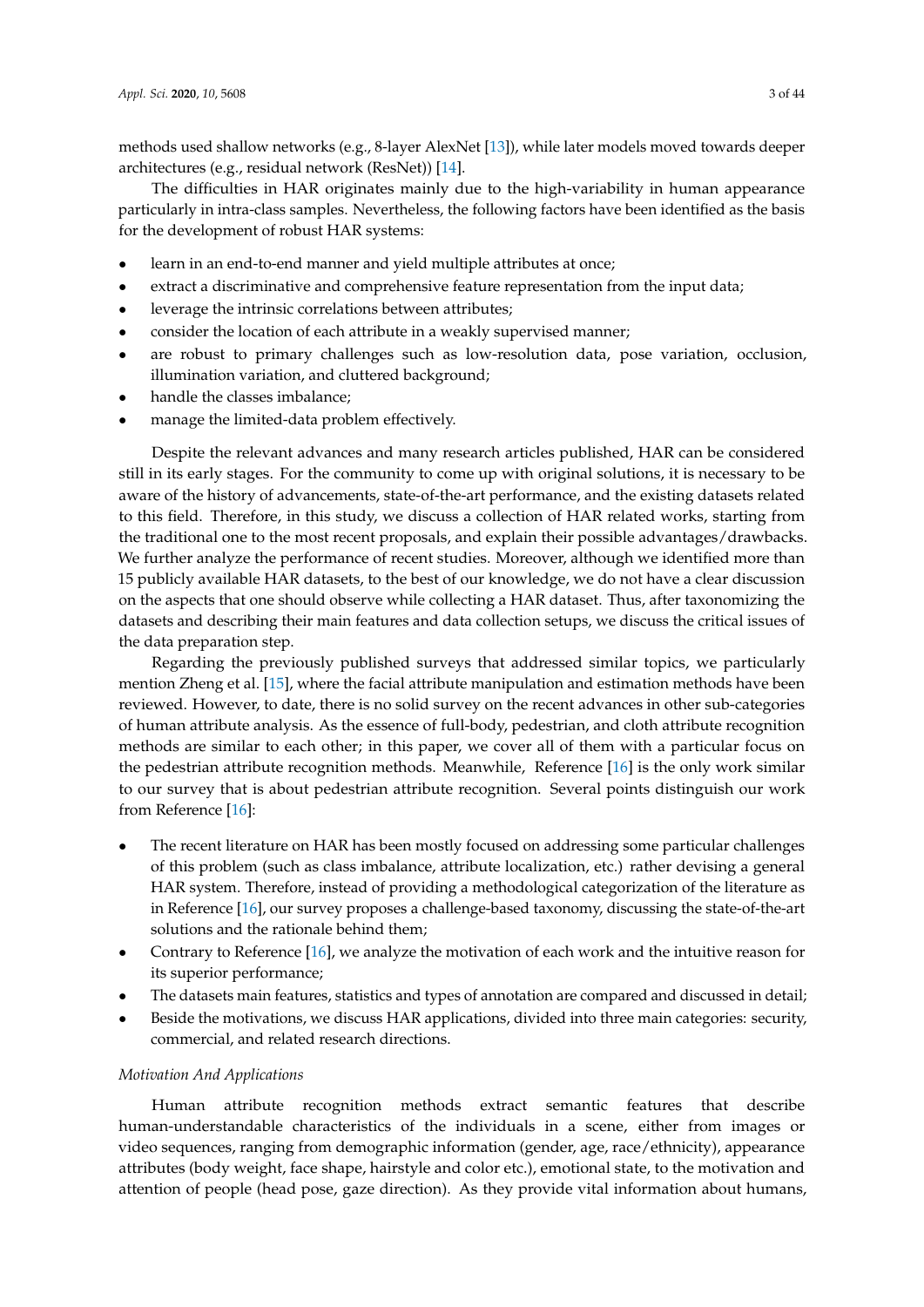such systems have already been integrated into numerous real-world applications, and are entwined with many technologies across the globe.

Indisputably, HAR is one of the most important steps in any visual surveillance system. Biometric identifiers are extracted to identify and distinguish between the individuals. Based on the biometric traits, humans are uniquely identified, either based on their facial appearance [\[17](#page-34-15)[–19\]](#page-34-16), iris patterns [\[20\]](#page-34-17) or on behavioral traits (gait) [\[21](#page-34-18)[,22\]](#page-34-19). With the increase of surveillance cameras worldwide, the research focus has shifted from (hard-)biometric (iris recognition, palm-print) to soft biometric identifiers. The latter describe human characteristics, taxonomized into a humanly understandable manner, but are not sufficient to uniquely differentiate between individuals. Instead, they are descriptors used by humans to categorize their peers into several classes.

On a top level, HAR applications can be divided into three main categories: *security and safety*, *research* directions, and *commercial applications*.

Yielding high-level semantic information, HAR could provide auxiliary information for different computer vision tasks, such as person re-identification ([\[23,](#page-34-20)[24\]](#page-35-0)), human action recognition [\[25\]](#page-35-1), scene understanding, advanced driving assistance systems, and event detection ([\[26\]](#page-35-2)).

Another fertile field where HAR could be applied is in human drone surveillance. Drones or Unmanned Aerial Vehicles (UAV), although initially designed for military applications, are rapidly extending to various other application domains, due to their reduced size, swiftness, and ability to navigate through remote and dangerous environments. Researchers in multiple fields have started to use UAVs drones in their research work, and, as a result, the Scopus database has shown an increase in the papers related to UAVs, from 11 (4.7  $\times$  10<sup>6</sup> of total papers) papers published in 2009 to 851  $(270.0 \times 10^6$  of total articles) published in 2018 [\[27\]](#page-35-3). In terms of human surveillance, drones have been successfully used in various scenarios, ranging from rescue operations and victim identification, people counting and crowd detection, to police activities. All these applications require information about human attributes.

Nowadays, researchers in universities and major car industries work together to design and build the self-driving cars of the future. HAR methods have important implications in such systems as well. Although numerous papers addressed the problem of pedestrian detection, pedestrian attribute recognition is one of the keys to future improvements. Cues about the pedestrians' body and head orientation provide insights about their intent, and thus avoiding collisions. The pedestrians' age is another aspect that should be analyzed by advanced driving assistance systems to decrease vehicle speed when children are on the sidewalk. Finally, other works suggest that even pedestrians' accessories could be used to avoid collisions: starting from the statistical evidence that collisions between pedestrians and vehicles are more frequent on rainy days, in Reference [\[28\]](#page-35-4) authors suggest that detecting whether a pedestrian has on open umbrella could reduce traffic incidences.

As mentioned above, the applications of biometric cues are not limited to surveillance systems. Such traits have necessary implications also in commercial applications (logins, medical records management) and government applications (ID cards, border, and passport control) [\[29\]](#page-35-5). Also, a recent trend is to have advertisement displays in malls and stores equipped with cameras and HAR systems to extract socio-demographic attributes of the audience and present appropriate and targeted ads based on the audience's gender, generation or age.

Of course, this application list is not exhaustive, and numerous other practical uses of HAR can be envisioned, as this task has implications in all fields interested in and requiring (detailed) human description.

In the remainder of this paper, we first describe the HAR preliminaries—dataset preparation, and the general difference between the earliest and most recent model approaches. In Section [3,](#page-5-0) we survey the HAR techniques from their main challenge point-of-view, in order to increase the reader's creativity in introducing novel ideas for solving the task of HAR. Further, in Sections [4](#page-17-0) and [5,](#page-22-0) we detail the existing PAR, FAR, and CAA datasets and commonly used evaluation metrics for HAR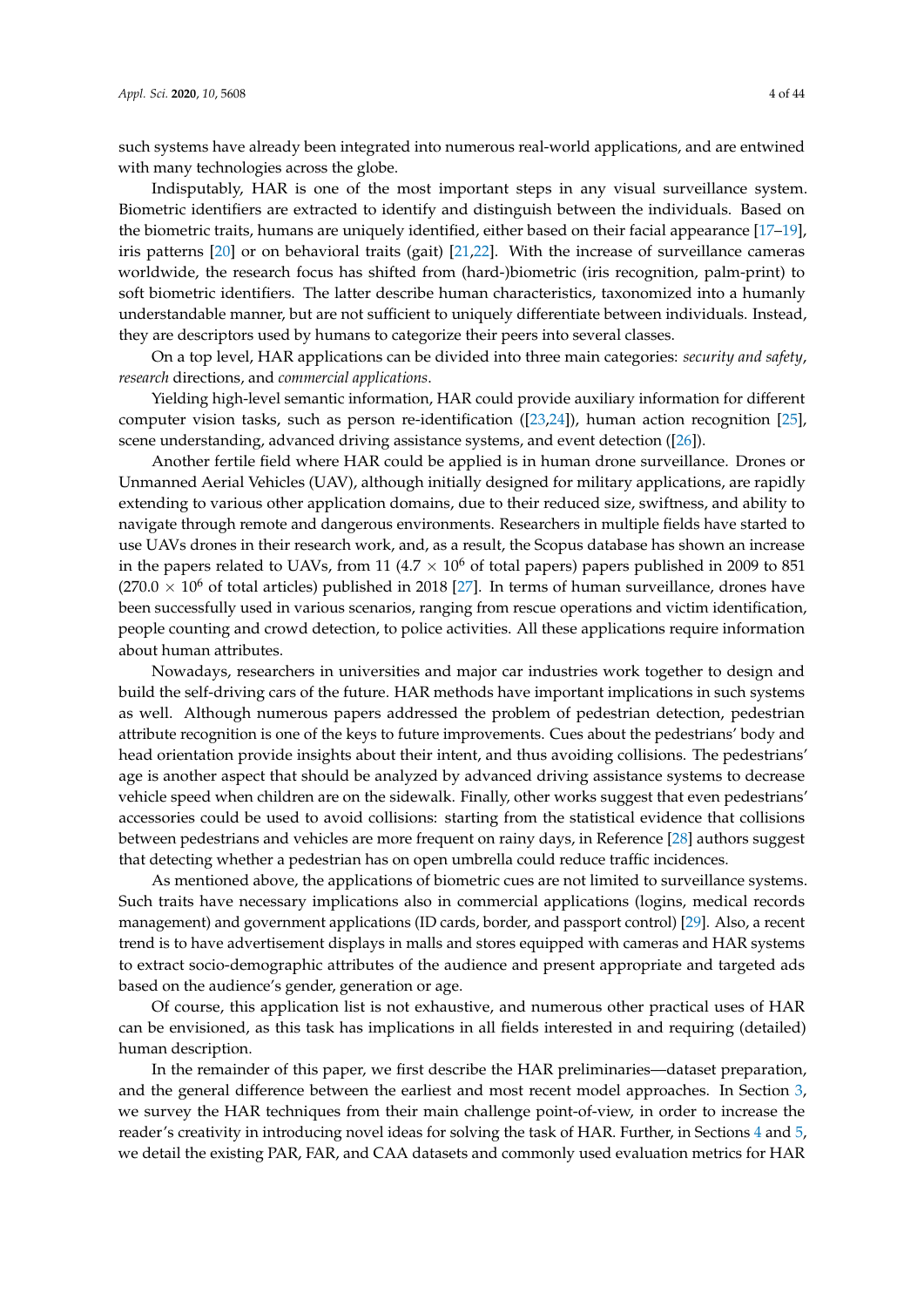models. In Section [6,](#page-22-1) we discuss the advantages and disadvantages of the above-presented methods and compare their performance over the well-known HAR datasets.

# **2. Human Attribute Recognition Preliminaries**

To recognize the human full-body attributes, it is necessary to follow a two-step pipeline, as depicted in Figure [1.](#page-1-0) In the remainder of this section, each of these steps is described in detail.

#### *2.1. Data Preparation*

Developing a HAR model requires relevant annotated data, such that each person is manually labeled based on its semantic attributes. As discussed in Section [4,](#page-17-0) there are different types of data sources such as fashion, aerial, and synthetic datasets, which could be collected from the Internet resources (e.g., Flickr) or through static or mobile cameras in indoor/outdoor locations. HAR models are often developed to recognize human attributes from person bounding boxes (instead of analyzing an entire frame comprising multiple persons). That is why, after the data collection step, it is required to pre-process the data and extract the bounding box of each person. Earlier methods use human annotators to specify the person locations in each image, and then assign soft biometric labels to each of person bounding boxed, while recent approaches take advantage of the CNN-based person detectors (e.g., Reference [\[10\]](#page-34-8))—or trackers [\[30\]](#page-35-6), if the data is collected as videos—to provide the human annotators with person bounding boxes for more labeling processes. We refer the interested reader to Reference [\[31\]](#page-35-7) for more information on person detection and tracking methods.

#### *2.2. HAR Model Development*

In this part, we discuss the main problem in HAR and highlight the differences between the earlier methods and the most recent deep learning-based approaches.

In machine learning, classification is most often seen as a supervised learning task, in which a model learns from the labeled input data to predict the appeared classes in the unseen data. For example, given many person images with gender labels ('male' or 'female'), we develop an algorithm to find the relationship between images and labels, based on which we predict the labels of the new images. Fisher's linear discriminant [\[32\]](#page-35-8), support vector machine [\[33\]](#page-35-9), decision trees [\[34,](#page-35-10)[35\]](#page-35-11), and neural networks [\[36](#page-35-12)[,37\]](#page-35-13) are examples of classification algorithms. As the input data is large or suspected to have redundant measures, before analyzing it for classification, the image is transformed into a reduced set of features. This transformation can be performed using neural networks [\[38\]](#page-35-14) or different feature descriptors [\[39\]](#page-35-15)—such as Major Colour Spectrum Histogram (MCSH) [\[40\]](#page-35-16), Color Structure Descriptor (CSD) [\[41,](#page-35-17)[42\]](#page-35-18), Scale Invariant Feature Transform (SIFT) [\[43](#page-35-19)[,44\]](#page-35-20), Maximally Stable Colour Regions (MSCR) [\[45](#page-35-21)[,46\]](#page-35-22), Recurrent Highly-Structured Patches (RHSP), and Histogram of Oriented Gradients (HOG) [\[47](#page-35-23)[–49\]](#page-36-0). Image descriptors are not generalized to all the computer vision problems and may be suitable only for specific data type—for example, color descriptors are only suitable for color images. Therefore, models based on feature descriptors are often called hand-crafted methods, in which we should define and apply proper feature descriptors to extract a comprehensive and distinct set of features from each input image. This process may require more feature engineering, such as dimensionality reduction, feature selection, and fusion. Later, based on the extracted features, multiple classifiers are learned, such that each one is specialized in predicting specific attributes of the given input image. As the reader may have noticed, these steps are offline (the result of each step should be saved on the disk as the input of the next step). On the contrary, deep neural networks are capable of modeling the complex non-linear relationships between the input image and labels, such that the feature extraction and classifier learning are performed simultaneously. Deep neural networks are implemented as multi-level (large to small feature-map dimensions) layers, in which different processing filters are convoluted with the output of the previous layer. In the first levels of the model, low-level features (e.g., edges) are extracted, while mid-layers and last-layers extract the mid-level features (e.g., texture) and high-level features (e.g., expressiveness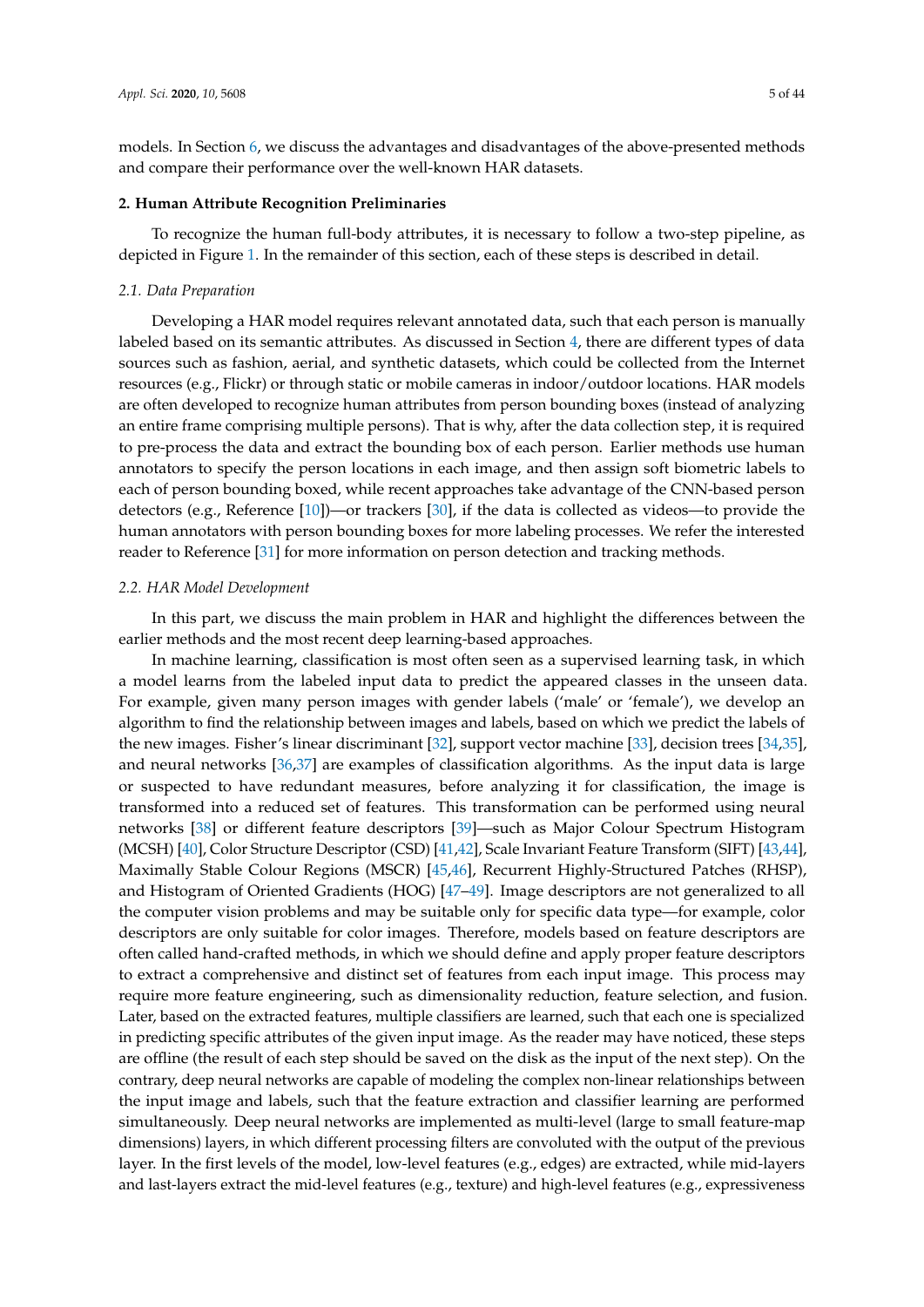of the data), respectively. To learn the classification, several fully connected layers are added on top of the convolutional layers (known as a backbone) to map the last feature map to a feature vector with several neurons equal to the number of class labels (attributes).

Several major advantages of deep learning approaches moved the main research trend towards the deep neural network methods. First, CNNs are end-to-end (i.e., both the feature extraction and classification layers are trained simultaneously). Second, the deep neural networks' high generalization ability has provided the possibility of transferring the knowledge of other similar fields to scenarios with limited data. As an example, applying the weights of a model that has been trained on a large dataset (e.g., ImageNet [\[50\]](#page-36-1)) not only has shown positive effects on the accuracy of the model but also has decreased the convergence time and over-fitting problem [\[51](#page-36-2)[–53\]](#page-36-3). Thirdly, CNNs could be designed to handle multiple tasks and labels in a unified model [\[54,](#page-36-4)[55\]](#page-36-5).

To fully understand the discussion on the state of the arts in HAR, we encourage the newcomer readers to read about different architectures of deep neural networks and their components in References [\[56](#page-36-6)[,57\]](#page-36-7). Meanwhile, common evaluation metrics are explained in Section [5.](#page-22-0)

#### <span id="page-5-0"></span>**3. Discussion of Sources**

As depicted in Figure [2,](#page-6-0) we identified five major challenges frequently addressed by the literature on HAR—localization, limited learning data, attribute relation, body-part occlusion, and data class imbalance.

HAR datasets only provide the labels for a bounding box of person, but the locations related to each attribute are not annotated. Finding which features are related to which parts of the body is not a trivial task (mainly because body posture is always changing), and not fulfilling it may cause an error in prediction. For example, recognizing the 'wearing sunglasses' attribute in a full-body image of a person without considering the eyeglasses' location may lead to omitting the sunglasses feature information due to extensive pooling layers and a small region of the eyeglasses, compared to the whole image. This challenge is known as localization (Section [3.1\)](#page-6-1), as in which we attempt to extract features of different spatial locations of the image to be certain no information is lost, and we can extract distant features from the input data.

Earlier methods used to work with limited data as the mathematical calculations were computationally expensive, and increasing the amount of data could not justify the exponential computational cost and the amount of improvement in the accuracy. After the deep learning breakthrough, more data proved to be effective in the generalization ability of the models. However, collecting and annotating very large datasets is prohibitively expensive. This issue is known as limited data challenge, which has been the subject of many studies in the deep neural network fields of study, including deep-based HAR, addressed in Section [3.2.](#page-11-0)

In the context of HAR, dozens of attributes are often analyzed together. As humans, we know that some of these attributes are highly correlated, and knowing one can improve the recognition probability of the other attributes. For example, for a person wearing a 'tie,' it is less likely to wear a 'Pyjama' and more likely to wear a 'shirt' and 'suit'. Studies that address the relationship between attributes as their main contribution are categorized in the 'attribute relation' taxonomy and discussed in Section [3.3.](#page-11-1)

Body parts occlusion is another challenge when dealing with HAR data that has not yet been addressed by many studies. The challenge in occluded body parts is not only about the missing information of the body parts, but also the presence of some misleading features of other persons or objects. Further, because in HAR, some attributes are related to specific regions, considering the occluded parts before the prediction is important. For example, for a person with an occluded lower body, yielding predictions about the attributes located in the lower body region is questionable. In Section [3.4,](#page-15-0) we discuss the methods and ideas that have particularly addressed the occlusion in HAR data.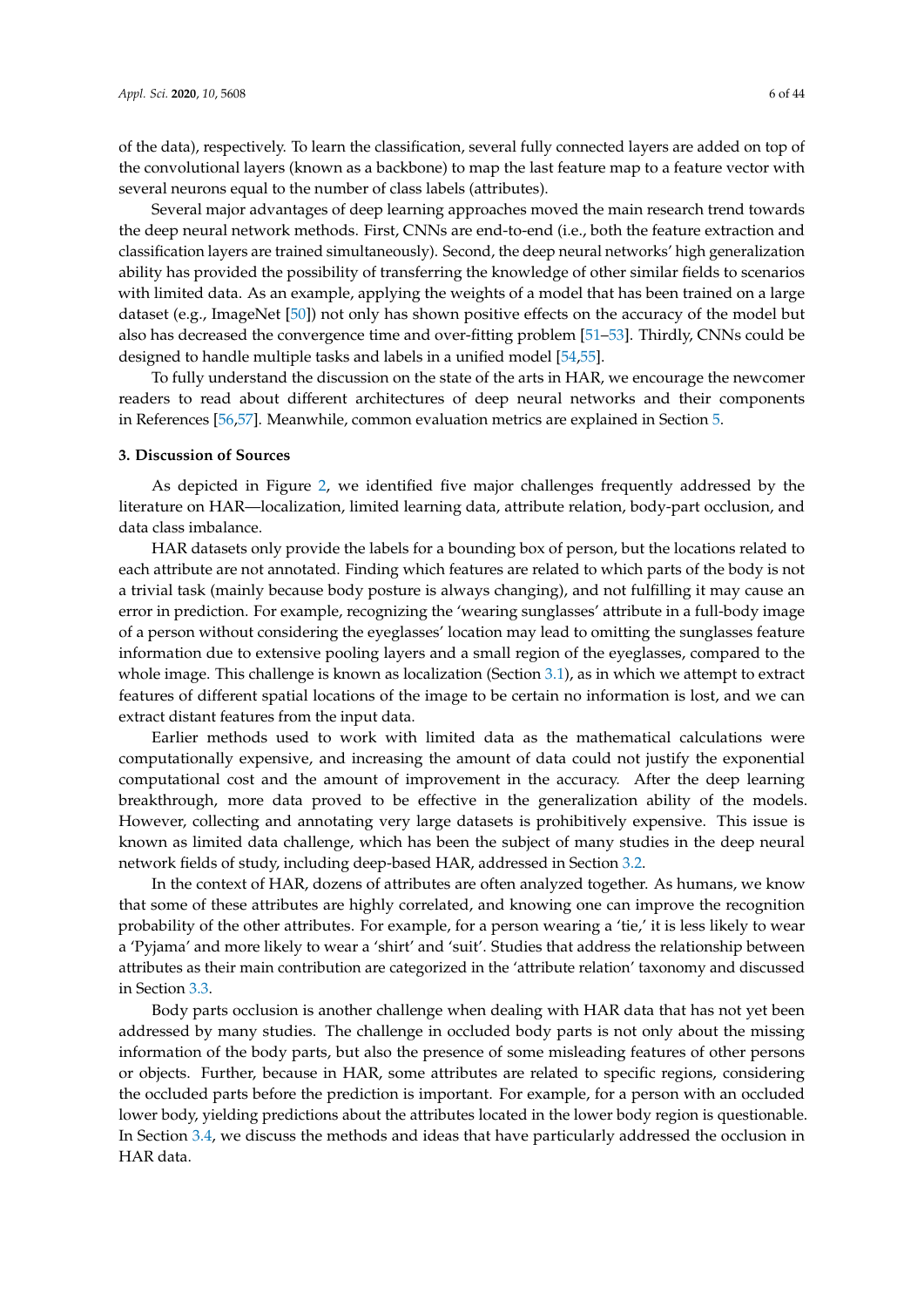Another critical challenge in HAR is the imbalanced number of samples in each class of data. Naturally, an observer sees fewer persons wearing long coats, while there are many persons in the community that appear with a pair of jeans. That is why the HAR datasets are intrinsically imbalanced and cause the model to be biased/over-fitted on some classes of data. Many studies address this challenge in HAR data, which have been discussed in Section [3.5.](#page-16-0)

Among the major challenges in HAR, considering attribute correlation and extracting fine-grained features from local regions of the given data have attracted the most attention, such that recent works [\[58](#page-36-8)[,59\]](#page-36-9) attempt to develop some models that could address both challenges at the same time. Data class imbalance is another contribution of many HAR methods which is often handled by applying weighted loss functions to increase the importance of the minority samples and decrease the effect of the samples from classes with many samples. To deal with limited data challenges, scholars frequently apply the existing holistic transfer learning and augmentation techniques in computer vision and pattern recognition. In this section, we discuss the significant contributions of the literature works in alleviating the main challenges in HAR.

<span id="page-6-0"></span>

**Figure 2.** The proposed taxonomy for main challenges in HAR.

# <span id="page-6-1"></span>*3.1. Localization Methods*

Analyzing human full-body images only yields the global features; therefore, to extract distinct features from each identity, analyzing local regions of the image becomes important [\[60\]](#page-36-10). To capture the human fine-grained features, typical methods divide the person's image into several strides or patches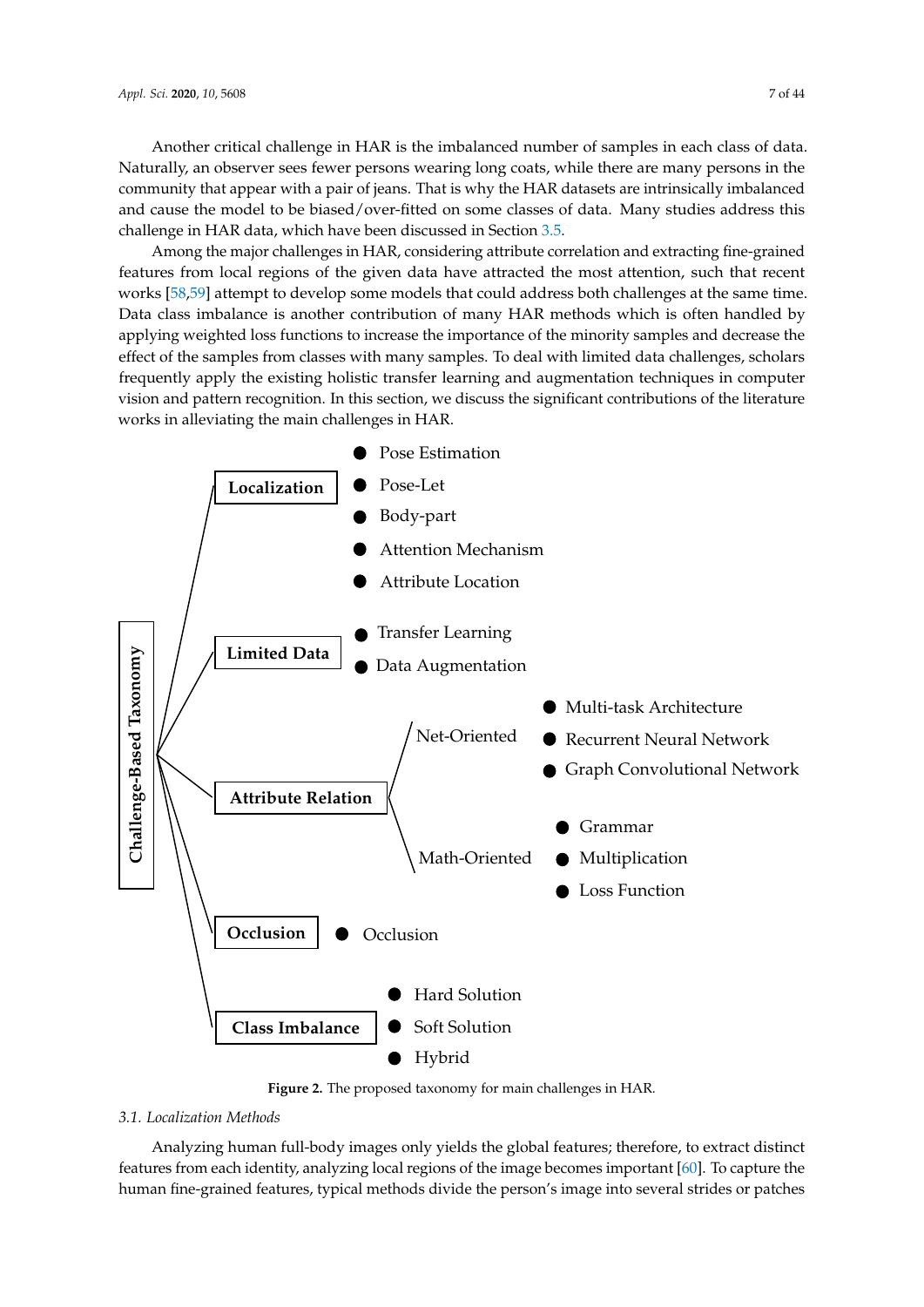and aggregate all the decisions on parts to yield the final decision. The intuition behind these method is that, decomposition of human-body and comparing it with others is intuitively similar to localizing the semantic body-parts and then describing them. In the following, we survey 5 types of localization approaches—(1) attribute location-based methods that consider the spatial location of each attribute in the image (e.g., glasses features are located in the head area, while shoes features are in the lower part of the image); (2) attention mechanism-based techniques that attempts to automatically find on the most important locations of the image based on the ground truth labels; (3) body part-based models, in which the model first locates the body parts (i.e., head, torso, hands, and legs) and then extract the related features from each body parts and aggregate them; (4) pose-let-based techniques that extracts the features from many random locations of the image and aggregate them; (5) pose estimation-based methods that use the coordination of the body skeleton/joints to extract the local features.

# 3.1.1. Pose Estimation-Based Methods

Considering the effect of the body-pose variation of the feature representation, [\[61\]](#page-36-11) proposes to learn multiple attribute classifiers so that each of them is suitable for a specific body-pose. Therefore, authors use the Inception architecture [\[62\]](#page-36-12) as the backbone feature extractor, followed by three branches to capture the specific features of the front, back, and side views of the individuals. Simultaneously, a view-sensitive module analyzes the extracted features from the backbone to refine each branch's scores. The final results are the concatenation of all the scores. Ablation studies on the PETA dataset show that a plain Inception model achieves an 84.4 *F*1-score, while for the model with a pose-sensitive module, this metric increases to 85.5.

Reference [\[63\]](#page-36-13) is another research that takes advantage of pose estimation for improving the performance of pedestrian attribute recognition. In this work, Li et al. suggested a two-stream model whose results are fused, allowing the model to benefit from both regular global and pose-sensitive features. Given an input image, the first stream extracts the regular global features. The pose-sensitive branch comprises three steps—(1) coarse pose estimator (body-joint coordinates predictor) by applying the approach proposed in Reference[\[64\]](#page-36-14), (2) region localization that uses the body-pose information to spatially transform the desired region, originally proposed in References [\[65\]](#page-36-15), (3) fusion layer that concatenates the features of each region. In the first step, pose coordinates are extracted to be shared with the second module, in which body parts are localized by using spatial transformer networks [\[65\]](#page-36-15). A specific classifier is then trained for each region. Finally, the extracted features from both streams are concatenated to return a comprehensive feature representation of the given input data.

#### 3.1.2. Pose-Let-Based Methods

The main idea of pose-let based methods is to provide a bag-of-features from the input data using different patching technique. As earlier methods lacked accurate body part detectors, overlapping patches of the input images were used to extract local features.

Reference [\[66\]](#page-36-16) is one of the first techniques in this group that uses Spatial Pyramid Representation (SPR) [\[67\]](#page-37-0) to divide the images into grids. Unlike a standard bag-of-features method that extracts the features from a uniform patching distribution, they suggest a recursive splitting technique, in which each grid has a parameter that is jointly learned with the weight vector. Intuitively, the spatial grids are varying for each class, which leads to better feature extraction.

In Reference [\[68\]](#page-37-1), hundreds of pose-lets are detected from the input data; a classifier is trained for each pose-let and semantic attribute. Then, another classifier aggregates the body-part information, with emphasis on the pose-lets taken from usual viewpoints that have discriminative features. A third classifier is then used to consider the relationship between the attributes. This way, by using the obtained feature representation, the body pose and viewpoint are implicitly decomposed.

Noticing the importance of accurate body-part detection when dealing with clothing appearance variations, Reference [\[69\]](#page-37-2) proposes to learn a comprehensive dictionary that considers various appearance part types (e.g., representing the lower-body in different appearances from bare legs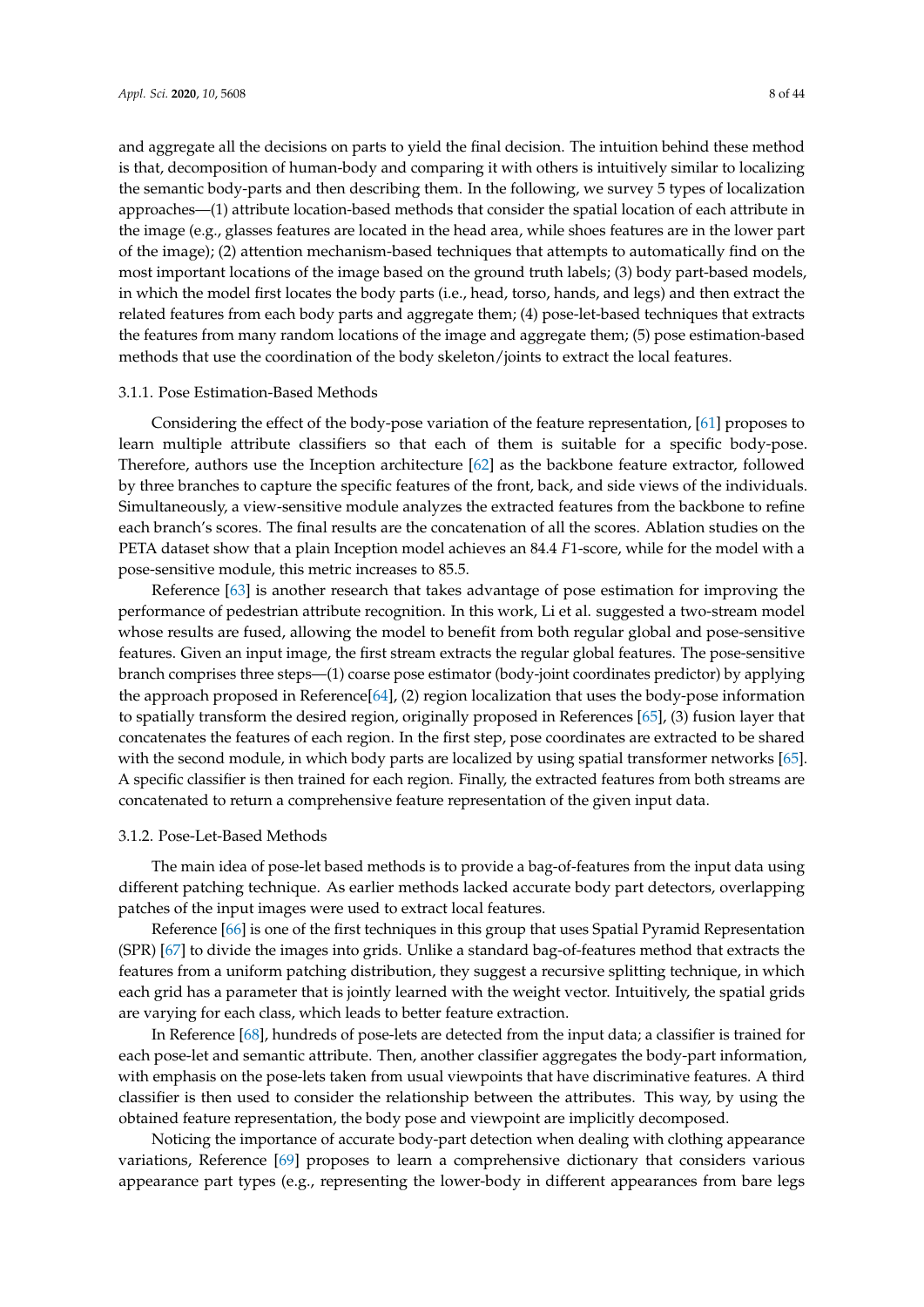to long skirts). To this end, all the input images are divided into static overlapping cells, each of which is represented by a feature descriptor. Then, as a result of feature clustering into *K* clusters, they represent *k* types of appearance parts.

In Reference [\[70\]](#page-37-3), the authors targeted the human attributes and action recognition from still images. To this end, supposing that the available human bounding boxes are located in the center of the image, the model learns the scale and positions of a series of image partitions. Later, the model predicts the labels based on the reconstructed image from the learned partitions.

To address the large variation in articulation, angle, and body-pose [\[71\]](#page-37-4) proposes a CNN-based features extractor, in which each pose-let is fed to an independent CNN. Then, a linear SVM classifier learns to distinguish the human attributes based on the aggregation between the full-body and pose-let features.

References [\[72,](#page-37-5)[73\]](#page-37-6) showed that not only CNNs can yield a high-quality feature representation from the input, but also they are better at classification than SVM classifiers. In this context, Zhu et al. propose to predict multiple attributes at-once, by implicit regard to the attribute dependencies. Therefore, the authors divide the image into 15 static patches and analyze each one with a separate CNN. To consider the relationship between attributes and patches, they connect the output of some specific CNNs to the relevant static patches. For example, the upper splits of the images are connected to the head and shoulder's attributes.

Reference [\[74\]](#page-37-7) claims that in previous pose-let works, the location information of the attributes is ignored. For example, to recognize whether a person wears a hat or not, knowing that this feature is related to the upper regions of the image can guide the model to extract more relevant features. To implement this idea, the authors used an Inception [\[62\]](#page-36-12) structure, in which the features of three different levels (low, middle, and high levels) are fed to three identical modules. These modules extract different patches from the whole and part of the input feature maps. The aggregation of the three branches yields the final feature representation. By following this architectural design, the model implicitly learns the regions related to each attribute in a weakly supervised method. Surprisingly, the baseline (the same implementation without the proposed module) achieves better results on the PETA dataset (84.9 vs. 83.4 of *F*1), while on RAP dataset, the results of the model equipped with their proposed module (*F*168.6) is better with a margin of 2.

Reference [\[75\]](#page-37-8) receives the full frames and uses the scene features (i.e., hierarchical contexts) to help the model learn the attributes of the targeted person. For example, in a sports scene, it is expected that people have sporty style clothing. Using Fast R-CNN [\[76\]](#page-37-9), the bounding box of each individual is detected, and several pose-let are extracted. After feeding the input frame and its Gaussian pyramids into several convolutional layers, four fully connected branches are added to the top of the network to yield four scores (from human bounding box, pose-lets, nearest neighbors of the selected parts, and full-frame) for a final concatenation.

# 3.1.3. Part-Based Methods

Extracting discriminative fine-grained features often requires first to localize patches of the relevant regions in the input data. Unlike pose-let-based methods that detect the patches from the entire image, part-based methods aim to learn based on accurate body parts (i.e., head, torso, arms, and legs). Optimal part-based models are (1) pose sensitive (i.e., for similar poses, shows strong activations); (2) extendable to all samples; (3) discriminative on extracting features. CNNs can handle all these factors to some extend, and [\[77\]](#page-37-10) empirical experiments confirm that for deeper networks, accurate body-parts are less significant.

As one of the first part-based works, inspired by a part detector (i.e., deformable part model [\[78\]](#page-37-11), which captures viewpoint and pose variations), Zhang et al. [\[79\]](#page-37-12) propose two descriptors that learn based on the part annotations. Their main objective is to localize the semantic parts and obtain a normalized pose representation. To this end, the first descriptor is fed by correlated body parts, while for the second descriptor, the input body splits have no semantic correlation. Intuitively, the first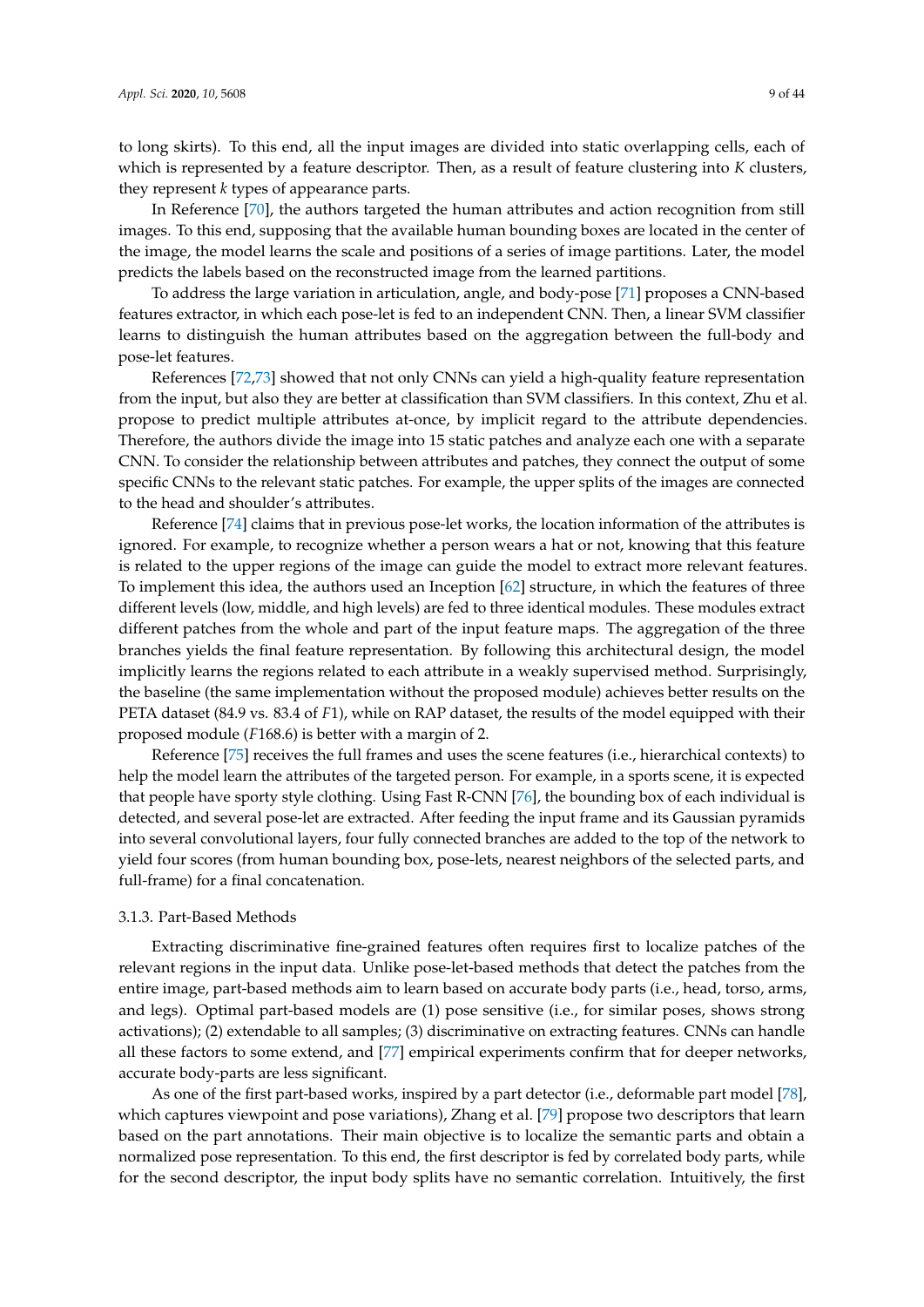descriptor is based on the inherent semantics of the input image, and the second descriptor learns the cross-component correspondences between the body parts.

Later, in this context, Reference [\[77\]](#page-37-10) proposes a model composed of a CNN-based body-part detector, including an SVM classifier (trained on the full-body and body parts, that is, head, torso, and legs) to predict the human attributes and action. Given an input image, a Gaussian pyramid is obtained, each level is fed to several convolutional layers to produce pyramids of feature maps. The convolution of each feature-level with each body-part produces scores correspond to that body-part. Therefore, the final output is a pyramid of part model scores suitable for learning an SVM classifier. The experiments indicate that using body-part analysis and making the network deeper improve the results.

As earlier part-based methods used separate feature extractors and classifiers, the parts could not be optimized for recognizing the semantic attributes. Moreover, the detectors, at that time, were inaccurate in detection. Therefore, Reference [\[80\]](#page-37-13) proposed an end-to-end model, in which the body partitions are generated based on the skeleton information. As authors augment a large skeleton estimation dataset (MPII [\[81\]](#page-37-14)) for human skeleton information (which is less prone to error for annotation in comparison with bounding box annotations for body parts), their body detector is more accurate in detecting the relevant partitions, leading to better performance.

To encode both global and fine-grained features and implicitly relate them to the specific attributes, References [\[82\]](#page-37-15) proposes to add several branches on top of a ResNet50 network, such that each branch explores particular regions of the input data and learns an exclusive classifier. Meanwhile, before the classifier stage, all branches share a layer, which passes the 6 static regions of features to the attribute classifiers. For example, the head attribute classifier is fed only with the two upper strips of the feature maps. Experimental results on the Market-1501 dataset [\[24\]](#page-35-0) show that applying a layer that feeds regional features to the related classifiers can improve the *mA* from 85.0 to 86.2. Further, repeating the experiments while adding a branch to the architecture of the model for predicting the person ID (as an extra-label) improves the *mA* result from 84.9 to 86.1. These experiments show that simultaneous ID prediction without any purpose could slightly diminish the accuracy.

# 3.1.4. Attention Based Methods

By focusing on the most relevant regions of the input data, human beings recognize the objects and their attributes without the background's interference. For example, when recognizing the head-accessories attributes of an individual, special attention is given to the facial region. Therefore, many HAR methods have attempted to implement an attention module to be inserted at multiple levels of CNN. Attention heat maps (also called localization score map [\[83,](#page-37-16)[84\]](#page-37-17) or class activation map [\[85\]](#page-37-18)) are colorful localization score maps that make the model interpretable and are usually faded over the original image to show the model's ability to focus on the relevant regions.

In order to eliminate the need for body-part detection and prior correspondence among the patches, Reference [\[86\]](#page-37-19) proposed to refine the Class Activation Map network [\[85\]](#page-37-18), in which the relevant regions of the image to each attribute are highlighted. The model comprises a CNN feature extraction backbone with several branches on its top, which yield the scores for all the attributes and their regional heat maps. The fitness of the attention heat maps is measured using an exponential loss function, while the score of the attributes is derived from a classification loss function. The evaluation of the model is performed using two different convolutional backbones (i.e., VGG16 [\[87\]](#page-38-0) and AlexNet [\[13\]](#page-34-11)), and the result for the deeper network (VGG16) is better than the other one.

To extract more distinctive global and local features, Liu et al. [\[88\]](#page-38-1) propose an attention module that fuses several feature layers of the relevant regions and yields attention maps. To take full advantage of the attention mechanism, they apply the attention module to different model levels. Obtaining the attentive feature maps from various layers of the network means that the model has captured multiple levels of the input sample's visual patterns so that the attention maps from higher blocks can cover more extensive regions, and the lower blocks focus on smaller regions of the input data.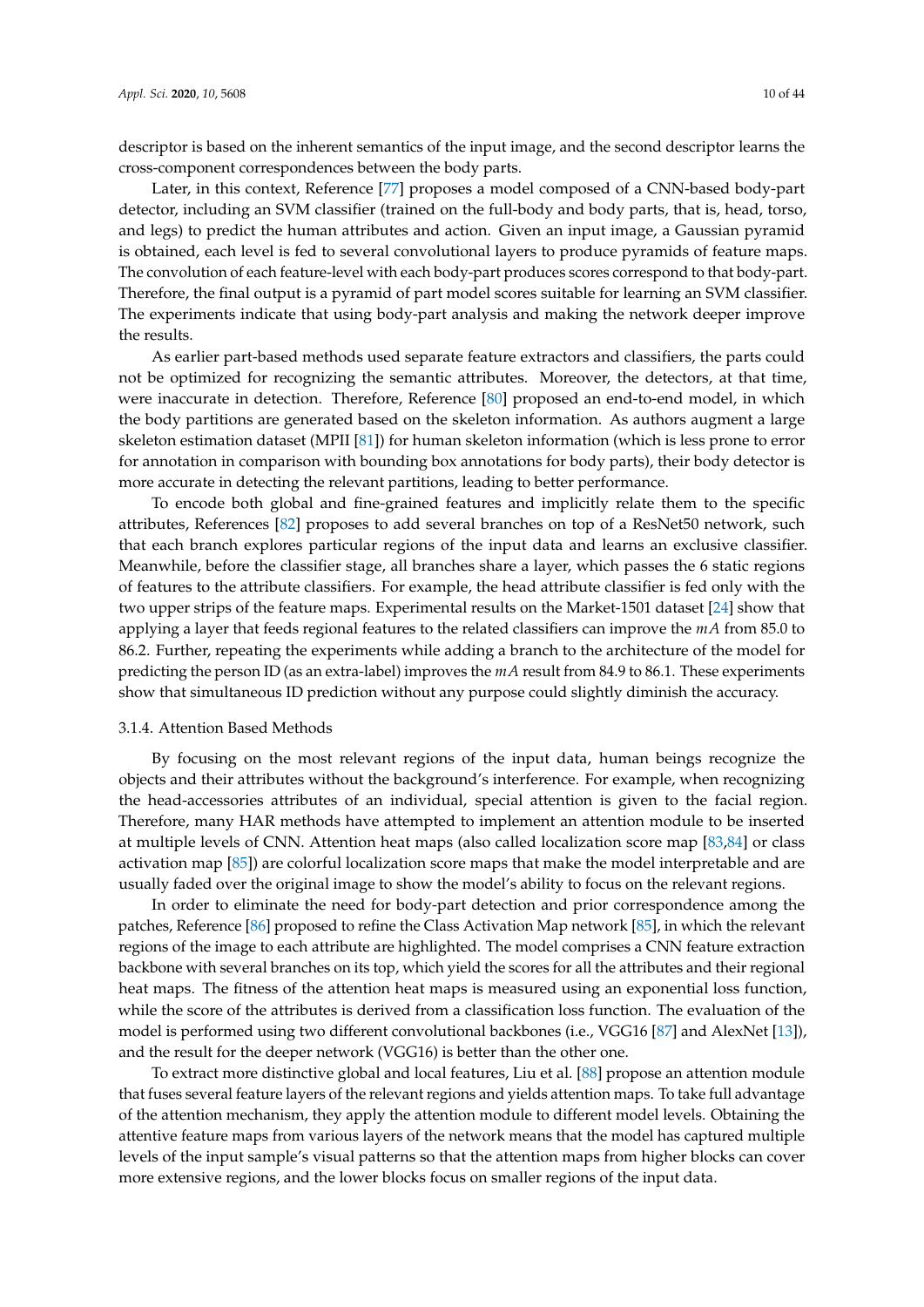Considering the problem of cloth classification and landmark detection, Reference [\[89\]](#page-38-2) proposes an attentive fashion grammar network, in which both the symmetry of the cloths and effect of body motion is captured. To enhance the clothing classification, authors suggest to (1) develop supervised attention using the ground truth landmarks to learn the functional parts of the clothes and (2) use a bottom-up, top-down network [\[90\]](#page-38-3), in which a successive down and up-sampling are performed on the attention maps to learn the global attention. The evaluation results of their model for clothing attribute prediction improved the counterpart methods by a large margin (30% to 60% top-5 accuracy on the DeepFashoin-C dataset [\[91\]](#page-38-4)).

With a view to select the discriminative regions of the input data, Reference [\[92\]](#page-38-5) proposes a model considering three aspects: (1) Using the parsing technique [\[93\]](#page-38-6), they split features of each body-part and help the model learns the location-oriented features by pixel-to-pixel supervision. (2) Multiple attention maps are assigned to each label due to empowering the features from the relevant regions to that label and suppressing the other features. Different from the previous step, the supervision in this module is performed on the image-level. (3) Another module learns the relevant regions for all the attributes and learns from a global perspective. The quantitative results on several datasets show that the full version of the model improves the plain model's performance slightly (e.g., for the RAP dataset, the F1 metric improves from 79.15 to 79.98).

Reference [\[94\]](#page-38-7) is another research that has focused on localizing the human attributes engaging multi-level attention mechanisms in full-frame images. First, supervised coarse learning is performed on the target person, in which the extracted features of each residual block is multiplied by the ground truth mask. Then, inspired by Reference [\[95\]](#page-38-8), to further boost the attribute-based localization, an attention module uses the labels to refine the aggregated features of multiple levels of the model.

To alleviate the complex background and occlusion challenges in HAR, Reference [\[96\]](#page-38-9) introduces a coarse attention layer that uses the multiplication between the output of the CNN backbone and ground truth human masks. Further, to guide the model to consider the semantic relationships among the attributes, authors use a multi-task architecture with a weighted loss function. This way, the CNN learns to find the relevant regions to the attributes in the foreground regions. Their ablation studies show that considering the correlation between attributes (multi-task learning) is more effective than coarse attention on the foreground region, although both improve the model performance.

# 3.1.5. Attribute Based Methods

Noticing the effectiveness of the additional information (e.g., pose, body-part and viewpoint) in the global feature representation, Reference [\[97\]](#page-38-10) introduces a method that improves the localization ability of the model by locating the attributes' regions in the images. The model comprises two branches, one of them extracts the global features and provides the CAMs [\[98\]](#page-38-11) (attention heat-maps), and the other one uses [\[99\]](#page-38-12) to produce some regions of interests (RoI) for extracting the local features. To localize each attribute, the authors consider regions with high overlap between the CAMs and RoIs as the attribute location. Finally, the local and global features are aggregated using an element-wise sum. Their ablation studies on the RAP dataset show that for the model without localization *F*1 metric is about 77%, while the full-version model improves the results to about 80%.

As a weakly supervised method, Reference [\[100\]](#page-38-13) aims to learn the regions in the input data related to the specific attributes. Thereby, the input image is fed into a BN-Inception model [\[101\]](#page-38-14), and the features from three levels of the model (low, mid, and high) are concatenated together to be ready for three separate localization process. The localization module is built from a SE-Net [\[102\]](#page-38-15) (that considers the channel relationships) proceeded with a Spatial Transformer Network (STN) (that performs conditional transformations on the feature maps) [\[65\]](#page-36-15). The training is weakly supervised because instead of using the ground truth coordinates of the attribute region, the STN is treated as a differentiable RoI pooling layer that is learned without box annotations. The *F*1 metric on the RAP dataset for BN-Inception plain model is around 78.2 while this number fro the full version of the model is  $80.2$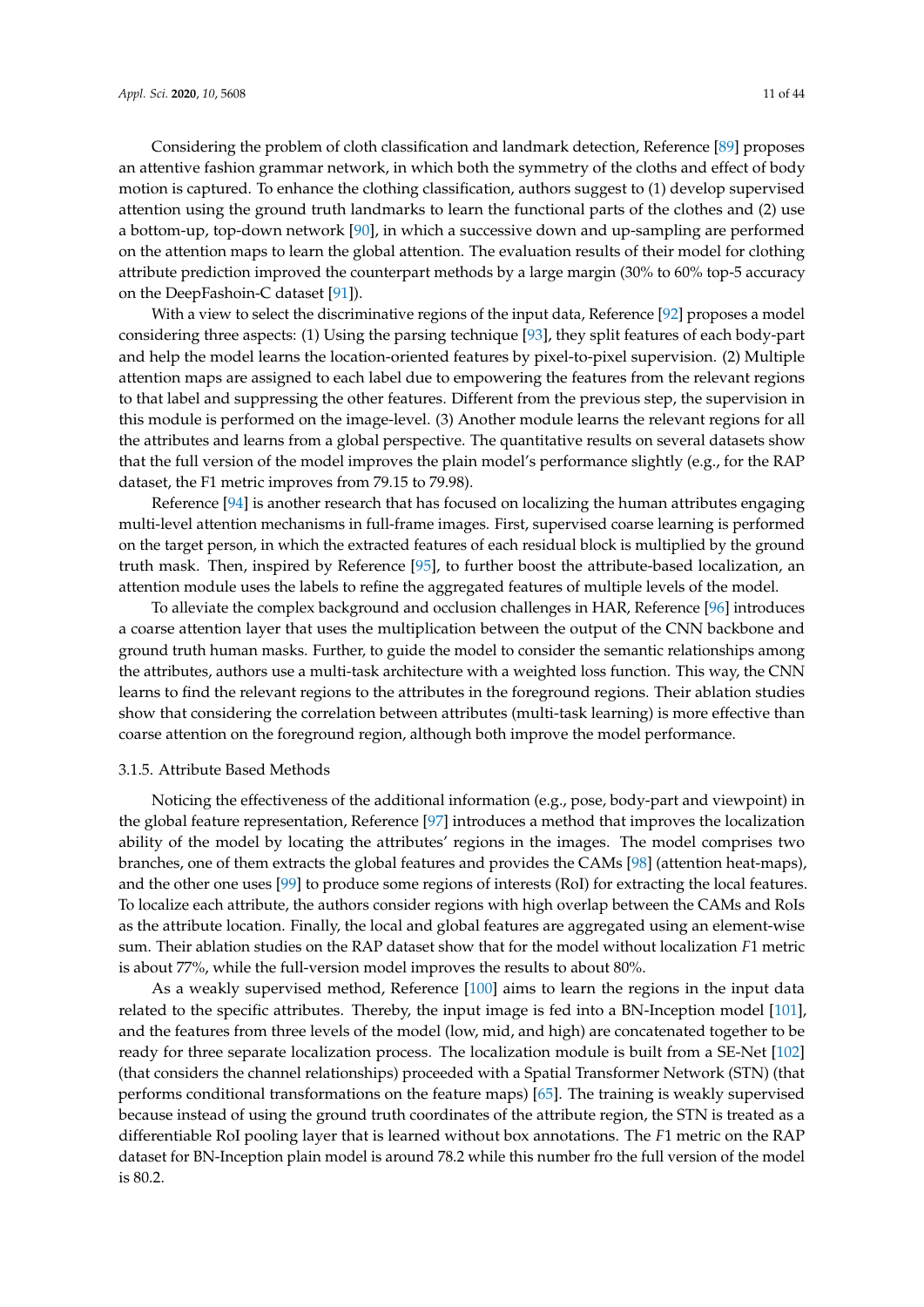Considering that both the local and global features are important for making a prediction, most of the literature's localization-based methods have introduced modular techniques. Therefore, the proposed module could be used in multiple levels of the model (from the first convolutional layers to the final classification layers) to capture both the low-level and high-level features. Intuitively, the implicit location of each attribute is learned in a weakly supervised manner.

# <span id="page-11-0"></span>*3.2. Limited Data*

Although deep neural networks are powerful in the attribute recognition task, an insufficient amount of data causes an early overfitting problem and hinders them from extracting a generalized feature representation from the input data. Meanwhile, the deeper the networks are, the more data are required to learn a wide range of layer weight parameters. Data augmentation and transfer learning are two primary solutions that address the challenge of limited data in computer vision tasks. In the context of HAR, there are few researches that have studied the effectiveness of these methods that are discussed in the following.

(A) Data Augmentatio. In this context, Bekele et al. [\[103\]](#page-38-16) studied the effectiveness of 3 basic data augmentation techniques on their proposed solution and observed that the *F*1 score is improved from 85.7 to 86.4 for an experiment on the PETA dataset. Further, [\[104\]](#page-38-17) discussed that ResNets could take advantage of the skipped connections to avoid overfitting. Their experimental results on the PETA dataset confirm the superiority of ResNets without augmentation over the SVM-based and plain CNN models.

(B) Transfer Learning. In clothing attribute recognition, some works may deal with two domains (types of images): (1) in shop images that are high-quality in specific poses; (2) in-the-wild images that vary in the pose, illumination, and resolution. To address the problem of limited labeled data, we can transfer the knowledge of one domain to the other domain. In this context, inspired by curriculum learning, Dong et al. [\[105\]](#page-38-18) suggest a two-step framework for curriculum transfer of knowledge from shop clothing images to in-the-wild *similar* clothing images. To this end, they train a multi-task network with easy samples (in-shop) and copy its weights to a triplet-branch curriculum transfer network. At first, these branches have identical weights; however, in the second training stage (with harder examples), the feature similarity values between the target and the positive branches become larger than between the target and negative branches. The ablation studies confirm the effectiveness of the authors' idea and show that the mean average (*mA*) improved from 51.4 to 58.8 for plain multi-task and proposed model, respectively, on the Cross-Domain clothing dataset [\[106\]](#page-38-19). Moreover, this work indicates that curriculum learning versus end-to-end learning achieves better results, with 62.3 and 64.4 of *mA*, respectively.

#### <span id="page-11-1"></span>*3.3. Attributes Relationship*

Both the spatial and semantic relationships among the attributes affect the performance of the PAR models. For example, hairstyle and footwear are correlated, while related to different regions (i.e., spatial distributions) of the input data. Regarding the semantic relationship, pedestrian attributes may either conflict with each other or are mutually confirming. For instance, wearing jeans and a skirt is an unexpected outfit, while wearing a T-shirt and sports shoes may co-appear with high probability. Therefore, taking these intuitive interpretations into account could be considered as a refinement step that improves the prediction-list of the attributes [\[107\]](#page-39-0). Furthermore, considering the contextual relation between various regions improve the performance of the PAR models. To consider the correlation among the attributes there are several possibilities such as using multi-task architecture [\[96\]](#page-38-9), multi-label classification with weighted loss function [\[108\]](#page-39-1), Recurrent Neural Networks (RNN) [\[109\]](#page-39-2), Graph Convolutional Network (GCN) [\[110\]](#page-39-3). We have classified them into two main groups:

• Network-Oriented methods that take advantage of the various implementation of convolutional layers/blocks to discover the relation between attributes,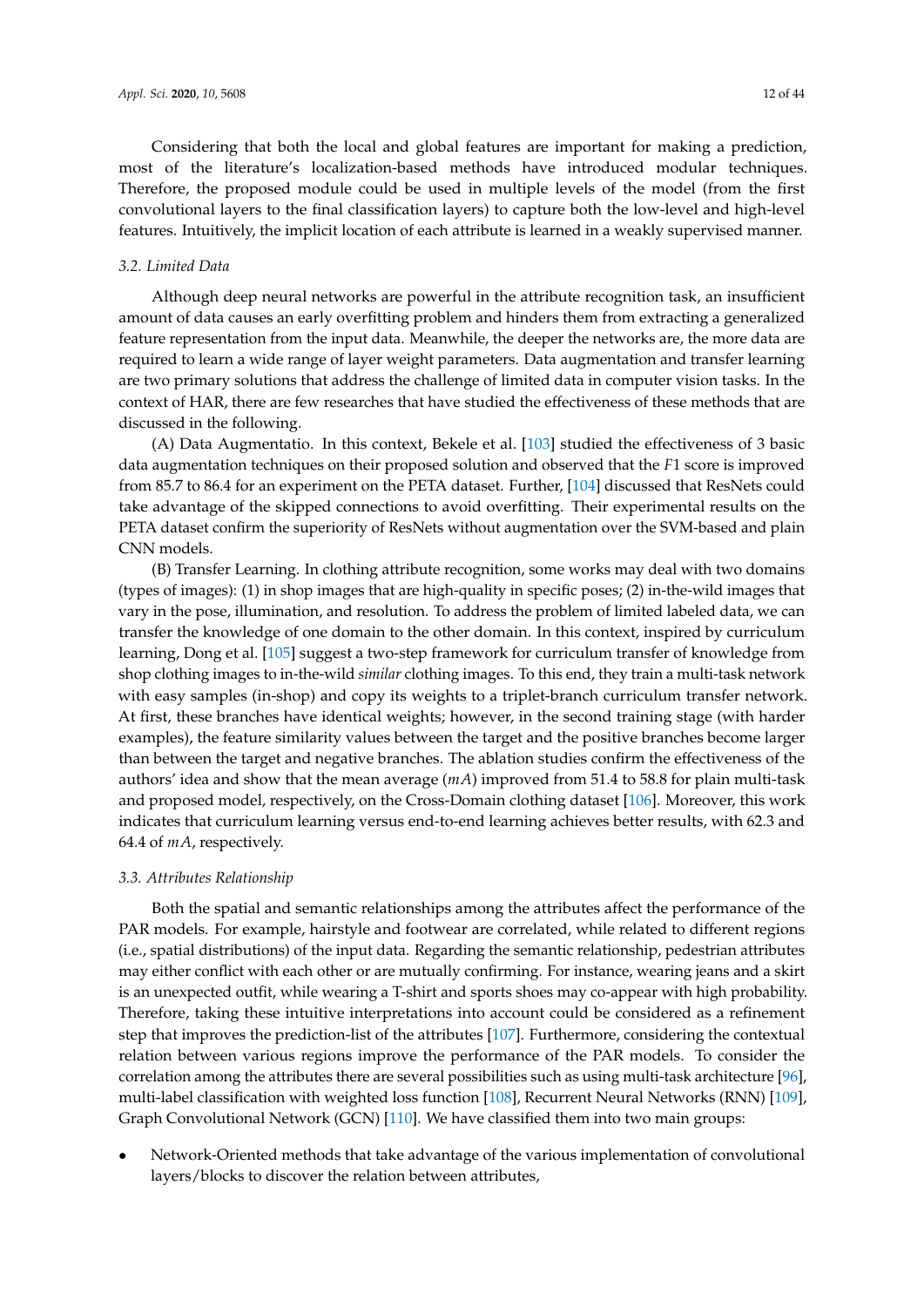math-oriented methods that may or may not extract the features using CNNs, but perform some mathematical operations on the features to modify them regarding the existing intrinsic correlations among the attributes.

In the following, we discuss the literature of both categories.

# 3.3.1. Network-Oriented Attribute Correlation Consideration

(A) Multi-task Learning. In [\[55\]](#page-36-5), Lu et al. discuss that the intuition-based design of multi-task models is not an optimal solution for sharing the relevant information over multiple tasks, and they propose to gradually widen the structure of the model (add new branches) using an iterative algorithm. Consequently, in the final architecture, correlated tasks share most of the convolutional blocks together, while uncorrelated tasks will use different branches. Evaluation of the model on the fashion dataset [\[91\]](#page-38-4) shows that by widening the network to 32 branches, the accuracy of the model cannot compete with other counterparts; however, the speed increases (from 34 ms to 10 ms) and the number of parameters decreases from 134 million to 10.5 million.

In a multi-task attribute recognition problem, each task may have a different convergence rate. To alleviate this problem and jointly learn multiple tasks, Reference [\[111\]](#page-39-4) proposes a weighted loss function that updates the weights for each task in the course of learning. The experimental evaluation on the Market-1501 dataset [\[24\]](#page-35-0) shows an improvement in accuracy from 86.8% to 88.5%.

In [\[112,](#page-39-5)[113\]](#page-39-6), the authors study the multi-task nature of PAR and attempt to build an optimal grouping of the correlated tasks, based on which they share the knowledge between tasks. The intuition is that, similar to the human brain, the model should learn more manageable tasks first and then uses them for solving more complex tasks. The authors claim that learning correlated tasks needs less effort, while uncorrelated tasks require specific feature representations. Therefore, they apply a curriculum learning schedule to transfer the knowledge of the easier tasks (strongly correlated) to the harder ones (weakly correlated). The baseline results show that learning the tasks individually yields 71.0% accuracy on the SoBiR dataset [\[114\]](#page-39-7), while this number for learning multiple tasks at once is 71.3% and for a curriculum-based multi-task model is 74.2%.

Considering HAR as a multi-task problem, Reference [\[54\]](#page-36-4) proposes to improve the model architecture in terms of feature sharing between tasks. Authors claim that by learning a linear combination of features, the inter-dependency of the channels is ignored, and the model cannot exchange spatial information. Therefore, after each convolutional block in the model, they insert a shared module between tasks to share the information. This module considers three aspects: (1) fusing the features of each two tasks together, (2) generating attention maps regarding the location of the attributes [\[115\]](#page-39-8), and (3) keeping the effect of the original features of each task. Ablation studies over this module's positioning indicate that adding it at the end of the convolutional blocks yields the best results. However, the performance is approximately stable when different branches of the module (one at a time) are ablated.

(B) RNN. In [\[116\]](#page-39-9), authors discuss that person re-id focuses on the global features, while attribute recognition relies on local aspects of individuals. Therefore, Liu et al. [\[116\]](#page-39-9) propose a network consisted of three parts that work together to learn the person's attributes and re-identification (re-id). Further, to capture the contextual spatial relationships and focus to the location of each attribute, they use the RNN-CNN backbone feature extractor followed by an attention model.

To mine the relation of attributes, Reference [\[117\]](#page-39-10) uses a model based on Long Short Term Memory (LSTM). Intuitively, using several successive stages of LSTM preserves the necessary information along the pipeline and forgets the uncorrelated features. In this work, the authors first detect three-body pose-lets based on the skeleton information. They consider the full-body as another pose-let followed by several fully connected layers to produce several groups of features (for each attribute, one group of features). Each group of features is passed to an LSTM block, followed by a fully-connected layer. Finally, the concatenation of all features is considered as the final feature representation of the input image. Considering that LSTM blocks are successively connected to each other, they carry the useful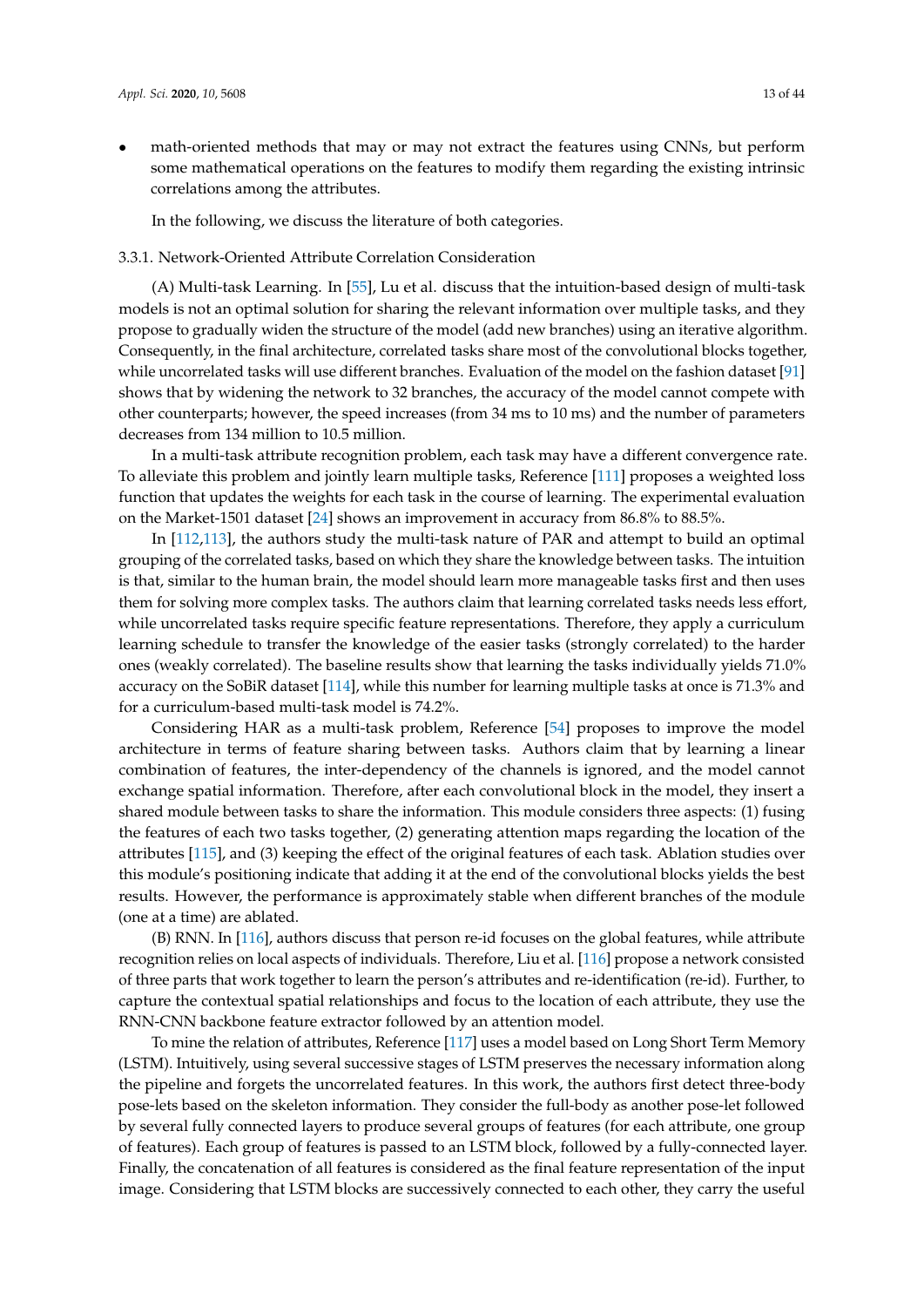information of previous groups of features to the next LSTM. The ablation study in this work shows that the plain Inception-v3 on PETA dataset attains 85.7 of *F*1 metric, and adding LSTM blocks on top of the baseline improves its performance to 86.0, while the full version of the model that processes the body-parts achieves to *F*1 86.5.

Regarding the functionality of RNN in contextual combinations in the sequenced data, Reference [\[118\]](#page-39-11) introduces two different methods to localize the semantic attributes and capture their correlations implicitly. In the first method, the input image's extracted features are divided into several groups; then, each group of features is given to an LSTM layer followed by a regular convolution block and a fully connected layer, while all the LSTM layers are connected together successively. In the second method, all the extracted features from the backbone are multiplied (spatial point-wise multiplication) by the last convolution block's output to provide global attention. The experiments show that dividing the features into groups from global to local features yields better results than random selection.

Inspired by image-captioning methods, Reference [\[119\]](#page-39-12) introduced a Neural PAR that converts attributes recognition to the image-captioning task. To this end, they generated sentence vectors to describe each pedestrian image using a random combination of attribute-words. However, there are two major disruptions in designing an image-caption architecture for attribute classification: (1) variable length of sentences (attribute-words) for different pedestrians and (2) finding relevance between attributes vectors and spatial space. To address these challenges, the authors used RNNs units and lookup-table, respectively. how much they improved the results in comparison with a plain network? how they implemented this idea?

To deal with low-resolution images, Wang et al. [\[109\]](#page-39-2) formulated the PAR task as a sequential prediction problem, in which a two-step model is used to encode and decode the attributes for discovering both the context of intra-individual attributes and the inter-attribute relation. To this end, Wang et al. took advantage of LSTMs in both encode and decode steps for different purposes, such that in the encoding step the context of the intra-person attributes is learned, while in the decoding step, LSTMs is utilized to learn the inter-attributes correlation and predict the attributes as a sequence prediction problem. how much they improved the results in comparison with a plain network?

(C) GCN. In Reference [\[110\]](#page-39-3), Li et al. introduce a sequential-based model that relies on two graph convolutional networks, in which the semantic attributes are used as the nodes of the first graph, and patches of the input image are used as the nodes of the second graph. To discover the correlation between regions and semantic attributes, they embedded the output of the first graph as the extra inputs into the second graph and vise versa (the output of the second graph is embedded as the extra inputs into the first graph). To avoid a closed loop in the architecture, they defined two separate feed-forward branches, such that the first branch receives the image patches and presents the spatial context representation of them. This representation is then mapped into the semantic space to produce the features that capture the similarity between regions. The second branch input is semantic attributes that are processed using a graph network and mapped into spatial graphs to capture the semantic-aware features. The output of both branches is fused to let and end-to-end learning. The ablation studies show that in comparison with a plain ResNet50 network, the *F*1 results could improve by margins of 3.5 and 1.3 for the PETA and RAP datasets, respectively.

Inspired by Reference [\[110\]](#page-39-3), in Reference [\[107\]](#page-39-0), Li et al. present a GCN-based model to yield the human parsing alongside the human attributes. Therefore, a graph is built upon the image features so that each group of features corresponds to one node of the graph. Afterward, to capture the relationships among the groups of attributes, a graph convolution is performed. Finally, for each node, a classifier is learned to predict the attributes. To produce the human parsing results, they apply a residual block that uses both the original features and the output of the graph convolution in the previous branch. Based on the ablation study, a plain ResNet50 on the PETA dataset achieves a *F*1 score of 85.0, while a model based on body parts yields a *F*1 score of 84.4, and this number for the model equipped with the above-mentioned idea is 87.9.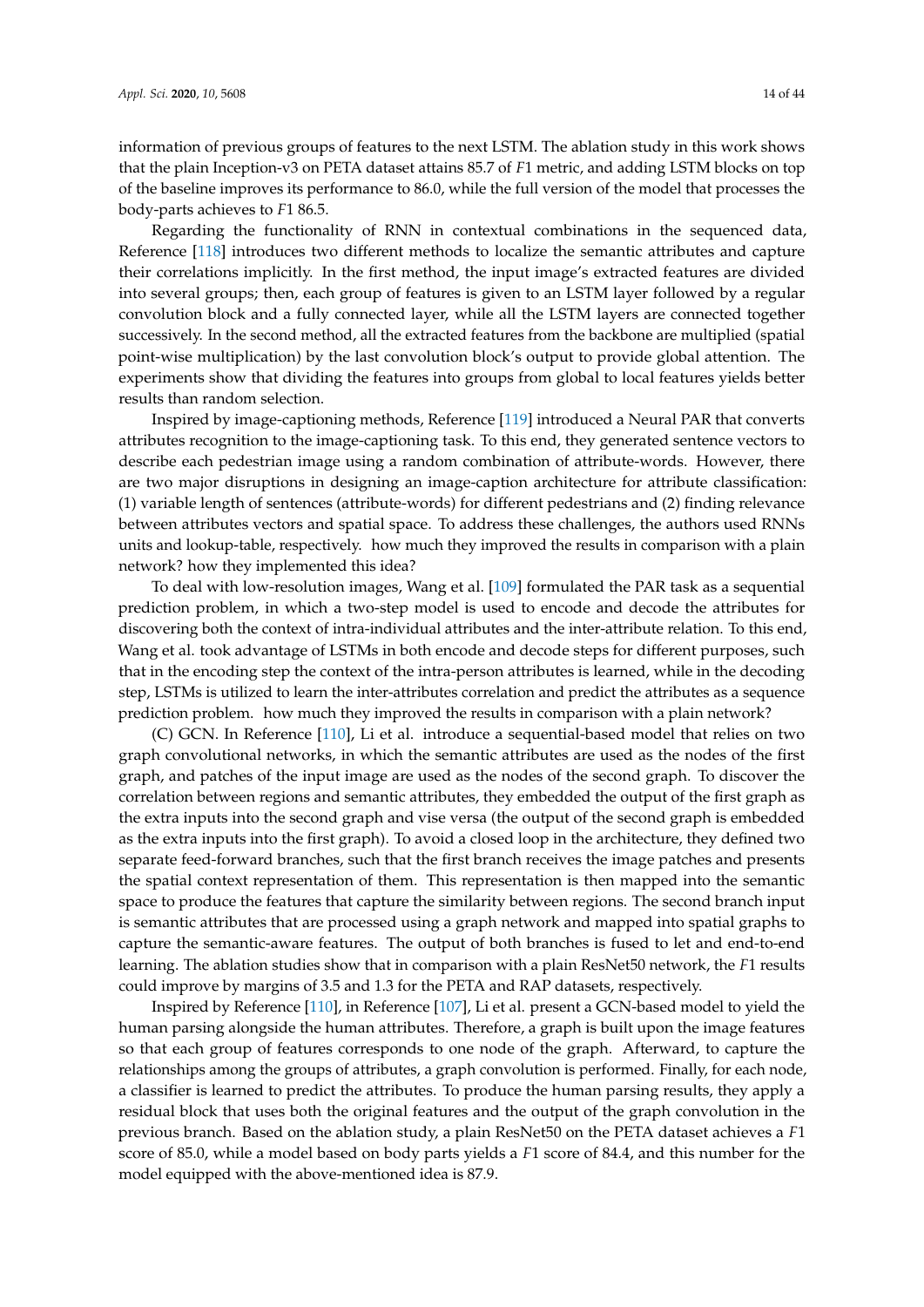Tan et al. [\[120\]](#page-39-13) observed the close relationship between some of the human attributes and claimed that in multi-task architectures, the final loss function layer is the critical point of learning, which may not have sufficient influence for obtaining a comprehensive representation for explaining the attribute correlations. Moreover, the limitation in receptive fields of CNNs [\[121\]](#page-39-14) hinders the model's ability to effectively learn the contextual relations in the data. Therefore, to capture the structural connections among attributes and contextual information, the authors use two Graph Convolutional Networks (GCN) [\[122\]](#page-39-15). However, as image data is not originally structured as graphs, they use the extracted attribute-specific features (each feature corresponds to one attribute) from a ResNet backbone to obtain the first graph. For the second graph, clusters of regions (pixels) in the input image are considered as the network nodes. The clusters are learned using the share ResNet backbone—with the previous graph). Finally, the outputs of both graph-based branches are averaged. As LSTM also considers the relationship between parts, authors have replaced their proposed GCNs with LSTMs in the model and observed a slight drop in the model's performance. The ablation strides on three pedestrian datasets show that the *F*1 metric performance of a vanilla model improves with a margin of 2.

Reference [\[123\]](#page-39-16) recognized the clothing style by mixing extracted features from the body parts. They applied a graph-based model with Conditional Random Fields (CRFs) to explore the correlation between clothes attributes. Specifically, using the weighted sum of body-part features, they trained an SVM for each of the attributes and used CRF to learn the relationships between attributes. By training the CRF with output probability scores from SVM classifiers, the attributes' relationship is explored. Although using CRFs was successful in this work, there are yet some disadvantages: (a) due to extensive computational cost, CRFs is not an appropriate solution when a broad set of attributes are considered, and (b) CRFs cannot capture the spatial relation between attributes [\[110\]](#page-39-3) (c) models can not simultaneously optimize classifiers and CRFs [\[110\]](#page-39-3), so it is not useful in an end-to-end model.

## <span id="page-14-0"></span>3.3.2. Math-Oriented Attribute Correlation Consideration

(A) Grammar. In [\[124\]](#page-39-17), Park et al. addressed the need for an interpretable model that can jointly yield the body-pose information (body joints coordinates) and human semantic attributes. To this end, authors implemented an and-or grammar model, in which they integrated three types of grammars—(1) simple grammars that break down the full-body into smaller nodes; (2) dependency grammar that indicates which nodes (body parts) are connected to each other and models the geometric articulations; (3) attribute grammar that assigns the attributes to each node. The ablation studies for attribute prediction showed that the performance is better if the best pose estimation for each attribute is used for predicting the corresponding attribute score.

(B) Multiplication. In [\[125\]](#page-39-18), authors discussed that a plain CNN could not handle human multi-attribute classifications effectively, as for each image, several labels have been entangled. To address this challenge, Han et al. [\[125\]](#page-39-18) proposed to use a ResNet50 backbone followed by multiple branches to predict the occurrence probability of each attribute. Further, to improve the results, they provided a matrix from ground truth labels to obtain the conditional probability of each label (semantic attribute) given another attribute. The multiplication of this matrix by the previously obtained probability provides the models with a priori knowledge about the correlation of attributes. The ablation study indicated that the baseline (plain ResNet50) on the PETA dataset achieves 85.8 of *F*1 metric, while this number for a simple multi-branch model and full-version model is 86.6 and 87.6, respectively.

In order to mitigate the correlation between the visual appearance and the semantic attributes, Reference [\[126\]](#page-39-19) uses a fusion attention mechanism and provides a balanced-weight between the image-guided and attribute-guided features. First, attributes are embedded in a latent space with the same dimension of the image features. Next, a nonlinear function is applied to the image features to obtain its feature distribution. Then, the image-guided features are obtained via an element-wise multiplication between the feature distribution of the image and the embedded attribute features. To obtain the attribute-guided features, they embed the attributes to a new latent space; next, the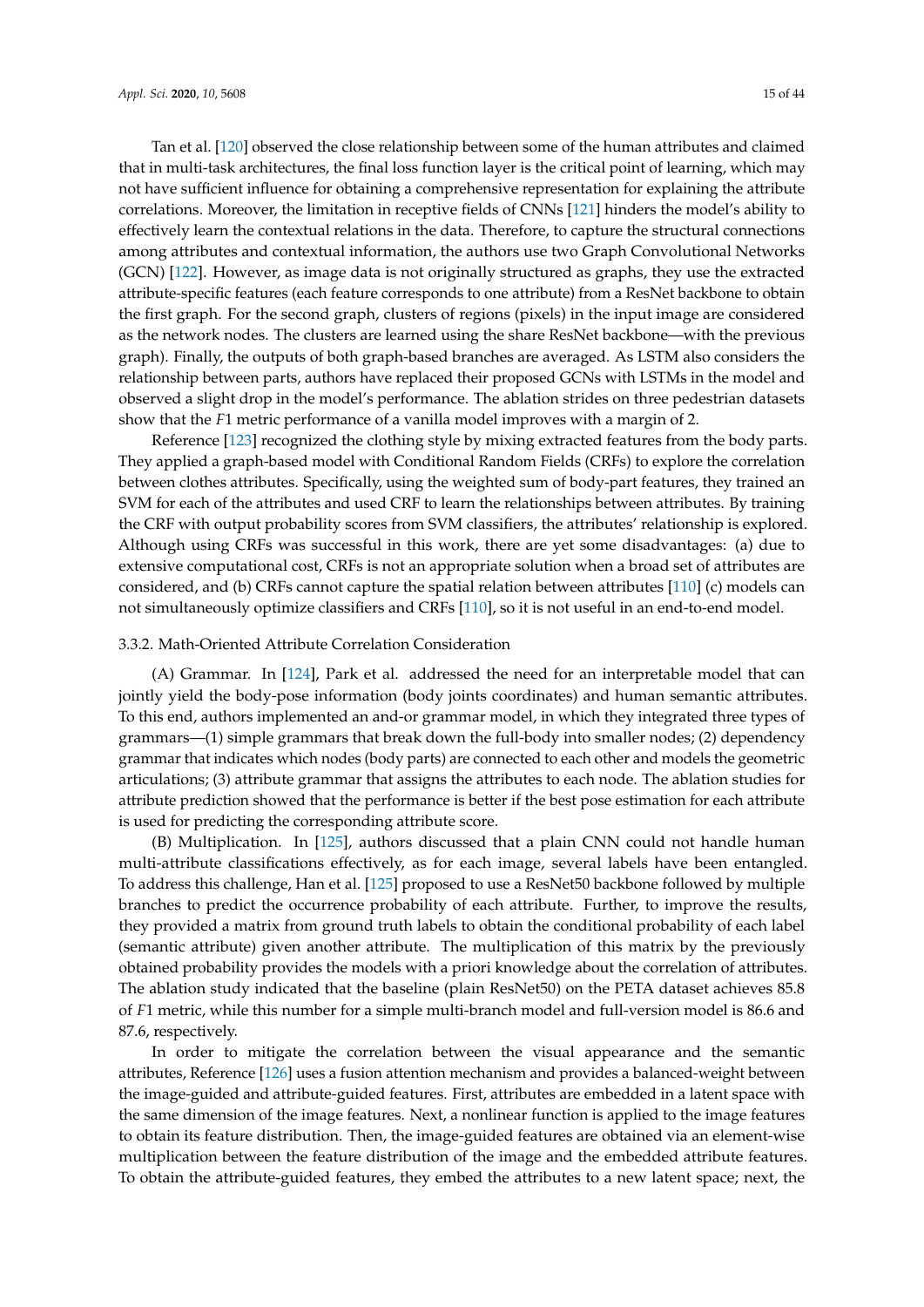results of the element-wise multiplication between image features and embedded attribute features are considered as the input of a nonlinear function, for which its output provides attribute-guided features. Meanwhile, to consider the class imbalance, authors use the focal loss function to train the model. The ablation study shows that the *F*1 metric performance of the baseline on the PETA dataset is 85.6, which improves to 85.9 when the model is equipped with the above-mentioned idea.

In Reference [\[127\]](#page-40-0), authors propose a multi-task architecture, in which each attribute corresponds to one separate task. However, to consider the relationship between attributes, both the input image and category information are projected into another space, where the latent factors are disentangled. By applying the element-wise multiplication between the feature representation of the image and its class information, the authors define a discriminant function. When using it, a logistic regression model can learn all the attributes simultaneously. To show the efficiency of the methods, authors evaluate their proposed approach in several attribute datasets of animals, objects, and birds.

(C) Loss Function. Li et al. [\[128\]](#page-40-1) discussed the attribute relationships and introduced two models to demonstrate the effectiveness of their idea. Considering HAR as a binary classification problem, the authors proposed a plain multi-label CNN that predicts all the attributes at-once. They also equipped the previous model with a weighted-loss function (cross-entropy), in which each attribute classifier has a specific weight to update the network weights for the next epoch. The experimental results on the PETA dataset with 35 attributes indicated that weighted cross-entropy loss function could improve the accuracy prediction in 28 attributes and increase the *mA* by 1.3 percent.

#### <span id="page-15-0"></span>*3.4. Occlusion*

In HAR, occlusion is a primary challenge, in which parts of the useful information of the input data may be covered with other subjects/objects [\[129\]](#page-40-2). As this situation is likely to occur in real-world scenarios, it is necessary to be handled. In the context of person re-id, Reference [\[130\]](#page-40-3) claims that inferring the occluded body parts could improve the results, and in the HAR context, Reference [\[131\]](#page-40-4) suggests that using sequences of pedestrian images somehow alleviates the occlusion problem.

Considering the low-resolution images and partial occlusion of the pedestrian's body, Reference [\[132\]](#page-40-5) proposed to manipulate the dataset with occurring frequent partial occlusions and degraded the resolution of the data. Then, the authors trained a model to rebuild the images with high resolution and do not suffer from occlusion. This way, the reconstruction model will help to manipulate the original dataset before training a classification model. As rebuild is performed with a GAN, the generated images are different from the original annotated dataset and somehow lost part of the annotations, which degrade the overall performance of the system compared to when one uses the original dataset for training. However, the ablation study in this paper shows that if two identical classification networks are separately trained on corrupted and generated data, the performance of the model that learns from the reconstructed data is better with a high margin.

To tackle the problem of occlusion, Reference [\[133\]](#page-40-6) proposes to use a sequence of frames for recognizing human attributes. First, they extract the frame-level spatial features using a shared ResNet-50 backbone feature extractor [\[134\]](#page-40-7). The extracted features are then processed in two separate paths, one of them learns the body pose and motion, and the other branch learns the semantic attributes. Finally, each attribute's classifier uses an attention module that generates an attention vector showing the importance of each frame for attribute recognition.

To address the challenge of partial occlusion, References [\[129,](#page-40-2)[131\]](#page-40-4) adopted video datasets for attributes recognition as often occlusions are a temporary situation. Reference [\[129\]](#page-40-2) divided each video clip to several pieces and extracted a random frame from each piece to create a new video clip with a few frame length. The final recognition confidence of each attribute is obtained by aggregating the recognition probability on the selected frames.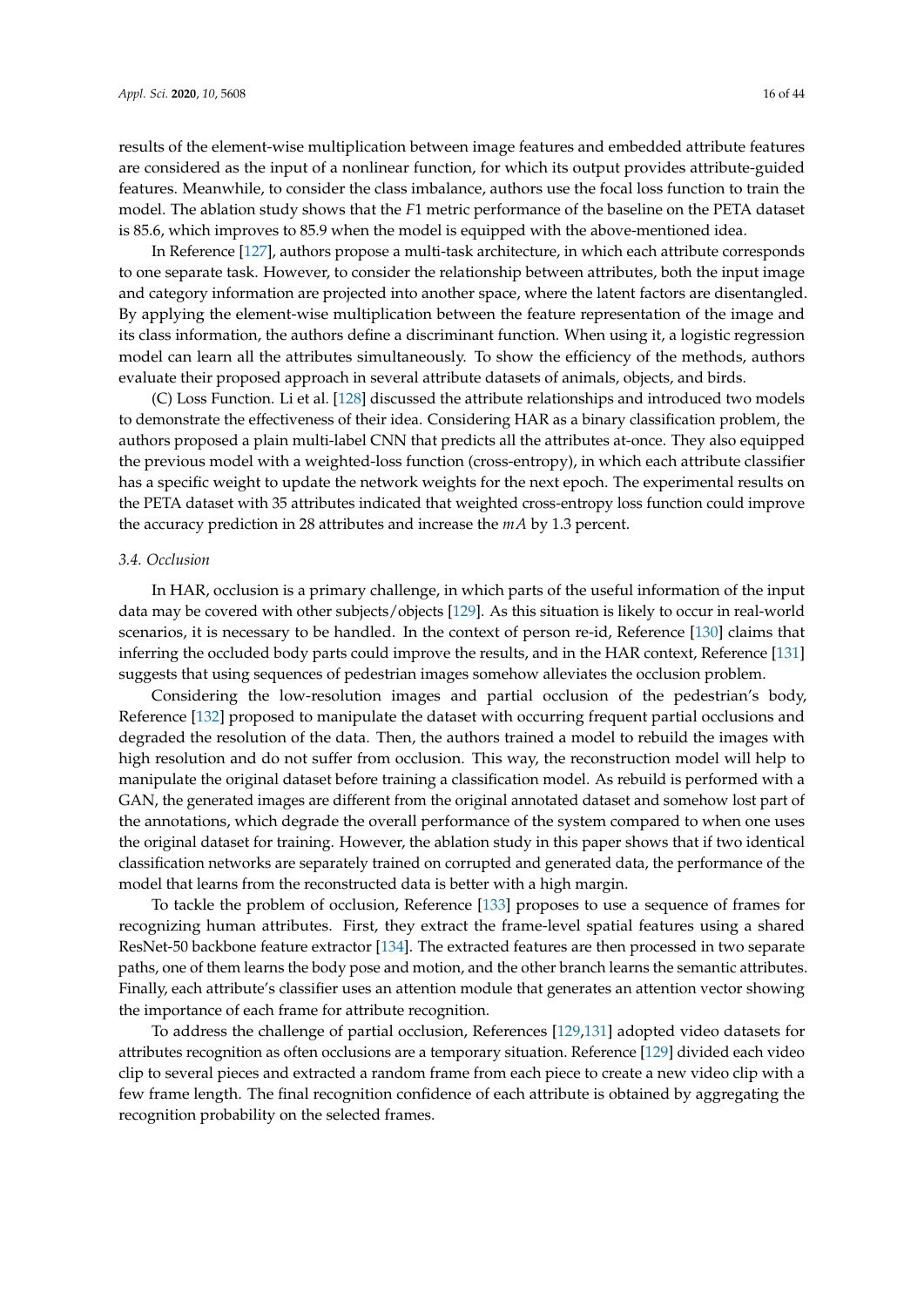#### <span id="page-16-0"></span>*3.5. Classes Imbalance*

The existence of large differences between the number of samples for each attribute (class) is known as data class imbalance. Generally, in multi-class classification problems, the ideal scenario would be to use the same amount of data for each class, in order to preserve the learning importance of all the classes at the same level. However, the classes in HAR datasets are naturally imbalanced since the number of samples of some attributes (e.g., wearing skirts) are lower than others (e.g., wearing jeans). Large class imbalance causes over-fitting in classes with limited data, while classes with large number of samples need more training epochs to converge. To address this challenge, some methods attempt to balance the number of samples in each class as a pre-processing step [\[135](#page-40-8)[–137\]](#page-40-9), which are called *hard solutions*. Hard solutions are classified into three groups—(1) up-sampling the minority classes, (2) down-sampling the large classes, and (3) generating new samples. On the other hand, *soft solutions* are interested in handling the data class imbalance by introducing new training methods [\[138\]](#page-40-10) or novel loss functions, in which the importance of each class is weighted based on the frequencies of the data [\[139](#page-40-11)[–141\]](#page-40-12). Furthermore, the combination of both solutions has been the subject of some studies [\[142\]](#page-40-13).

# 3.5.1. Hard Solutions

The earlier hard solutions are focused either on interpolation between the samples [\[137,](#page-40-9)[143\]](#page-40-14), or clustering the dataset and oversampling by cluster-based methods [\[144\]](#page-40-15). The primary way of up-sampling in deep learning is to augment the existing samples –as discussed in Section [3.2.](#page-11-0) However, excessive up-sampling may lead to over-fitting when the classes are highly imbalanced. Therefore, some works down-sample the majority classes [\[145\]](#page-40-16). Random down-sampling may be an easy choice, but Reference [\[146\]](#page-40-17) proposes to use the boundaries among the classes to remove redundant samples. However, loss of information is an inevitable part of down-sampling, as some samples are removed, which may carry useful information.

To address these problems, Fukui et al. [\[28\]](#page-35-4) designed a multi-task CNN, in which classes (attributes) with fewer samples are given more importance in the learning phase. The batch of samples in conventional learning methods are selected randomly; therefore, the rare examples are less likely to be in the mini-batch. Meanwhile, data augmentation cannot be sufficient for balancing the dataset as ordinary data augmentation techniques generate new samples regardless of their rarity. Therefore, Fukui et al. [\[28\]](#page-35-4) defines a rarity rate for each sample in the dataset and perform the augmentation for rare samples. Later, from the created mini-batches, those with appropriate sample balance are selected for training the model. The experimental results on a dataset with four attributes show a slight improvement in the average recognition rate, though the superiority is not consistent for all the attributes.

# 3.5.2. Soft Solutions

As previously mentioned, soft solutions focus on boosting the learning methods' performance, rather than merely increasing/decreasing the number of samples. Designing loss functions is a popular approach for guiding the model to take full advantage of the minority samples. For instance, Reference [\[126\]](#page-39-19) proposes the combination of focal loss [\[147\]](#page-41-0) and cross-entropy loss functions to introduce a focal cross-entropy loss function (see Section [3.3.2](#page-14-0) for the analytical review over [\[126\]](#page-39-19)).

Considering the success of curriculum learning [\[148\]](#page-41-1) in other fields of studies, in Reference [\[138\]](#page-40-10), the author addressed the challenge of imbalance-distributed data in HAR by batch-based adjustment of data sampling strategy and loss weights. It was argued that providing balanced distribution from a highly imbalanced dataset (using sampling strategies) for the whole learning process may cause the model to disregard the samples with most variations (i.e., classes with majority samples) and only emphasizes on the minority class. Moreover, the weighted terms in loss functions play an essential role in the learning process. Therefore, both the classification loss (often cross-entropy) and metric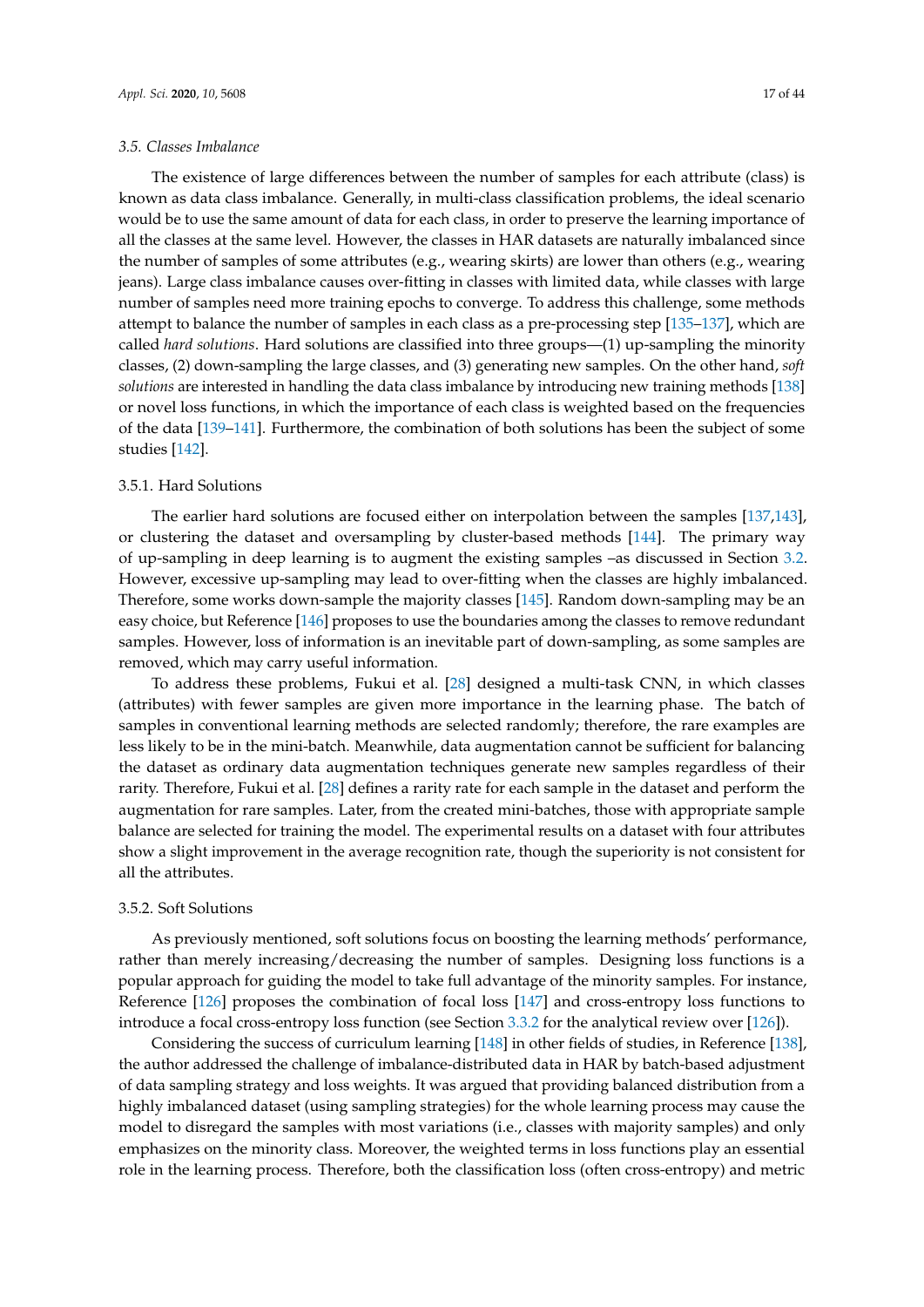learning loss (which aims to learn feature embedding for distinguishing between samples) should be handled based on their importance. To consider these aspects, authors defined two schedules, one for adjusting the sampling strategy by re-ordering the data from imbalanced to balanced and easy to hard; and the other curriculum schedule handles the loss importance between classification and distance metric learning. The ablation study in this work showed that the sampling scheduler could increase the results of a baseline model form 81.17 to 86.58, and adding loss scheduler to it could improve the results to 89.05.

To handle the class imbalance problem, Reference [\[149\]](#page-41-2) modifies the focal loss function [\[147\]](#page-41-0) and apply it for an attention-based model to focus on the hard samples. The main idea is to add a scaling factor to the binary cross-entropy loss function to down-weight the effect of easy samples with high confidence. Therefore, the hard misclassified samples of each attribute (class) add larger values to the loss function and become more critical. Considering the usual weakness of attention mechanism that does not consider the location of an attribute, the authors modified the attention masks in multiple levels of the model using attribute confidence weighting. Their ablation studies on the WIDER dataset [\[75\]](#page-37-8) with ResNet-101 backbone feature extractor [\[134\]](#page-40-7) showed the plain model achieves mA 83.7 and applying the weighted focal loss function improve the results to 84.4 while adding the multi-scale attention increased it to 85.9.

# 3.5.3. Hybrid Solutions

Hybrid approaches use the combination of the above-mentioned techniques. Performing data augmentation over the minority classes and applying a weighted loss function or a curriculum learning strategy are examples of hybrid solutions for handling the class data imbalance. In Reference [\[142\]](#page-40-13), the authors discuss that learning from an unbalanced dataset leads to biased classification, with higher classification accuracy over the majority classes and lower performance over the minority classes. To address this issue, Chawla et al. [\[142\]](#page-40-13) proposed an algorithm that focuses on difficult samples (misclassified). To implement this strategy, the authors took advantage of Reference [\[143\]](#page-40-14), which generates new synthetic instances in each training iteration from the minority classes. Consequently, the weights for the minority samples (false negatives) are increased, which improves the model's performance.

## *3.6. Part-Based and Attribute Correlation-Based Methods*

"Whether considering a group of attributes together improve the results of an attribute recognition model or not?" is the question that Reference [\[150\]](#page-41-3) tries to answer by addressing the correlation between attributes using a Conditional Random Field (CRF) strategy. Concerning the calculated probability distribution over each attribute, all the Maximum A Posterioris (MAPs) are estimated, and then, the model searches for the most probable mixture in the input image. To also consider the location of each attribute, authors extract the part patches based on the bounding box around the full-body, as in fashion datasets pose variations are not significant. A comparison between several simple baselines shows that the CRF-based method (0.516*F*1 score) works slightly better than a localization-based CNN (0.512*F*1 score) on the Chictopia dataset [\[151\]](#page-41-4), while a global-based CNN *F*1 performance is 0.464.

#### <span id="page-17-0"></span>**4. Datasets**

As opposed to other surveys, instead of merely enumerating the datasets, in this manuscript, we discuss the advantages and drawbacks of each dataset, with emphasis on data collection methods/software. Finally, we discuss the intrinsically imbalanced nature of HAR datasets and other challenges that arise when gathering data.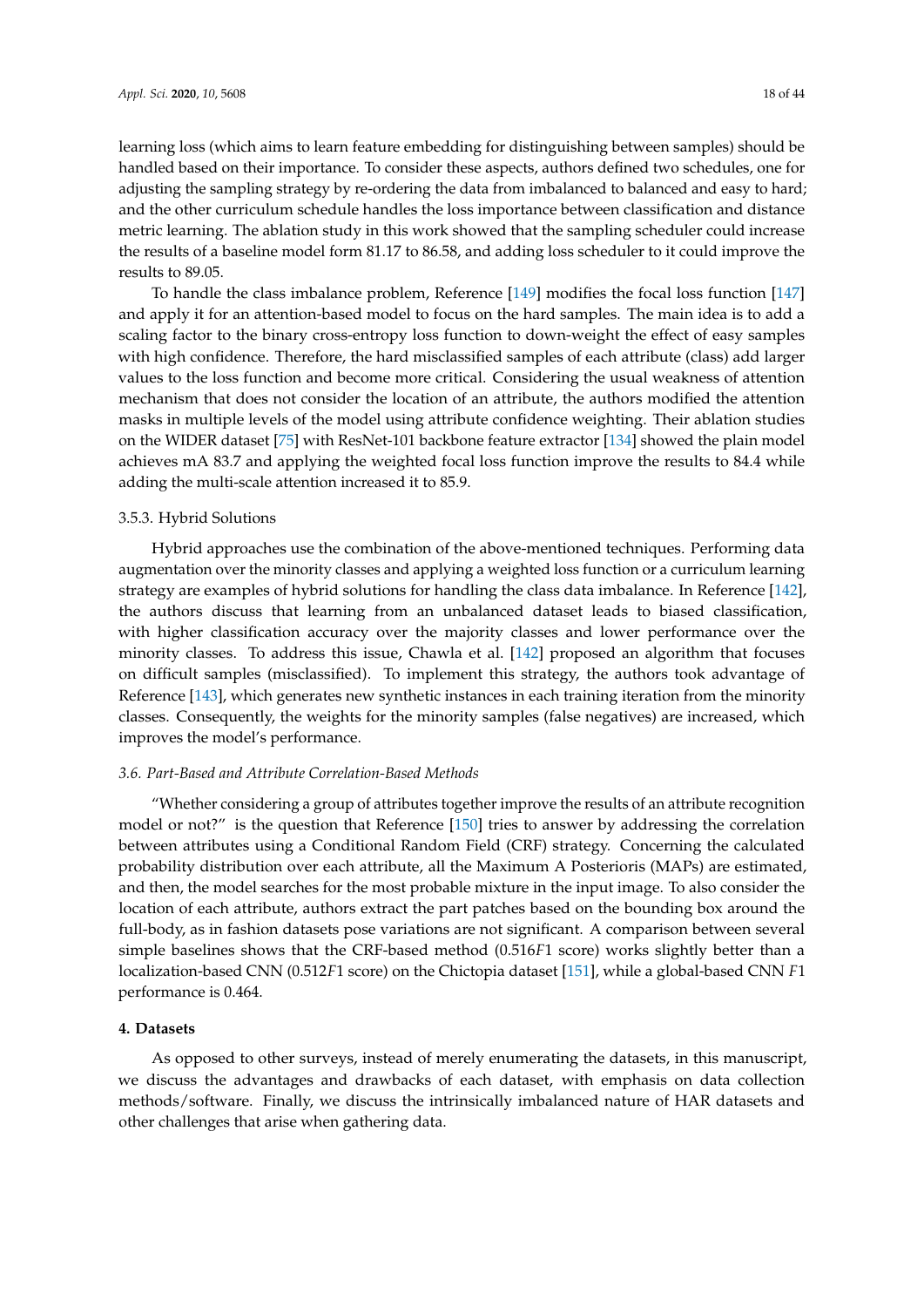## *4.1. PAR Datasets*

- PETA dataset. **PE**des**T**rian **A**ttribute (PETA) [\[152\]](#page-41-5) dataset combines 19,000 pedestrian images gathered from 10 publicly available datasets; therefore the images present large variations in terms of scene, lighting conditions and image resolution. The resolution of the images varies from  $17 \times 39$  to  $169 \times 365$  pixels. The dataset provides rich annotations: the images are manually labeled with 61 binary and 4 multi-class attributes. The binary attributes include information about demographics (gender: *Male*, age: *Age16–30, Age31–45,Age46–60, AgeAbove61*), appearance (*long hair*), clothing (*T-shirt, Trousers* etc.) and accessories (*Sunglasses, Hat, Backpack* etc.). The multi-class attributes are related to (eleven basic) color(s) for the upper-body and lower-body clothing, shoe-wear, and hair of the subject. When gathering the dataset, the authors tried to balance the binary attributes; in their convention, a binary class is considered balanced if the maximal and minimal class ratio is less than 20:1. In the final version of the dataset, more than half of the binary attributes (31 attributes) have a balanced distribution.
- RAP dataset. Currently, there are two versions of the RAP (**R**ichly **A**nnotated **P**edestrian) dataset. The first version, RAP-v1 v1 [\[153\]](#page-41-6) was collected from a surveillance camera in shopping malls over a period of three months; next, 17 hours of video footage were manually selected for attribute annotation. In total, the dataset comprises 41,585 annotated human silhouettes. The 72 attributes labeled in this dataset include demographic information (*gender* and *age*), accessories (*backpack, single shoulder bag, handbag, plastic bag, paper bag* etc.), human appearance (*hair style, hair color, body shape*) and clothing information (*clothes style, clothes color, footware style, footware color* etc.). In addition, the dataset provides annotations about occlusions, viewpoints and body-parts information.

The second version of the RAP dataset [\[108\]](#page-39-1) is intended as a unifying benchmark for both person retrieval and person attribute recognition in real-world surveillance scenarios. The dataset was captured indoor, in a shopping mall and contains 84,928 images (2589 person identities) from 25 different scenes. High-resolution cameras ( $1280 \times 720$ ) were used to gather the dataset, and the resolution of human silhouettes varies from  $33 \times 81$  to  $415 \times 583$  pixels. The attributes annotated are the same as in RAP v2 (72 attributes, and occlusion, viewpoint, and body-parts information).

- DukeMTMC dataset. **Duke**MTMC-reid (**M**ulti-**T**arget, **M**ulti-**C**amera) dataset [\[154\]](#page-41-7) was collected in Duke's university campus and contains more than 14 h of video sequences gathered from 8 cameras, positioned such that they capture crowded scenes. The main purpose of this dataset was person re-identification and multi-camera tracking; however, a subset of this dataset was annotated with human attributes. The annotations were provided at the identity level, and they included 23 attributes, regarding the gender (male, female), accessories: wearing hat (yes, no), carrying a backpack (yes, no), carrying a handbag (yes, no), carrying other types of the bag (yes, no), and clothing style: shoe type (boots, other shoes), the color of shoes (dark, bright), length of upper-body clothing (long, short), 8 colors of upper-body clothing (black, white, red, purple, gray, blue, green, brown) and 7 colors of lower-body clothing (black, white, red, gray, blue, green, brown). Due to violation of civil and human rights, as well as privacy issues, since June 2019, Duke University has terminated the DukeMTMC dataset page.
- PA-100K dataset. PA-100k dataset [\[88\]](#page-38-1) was developed with the intention to surpass the existing HAR datasets both in quantity and in diversity; the dataset contains more than 100,000 images captured in 598 different scenarios. The dataset was captured by outdoor surveillance cameras; therefore, the images provide large variance in image resolution, lighting conditions, and environment. The dataset is annotated with 26 attributes, including demographic (age, gender), accessories (handbag, phone) and clothing information.
- Market-1501 dataset. Market-1501 attribute [\[24](#page-35-0)[,155\]](#page-41-8) dataset is a version of the Market-1501 dataset augmented with the annotation of 27 attributes. Market-1501 was initially intended for cross camera person re-identification, and it was collected outdoor in front of a supermarket using 6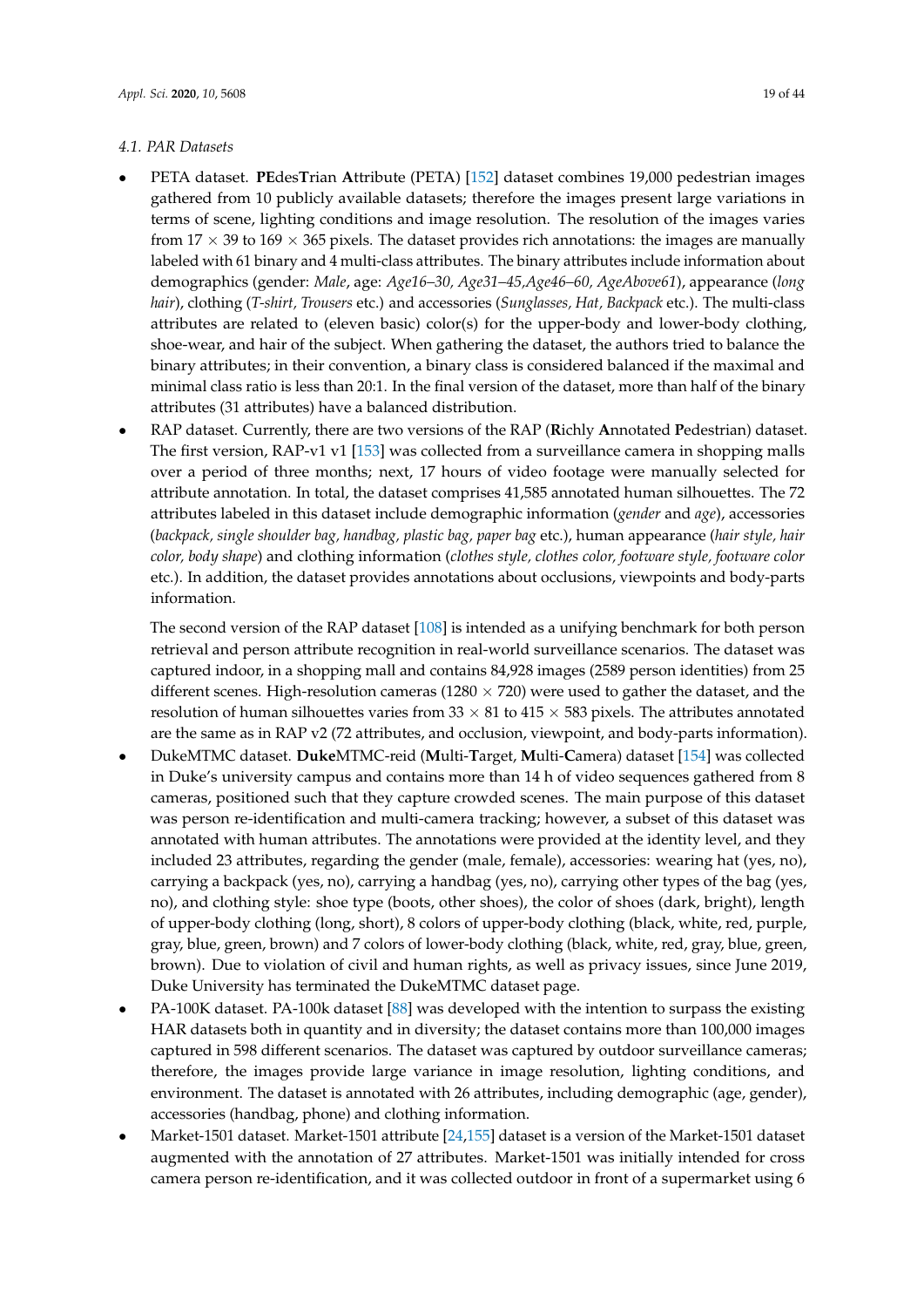cameras (5 high-resolution cameras and one low resolution). The attributes are provided at the identity level, and in total, there are 1501 annotated identities. In total, the dataset has 32,668 bounding boxes for these 1501 identities. The attributes annotated in *Market-1501 attribute* include demographic information (gender and age), information about accessories (*wearing hat, carrying backpack, carrying bag, carrying handbag*), appearance (*hair length*) and clothing type and color (*sleeve length, length of lower-body clothing, type of lower-body clothing, 8 color of upper-body clothing, 9 color of lower-body clothing*).

• P-DESTRE Dataset. Over the recent years, as their cost has diminished considerably, UAVs applications extended rapidly in various surveillance scenarios. As a response, several UAVs datasets have been collected and made publicly available to the scientific community. Most of them are intended for human detection [\[156,](#page-41-9)[157\]](#page-41-10), action recognition [\[158\]](#page-41-11) or re-identification [\[159\]](#page-41-12). To the best of our knowledge, the P-DESTRE [\[160\]](#page-41-13) dataset is the first benchmark that addresses the problem of HAR from aerial images.

P-DESTRE dataset [\[160\]](#page-41-13) was collected in the campuses of two Universities from India and Portugal, using DJI-Phantom 4 drones controlled by human operators. The dataset provides annotations both for person re-identification, as well as for attribute recognition. The identities are consistent across multiple days. The annotations for the attributes include demographic information: *gender, ethnicity* and *age*, appearance information: *height, body volume, hair color, hairstyle, beard, moustache*; accessories information: *glasses, head accessories, body accessories*; *clothing* information and *action* information. In total, the dataset contains over 14 million person bounding boxes, belonging to 261 known identities.

- *4.2. FAR Datasets*
- Parse27k dataset. **P**edestrian **a**ttribute **r**ecognition in **se**quences (Parse27k) dataset [\[161\]](#page-41-14) contains over 27,000 pedestrian images, annotated with 10 attributes. The images were captured by a moving camera across a city environment; every 15th video frame was fed to the Deformable Part Model(DPM) pedestrian detector [\[78\]](#page-37-11) and the resulting bounding boxes were annotated with the 10 attributes based on binary or multinomial propositions. As opposed to other datasets, the authors also included an  $N/A$  state (i.e., the labeler cannot decide on that attribute). The attributes from this dataset include gender information (3 categories—*male, female, N/A*), accessories (*Bag on Left Shoulder, Bag on Right Shoulder Bag in Left Hand, Bag in Right Hand, Backpack*; each with three possible states: *yes, no, N/A*), orientation (with *4 + N/A* or *8 + N/A* discretizations) and action attributes: *posture* (*standing, walking, sitting* and *N/A*) and *isPushing* (*yes, no, N/A*). As the images were initially processed by a pedestrian detector, the images of this dataset consist of a fixed-size bounding region of interest, and thus are strongly aligned and contain only a subset of possible human poses.
- CRP dataset. CRP (**C**altech **R**oadside **P**edestrians) [\[162\]](#page-41-15) dataset was captured in real world conditions, from a moving vehicle. The position (bounding-box) of each pedestrian, together with 14 body joints are annotated in each video frame. CRP comprises 4222 video tracks, with 27,454 pedestrian bounding boxes. The following attributes are annotated for each pedestrian—age (5 categories: *child*, *teen*, *young adult*, *middle aged* and *senior*), gender (2 categories—*female* and *male*), weight (3 categories: *Under*, *Healthy* and *Over*), and clothing style (4 categories—*casual*, *light athletic*, *workout* and *dressy*). The original, un-cropped videos together with the annotations are publicly available.
- Describing People dataset. Describing People dataset [\[68\]](#page-37-1) comprises 8035 images from the H3D [\[163\]](#page-41-16) and the PASCAL VOC 2010 [\[164\]](#page-41-17) datasets. The images from this database are aligned, in the sense that for each person, the image is cropped (by leaving some margin) and then scaled so that the distance between the hips and the shoulders is 200 pixels. The dataset features 9 binary (True/False) attributes, as follows: gender (*is male*), appearance (*long hair*), accessories (*glasses*)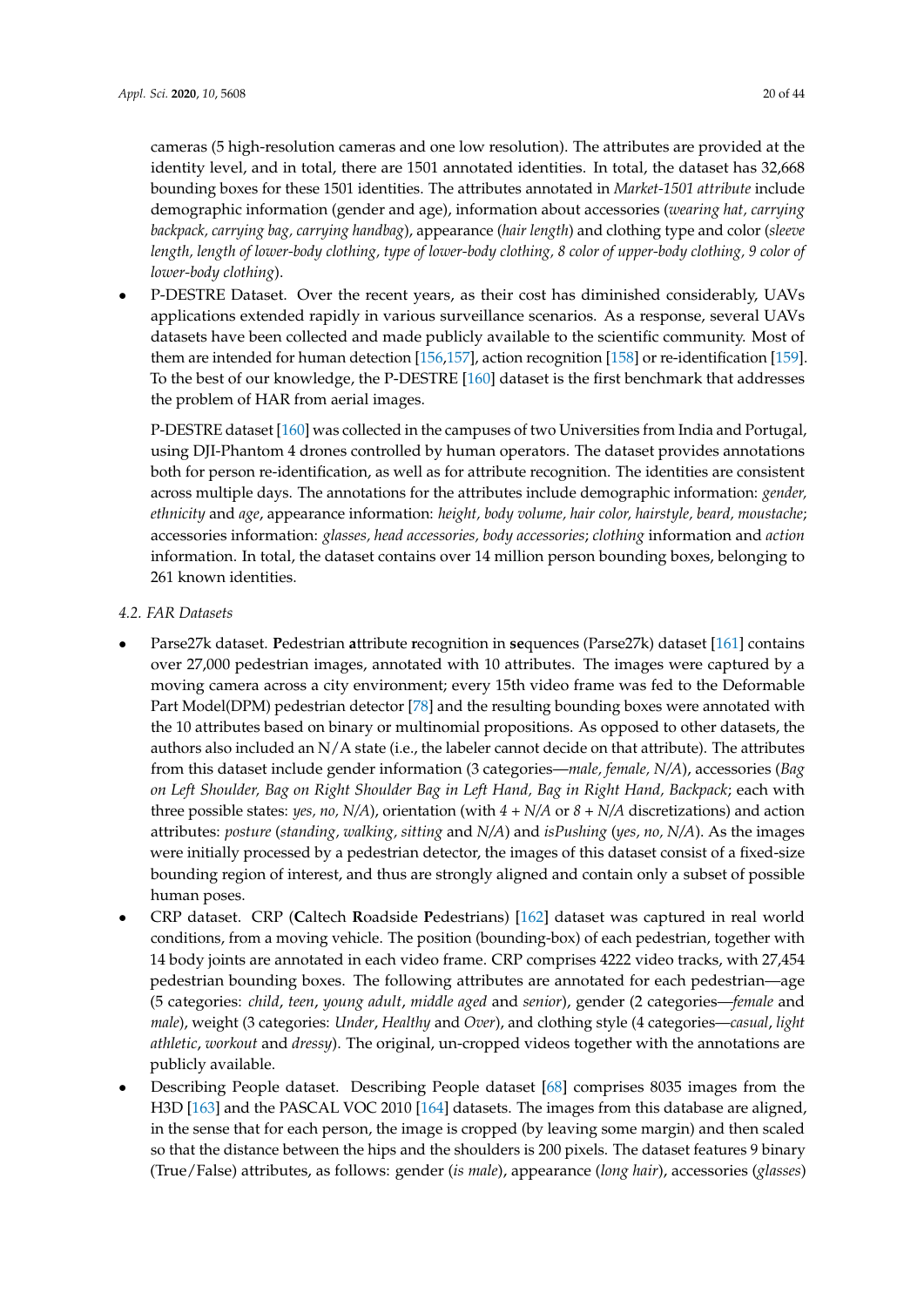and several clothing attributes (*has hat, has t-shirt, has shorts, has jeans, long sleeves, long pants*). The dataset was annotated on Amazon Mechanical Turk by five independent labelers; the authors considered a valid label if at least four of the five annotators agreed on its value.

- HAT dataset. **H**uman **AT**tributes (HAT) [\[66,](#page-36-16)[78\]](#page-37-11) contains 9344 images gathered from Flickr; for this purpose, the authors used more than 320 manually specified queries to retrieve images related to people and then, employed an off-the-shelf person detector to crop the humans in the images. The false positives were manually removed. Next, the images were labeled with 27 binary attributes; these attributes incorporate information about the gender (Female), age (Small baby, Small kid, Teen aged, Young (college), Middle Aged, Elderly), clothing (Wearing tank top, Wearing tee shirt, Wearing casual jacket, Formal men suit, Female long skirt, Female short skirt, Wearing short shorts, Low cut top, Female in swim suit, Female wedding dress, Bermuda/beach shorts), pose (Frontal pose, Side pose, Turned Back), Action (Standing Straight, Sitting, Running/Walking, Crouching/bent, Arms bent/crossed) and occlusions (Upper body). The images have high variations both in image size and in the subject's position.
- WIDER dataset. WIDER Attribute dataset [\[75\]](#page-37-8) comprises a subset of 13,789 images selected from the WIDER database [\[165\]](#page-41-18), by discarding the images full of non-human objects and the images in which the human attributes are indistinguishable; the human bounding boxes from these images are annotated with 14 attributes. The images contain multiple humans under different and complex variations. For each image, the authors selected a maximum of 20 bounding boxes (based on their resolution), so in total, there are more than 57,524 annotated individuals. The attributes follow a ternary taxonomy: positive, negative and unspecified, and include information about age (*Male*), clothing (*Tshirt, longSleeve, Formal, Shorts, Jeans, Long Pants, Skirt), accessories (Sunglasses, Hat, Face Mask, Logo*), appearance (*Long Hair*). In addition, each image is annotated into one of 30 event classes (meeting, picnic, parade, etc.), thus allowing to correlate the human attributes with the context they were perceived in.
- CAD dataset. **C**lothing **A**ttributes **D**ataset [\[123\]](#page-39-16) uses images gathered from the website Sartorialist [\(https://www.thesartorialist.com/\)](https://www.thesartorialist.com/) and Flikcr. The authors downloaded several images, mostly of pedestrians, and applied an upper-body detector to detect humans; they ended up with 1856 images. Next, the ground truth was established by labelers from Amazon Mechanical Turk. Each image was annotated by 6 independent individuals, and a label was accepted as ground truth if it has at least 5 agreements. The dataset is annotated with the gender of the wearer, information about the accessories (*Wearing scarf, Collar presence, Placket presence*) and with several attributes regarding the clothing appearance (*clothing pattern, major color, clothing category, neckline shape* etc.).
- APiS dataset. The **A**ttributed **P**edestrians **i**n **Surveillance** dataset [\[166\]](#page-41-19) gathers images from four different sources: KITTI database [\[167\]](#page-41-20), CBCL Street Scenes [\[168\]](#page-42-0) [\(http://cbcl.mit.edu/](http://cbcl.mit.edu/software-datasets/streetscenes/) [software-datasets/streetscenes/\)](http://cbcl.mit.edu/software-datasets/streetscenes/), INRIA database [\[48\]](#page-36-17) and some video sequences collected by the authors at a train station; in total APiS comprises 3661 images. The human bounding boxes are detected using an off-the-shelf pedestrian detector, and the results are manually processed by the authors: the false positives and the low-resolution images (smaller than 90 pixels in height and 35 pixels in width) are discarded. Finally, all the images of the dataset are normalized in the sense that the cropped pedestrian images are scaled to  $128 \times 48$  pixels. These cropped images are annotated with 11 ternary attributes (positive, negative, and ambiguous) and 2 multi-class attributes. These annotations include demographic (gender) and appearance attributes (*long hair*), as well as information about accessories (*back bag, S-S (Single Shoulder) bag, hand carrying*) and clothing (*shirt, T-shirt, long pants, M-S (Medium and Short) pants, long jeans, skirt, upper-body clothing color, lower-body clothing color*). The multi-class attributes are the two attributes related to the clothing color. The annotation process is performed manually and divided into two stages: annotation stage (the independent labeling of each attribute) and validation stage (which exploits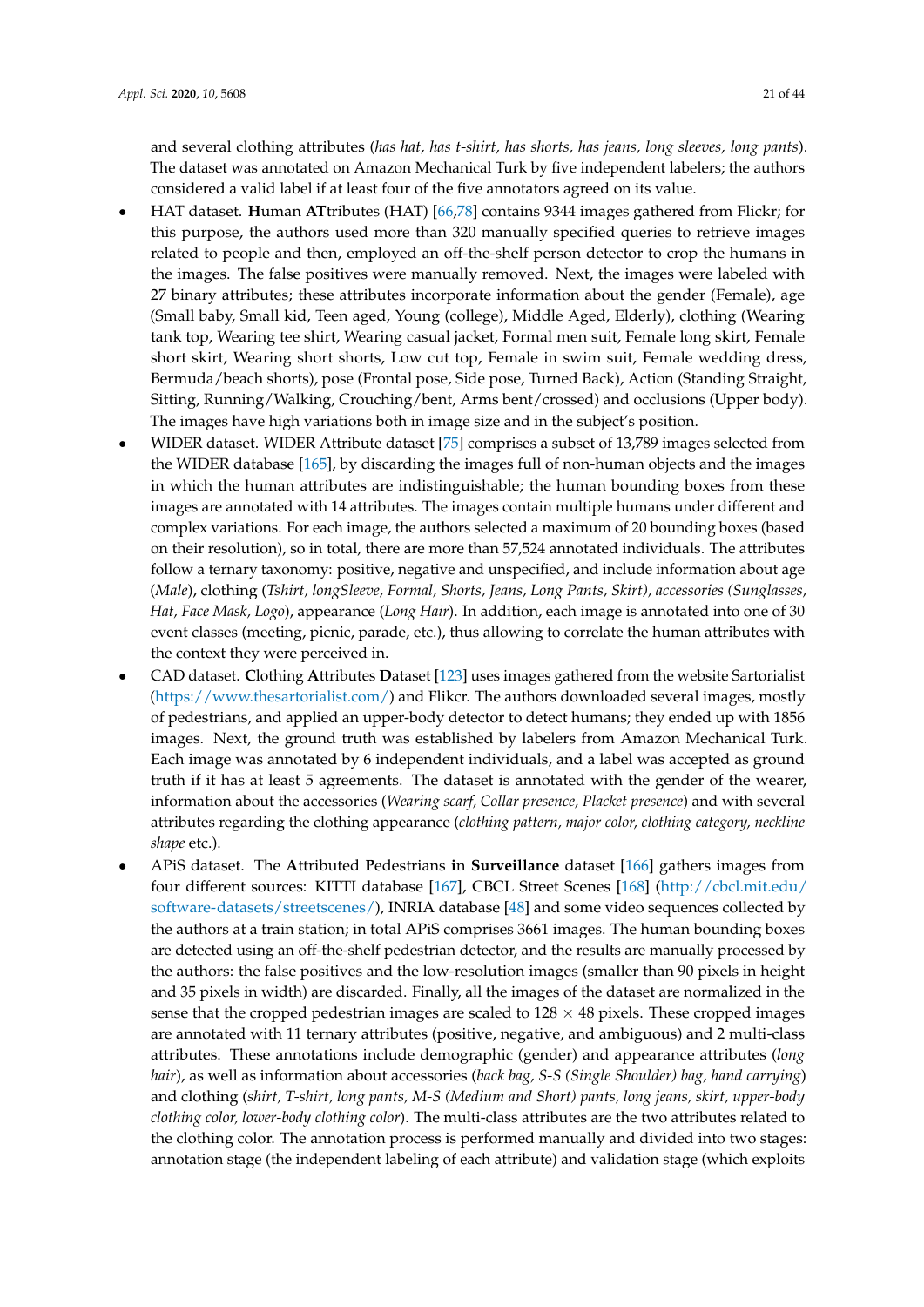the relationship between the attributes to check the annotation; also, in this stage, the controversial attributes are marked as ambiguous).

# *4.3. Fashion Datasets*

• DeepFashion Dataset. The DeepFashion dataset [\[91\]](#page-38-4) was gathered from shopping websites, as well as image search engines (blogs, forums, user-generated content). In the first stage, the authors downloaded 1,320,078 images from shopping websites and 1,273,150 images from Google images. After a data cleaning process, in which duplicate, out-of-scope, and low-quality images were removed, 800,000 clothing images were finally selected to be included in the DeepFashion dataset. The images are annotated solely with clothing information; these annotations are divided into categories (50 labels: dress, blouse, etc.) and attributes (1000 labels: adjectives describing the categories). The categories were annotated by expert labelers, while for the attributes, due to their huge number, the authors resorted to meta-data annotation (provided by Google search engine or by the shopping website). In addition, a set of clothing landmarks, as well as their visibility, are provided for each image.

DeepFashion is split into several benchmarks for different purposes: category and attribute prediction (classification of the categories and the attributes), in-shop clothes retrieval (determine if two images belong to the same clothing item), consumer-to-shop clothes retrieval (matching consumer images to their shop counterparts) and fashion landmark detection.

<span id="page-21-0"></span>

| Dataset Type | Dataset                     | #images | Demographic | Accessories | Appearance | Clothing | Colour | Setup                         |
|--------------|-----------------------------|---------|-------------|-------------|------------|----------|--------|-------------------------------|
|              | <b>PETA</b> [152]           | 19,000  |             | ℐ           | J          |          |        | 10 databases                  |
|              | RAP v1 [153]                | 41,585  | ✓           | ✓           | J          | ✓        | ✓      | indoor static camera          |
|              | RAP v2 [108]                | 84,928  | ℐ           | ✓           | ✓          | ✓        | ✓      | indoor static camera          |
| Pedestrian   | DukeMTMC <sup>+</sup>       | 34,183  | ✓           | ✓           | х          | ✓        |        | outdoor static camera         |
|              | PA-100K [88]                | 100,000 | ✓           | ✓           | х          | ✓        | х      | outdoor, surveillance cameras |
|              | Market-1501 <sup>[24]</sup> | 1501    | ✓           | ✓           | ✓          | ✓        | ✓      | outdoor                       |
|              | P-DESTRE [160]              | 14M     | ✓           | ✓           | ✓          | ✓        | х      | <b>UAV</b>                    |
|              | Parse27k [161]              | 27,000  | ✓           | ✓           | х          | х        | х      | outdoor moving camera         |
|              | CRP [162]                   | 27,454  | ℐ           | ✓           | х          | x        | х      | moving vehicle                |
|              | APiS [166]                  | 3661    | ✓           | ✓           | ✓          | ✓        | ✓      | 3 databases                   |
| Full body    | <b>HAT</b> [66]             | 9344    | ✓           | ✓           | х          | ✓        | х      | Flickr                        |
|              | CAD [123]                   | 1856    | ✓           | ✓           | х          | ✓        | ✓      | website crawling              |
|              | Describing People [68]      | 8035    | ✓           | ✓           | х          | ✓        | х      | 2 databases                   |
|              | <b>WIDER</b> [75]           | 13,789  | ✓           | ✓           | ✓          | ✓        | х      | website crawling              |
|              | CTD [169]                   | 880     | х           | Х           | х          | ℐ        | ✓      | generated data                |
| Synthetic    | <b>CLOTH3D</b> [170]        | 2.1M    | x           | Х           | x          |          |        | generated data                |

**Table 1.** Pedestrian attributes datasets.

† Permanently suspended regarding privacy issues.

# *4.4. Synthetic Datasets*

Virtual reality systems and synthetic image generation have become prevalent in the last few years, and their results are more and more realistic and of high resolution. Therefore, we also discuss some data sources comprising computer-generated images. It is a well-known fact that the performance of deep learning methods is highly dependent on the amount and distribution of data they were trained on, and synthetic datasets could theoretically be used as an inexhaustible source of diverse and balanced data. In theory, any combination of attributes in any amount could be synthetically generated.

• DeepFashion—Fashion Image Synthesis. The authors of DeepFashion [\[91\]](#page-38-4) introduce FashionGAN, an adversarial network for generating clothing images on a wearer [\[171\]](#page-42-3). FashionGAN is organized into two stages: on a first level, the network generates a semantic segmentation map modeling the wearer's pose. In the second level, a generative model renders an image with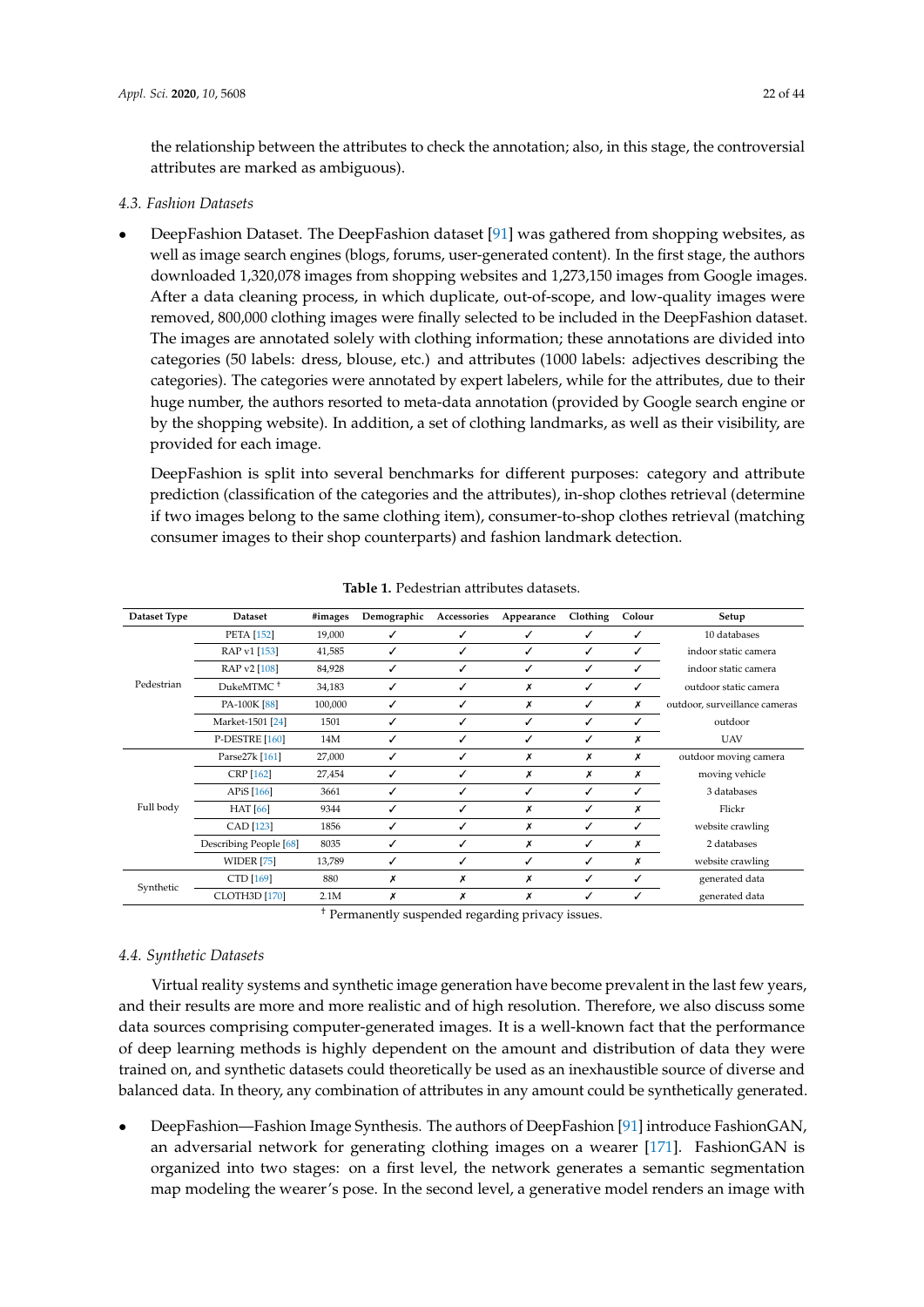precise regions and textures conditioned on this map. In this context, the DeepFashion dataset was extended with 78,979 images (taken for the In-shop Clothes Benchmark), associated with several caption sentences and a segmentation map.

- CTD Dataset. Clothing Tightness dataset [\[169\]](#page-42-1) (CTD) comprises 880 3D human models, under various poses, both static and dynamic, "dressed" with 228 different outfits. The garments in the dataset are grouped under various categories, such as "T/long shirt, short/long/down coat, hooded jacket, pants, and skirt/dress, ranging from ultra-tight to puffy". CTD was gathered in the context of a deep learning method that maps a 3D human scan into a hybrid geometry image. This synthetic dataset has important implications in virtual try-on systems, soft biometrics, and body pose evaluation. The main drawbacks of this dataset are that it cannot capture exaggerated human postures of low 3D human scans.
- CLOTH3D Dataset. CLOTH3D [\[170\]](#page-42-2) comprises thousands of 3D sequences of animated human silhouettes, "dressed" with different garments. The dataset features a large variation on the garment shape, fabric, size, and tightness, as well as human pose. The main applications of this dataset listed by the authors include—"human pose and action recognition in-depth images, garment motion analysis, filling missing vertices of scanned bodies with additional metadata (e.g., garment segments), support designers and animators tasks, or estimating 3D garment from RGB images".

## <span id="page-22-0"></span>**5. Evaluation Metrics**

This section reviews the most common metrics used in the evaluation of HAR methods. Considering that HAR is a multi-class classification problem, Accuracy (*Acc*), Precision (*Prec*), Recall (*Rec*), and *F*1 score are the most common metrics for measuring the performance of these methods. In general, these metrics can be calculated at two different levels: label-level and sample-level.

The evaluation at label-level considers each attribute independently. As an example, if the gender and height attributes are considered with the labels (male, female) and (short, medium, high), respectively, the label-level evaluation will measure the performance of each attribute-label combination. The metric adopted in most papers for label-level evaluation is the mean accuracy (*mA*):

$$
mA = \frac{1}{2N} \sum_{i=1}^{N} \left( \frac{TP_i}{P_i} + \frac{TN_i}{N_i} \right),
$$
\n(1)

where *i* refers to each of the *N* attributes. *mA* determines the average accuracy between the positive and negative examples of each attribute.

In the sample-level evaluation, the performance is measured for each attribute disregarding the number of labels that it comprises. *Prec*, *Rec*, *Acc*, and *F*1 score for the *i th* attribute are thus given by:

$$
Prec_i = \frac{TP_i}{P_i}, \quad Rec_i = \frac{TP_i}{N_i}, \quad Acc_i = \frac{TP_i + TN_i}{P_i + N_i}, \quad F_i = \frac{2 * Prec * Rec}{Prec + Rec}.
$$
 (2)

The use of these metrics is very common for providing a comparative analysis of the different attributes. The overall system performance can be either measured by the mean *Acc<sup>i</sup>* over all the attributes or using *mA*. However, these metrics can diverge significantly, when attributes are highly unbalanced. *mA* is preferred when authors deliberately want to evaluate the effect of data unbalancing.

# <span id="page-22-1"></span>**6. Discussion**

#### *6.1. Discussion Over HAR Datasets*

In recent years, HAR has received much interest from the scientific community, with a relatively large number of datasets developed for this purpose; this is also demonstrated by the number of citations. We performed a query for each HAR related database on the Google Scholar [\(scholar.google.](scholar.google.com)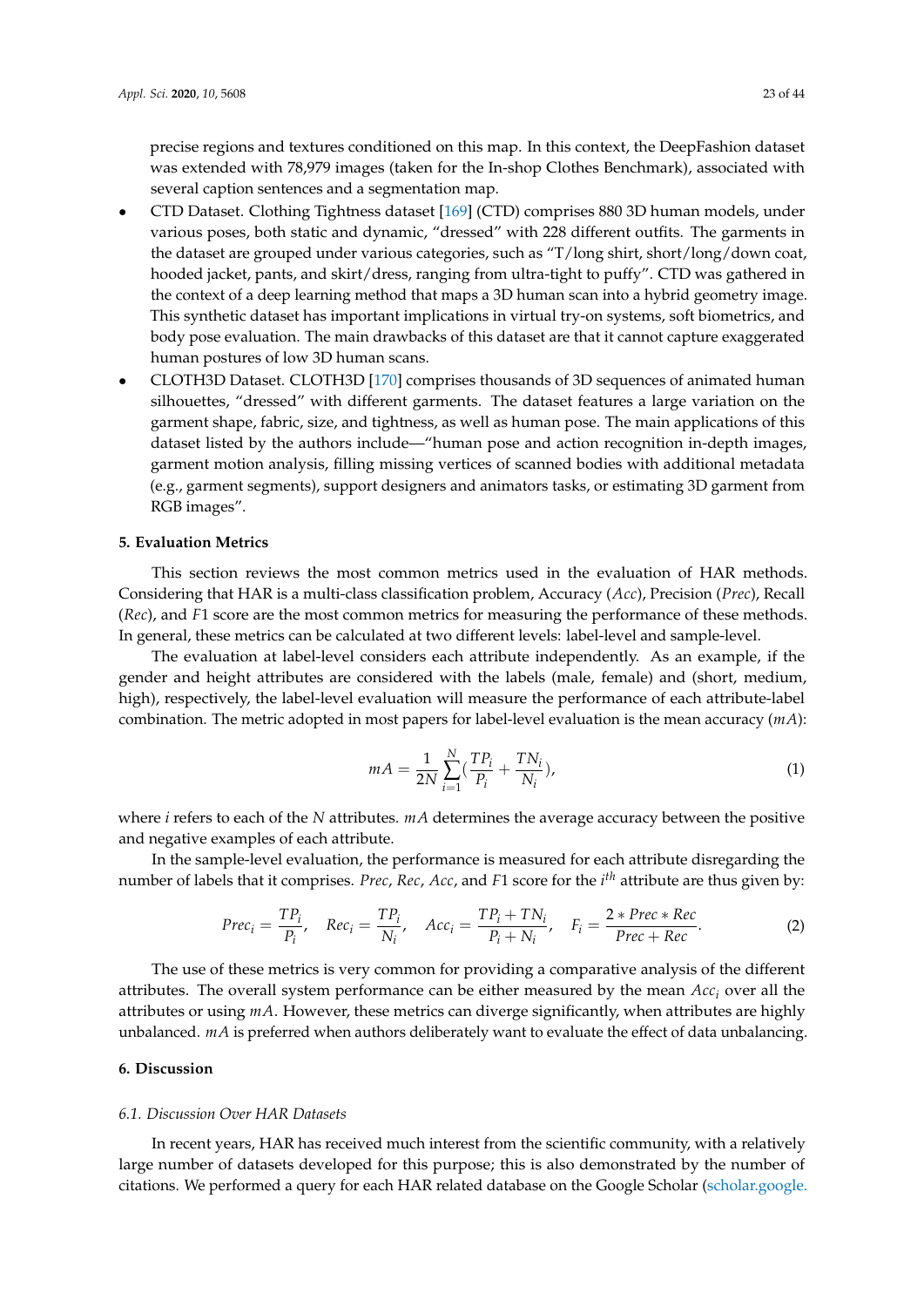[com\)](scholar.google.com) search engine, and extracted its corresponding number of citations; the results are graphically presented in Figure [3.](#page-23-0) In the past decade, more than 15 databases related to this research field have been published, and most of them received hundreds of citations.

<span id="page-23-0"></span>

**Figure 3.** Number of citations to HAR datasets. The datasets are arranged in an increasing order by their publication date. The "oldest" dataset being HAT, published in 2009, while the latest is RAP v2, published in 2018.

In Table [1,](#page-21-0) we chose to taxonomize the attributes semantically into demographic attributes (gender, age, ethnicity), appearance attributes (related to the appearance of the subject, such as hairstyle, hair color, weight, etc.), accessory information (which indicate the presence of a certain accessory, such as a hat, handbag, backpack etc.) and clothing attributes (which describe the garments worn by the subjects). In total, we have described 17 datasets, the majority containing over ten thousand images. These datasets can be seen as a continuous effort made by researchers to provide large amounts of varied data required by the latest deep learning neural networks.

- 1. Attributes definition. The first issues that should be addressed when developing a new dataset for HAR are: (1) *which attributes should be annotated?* and (2) *how many and which classes are required to describe an attribute properly?*. Obviously, both these questions depend on the application domain of the HAR system. Generally, the ultimate goal on a HAR, regardless of the application domain, would be to accurately describe an image in terms of human-understandable semantic labels, for example, "a five-year-old boy, dressed in blue jeans, with a yellow T-shirt carrying a striped backpack". As for the second question, the answer is straightforward for some attributes, such as gender, but it becomes more complex and subjective for other attributes, such as age or clothing information. Let's take for example, the age label; different datasets provided different classes for this information: PETA distinguishes between *AgeLess15, Age16-30, Age31-45, Age46-60, AgeAbove61*, while CRP dataset adopted a different age classification scheme: *child*, *teen*, *young adult*, *middle aged* and *senior*. Now, if a HAR analyzer is integrated into a surveillance system in a crowded environment, such as Disneyland, and this system should be used to locate a missing child, the age labels from the PETA dataset are not detailed enough, as the "lowest" age class is AgeLess15. Secondly, these differences between the different taxonomies make it difficult to assess the performance of a newly developed algorithm across different datasets.
- 2. Unbalanced data. An important issue in any dataset is related to unbalanced data. Although some datasets were developed by explicitly striking for balanced classes, some classes are not that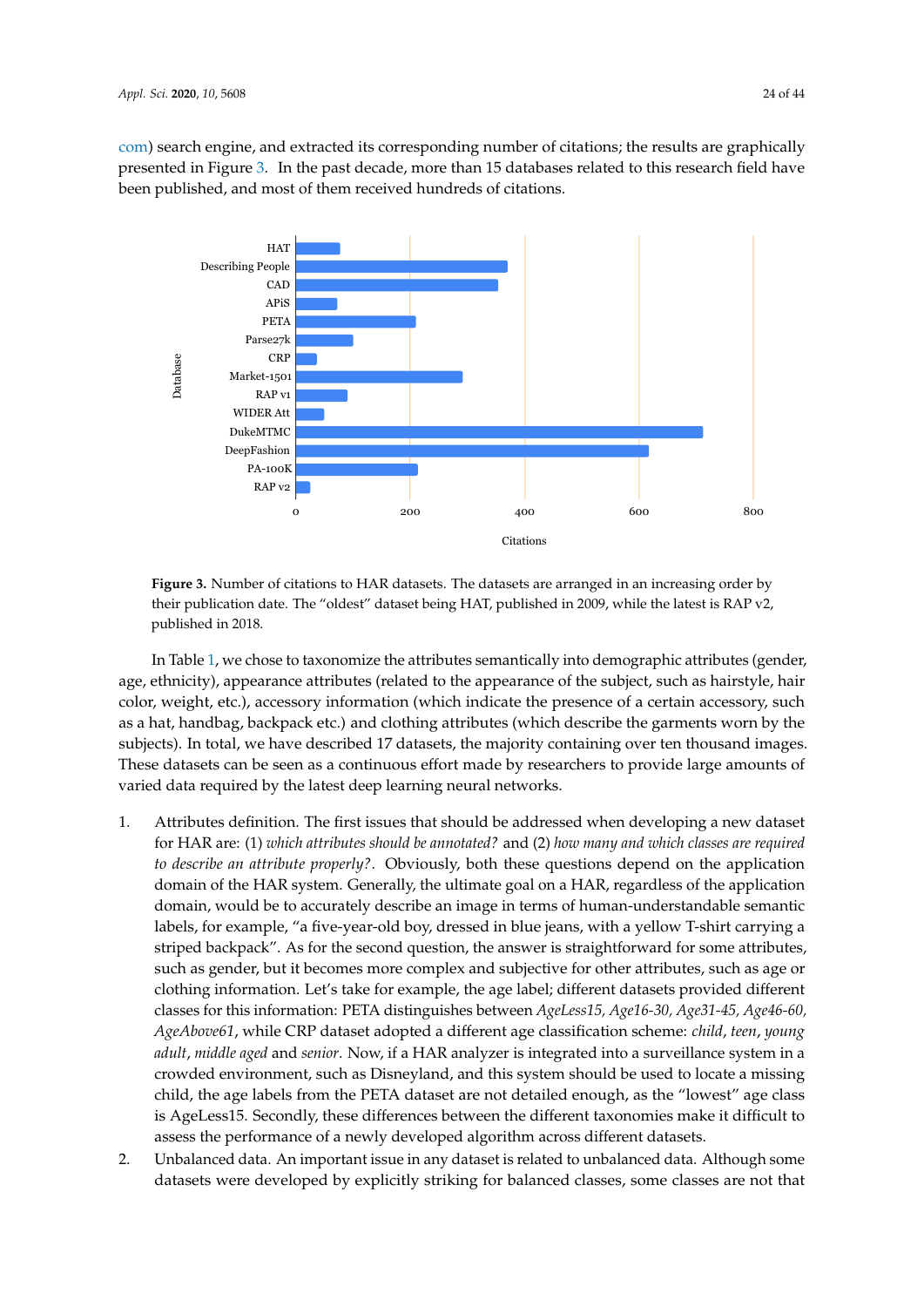frequent (especially those related to clothing information), and fully balanced datasets are not a trivial problem. The problem of imbalance also affects the demographic attributes. In all HAR datasets, the class of young children is poorly represented. To illustrate the problem of unbalanced classes, we selected two of the most prominent HAR related datatsets which are labeled with age information: CRP and PETA. In Figure [4,](#page-26-0) for each of these two datasets, we plot a pie charts to show age distribution of the labeled images.

Furthermore, as datasets are usually gathered in a single region (city, country, continent), the data tends to be unbalanced in terms of ethnicity. This is an important issue as some studies [\[172\]](#page-42-4) proved the existence of *the other race effect* —the tendency to more easily recognize faces from the same ethnicity-– for machine learning classifier.

- 3. Data context. Strongly linked to the problem of data unbalance is the context or environment in which the frames were captured. The environment has a great influence on the distribution of the clothing and demographic (age, gender) attributes. In [\[75\]](#page-37-8) the authors noticed "strong correlations between image event and the frequent human attributes in it". This is quite logical, as one would expect to encounter more casual outfits in a picnic or sporting event, while at ceremonies (wedding, graduation proms), people tend to be more elegant and dressed-up. The same is valid for the demographic attributes: if the frames are captured in the backyard of a kindergarten, one would that most of the subjects to be children. Ideally, a HAR dataset should provide images captured from multiple and variate scenes. Some datasets explicitly annotated the context in which the data was captured [\[75\]](#page-37-8), while others address this issue by merging images from various datasets [\[152\]](#page-41-5). From another point of view, this leads our discussion to how the images from the datasets are presented. Generally speaking, the dataset provides the images either aligned (all the images have the same size and cropped around the human silhouette with a predefined margin; for example, [\[68\]](#page-37-1)), or make the full video frame/image available and specify the bounding box of each human in the image. We consider that the latter approach is preferable, as it also incorporates context information and allows researches to decide how to handle the input data.
- 4. Binary attributes. Another question in database annotation is what happens when the attribute to annotate is indistinguishable due to low resolution and degraded images, occlusions, or other ambiguities. The majority of datasets tend to ignore this problem and classify the presence of an attribute or provide a multi-class attribute scheme. However, in a real-world setup, we cannot afford this luxury, as the case of indistinguishable attributes might occur quite frequently. Therefore, some datasets [\[161,](#page-41-14)[166\]](#page-41-19) formulate the attribute classification task with  $N + 1$  classes  $(+1$  for the N/A label). This approach is preferable, as it allows taking both views over the data: depending on the application context, one could simply ignore the N/A attributes or, make the classification problem more interesting, integrate the N/A value into the classification framework.
- 5. **Camera configuration.** Another aspect that should be taken into account when discussing HAR datasets is the camera setup used to capture the images or video sequences. We can distinguish between fixed-camera and moving-camera setups; obviously, this choice again depends on the application domain into which the HAR system will be integrated. For automotive applications or robotics, one should opt for a moving camera, as the camera movement might influence the visual properties of the human silhouettes. An example of a moving-camera dataset is Parse27k dataset [\[161\]](#page-41-14). For surveillance applications, a static camera setup will suffice. In another way, we could distinguish between indoor or outdoor camera setups; for example, RAP dataset [\[153\]](#page-41-6) uses an indoor camera, while Parse27k dataset [\[161\]](#page-41-14) comprises outdoor video sequences. Indoor captured datasets, such as [\[153\]](#page-41-6), although captured in real-world scenarios, do not pose that many challenges as outdoor captured datasets, where the weather and lighting conditions are more volatile. Finally, the last aspect regarding the camera setup is related to the presence of a photographer. If the images are captured by a (professional) photographer some bias is introduced, as a human decides how and when to capture the images, such that it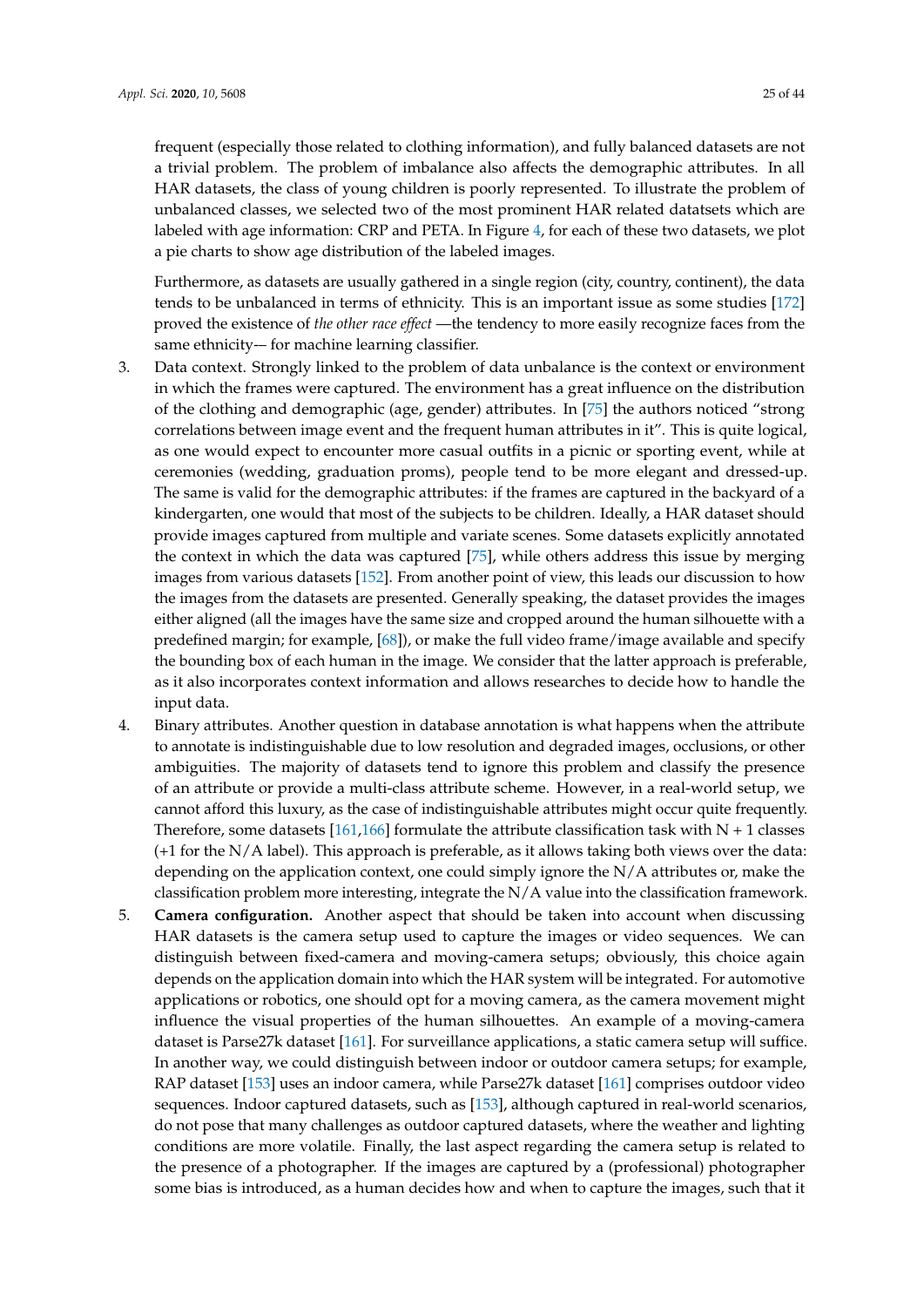will enhance the appearance of the subject. Some databases, such as CAD [\[123\]](#page-39-16) or HAT [\[66](#page-36-16)[,78\]](#page-37-11) use images downloaded from public websites. However, in these images, the persons are aware of being photographed and perhaps even prepared for this (posing for the image, dressed up nicely for a photo session, etc.). Therefore, even if some datasets contain *in-the-wild* images gathered for a different system, they might still contain important differences from *real-world* images in which the subject is unaware of being photographed, the image is captured automatically, without any human intervention, are the subjects are dressed normally and performing natural dynamic movements.

- 6. Pose and occlusion labeling. Another nice to have feature for a HAR dataset is the annotation of pose and occlusions. Some databases already provide this information [\[66,](#page-36-16)[78,](#page-37-11)[108,](#page-39-1)[153\]](#page-41-6). Amongst other things, these extra labels prove useful in the evaluation of HAR systems, as they allow researchers to diagnose the errors of HAR and examine the influence of various factors.
- 7. Data partitioning strategies. When dealing with HAR, the datasets partitioning scheme (into the train, validation, and test splits) should be carefully engineered. A common pitfall is to split the frames into the train and validation splits randomly, regardless of the person's identity. This can lead to an unfair assignment of a subject into one of these splits, and inducing bias in the evaluation process. This is even more important, as the current state-of-the-art methods generally rely on deep neural network architectures, which have a black-box behavior in nature, and it is not so straightforward to determine which image features lead to the final classification result.

Solutions to this problem include extracting each individual (along with its track-lets) from the video sequence or providing the annotations at the identity level. Then, each person could be randomly assigned to one of the dataset splits.

- 8. Synthetic data. Recently, significant advances have been made in the field of computer graphics and synthetic data generation. For example, in the field of drone surveillance, generated data [\[173\]](#page-42-5) has proven its efficiency in training accurate machine vision systems. In this section, we have presented some computer-generated datasets which contain human attribute annotations. We consider that synthetically generated data is worth taking into consideration, as theoretically, it can be considered an inexhaustible source of data, which could be able to generate subjects with various attributes, under different poses, in diverse scenarios. However, state-of-the-art generative models rely on deep learning, which is known to be "hungry" for data, so data is needed to build a realistic generative model. Therefore, this solution might prove to be just a vicious circle.
- 9. Privacy issues. In the past, as traditional video surveillance systems were simple and involved only human monitoring, privacy was not a major concern; however, these days, the pervasiveness of systems equipped with cutting-edge technologies in public places (e.g., shopping malls, private and public buildings, bus and train stations) have aroused new privacy and security concerns. For instance, Privacy Commissioner of Canada (OPC) is an organization that helps people report their privacy concerns and enforces the enterprises to manage people's personal data in their business activities based on restricting standards [\(https://www.priv.gc.ca/en/report-a](https://www.priv.gc.ca/en/report-a-concern/)[concern/\)](https://www.priv.gc.ca/en/report-a-concern/).

When gathering a dataset with real-world images, we deal with privacy and human rights violations. Ideally, HAR datasets should contained images captured by real-world surveillance cameras, with the subjects are unaware of being filmed, such that their behavior is as natural as possible. From an ethical perspective, humans should consent before their images are annotated and publicly distributed. However, this is not feasible for all scenarios. For example, *BRAINWASH* [\[174\]](#page-42-6) dataset was gathered inside a private cafe for the purpose of head detection, and comprised 11,917 images. Although this benchmark is not very popular, it is seen in the lists of the popular datasets for commercial and military applications, as it has captured the regular customers without their awareness. *DUKE MTMC* [\[152\]](#page-41-5) dataset targets the task of multi-person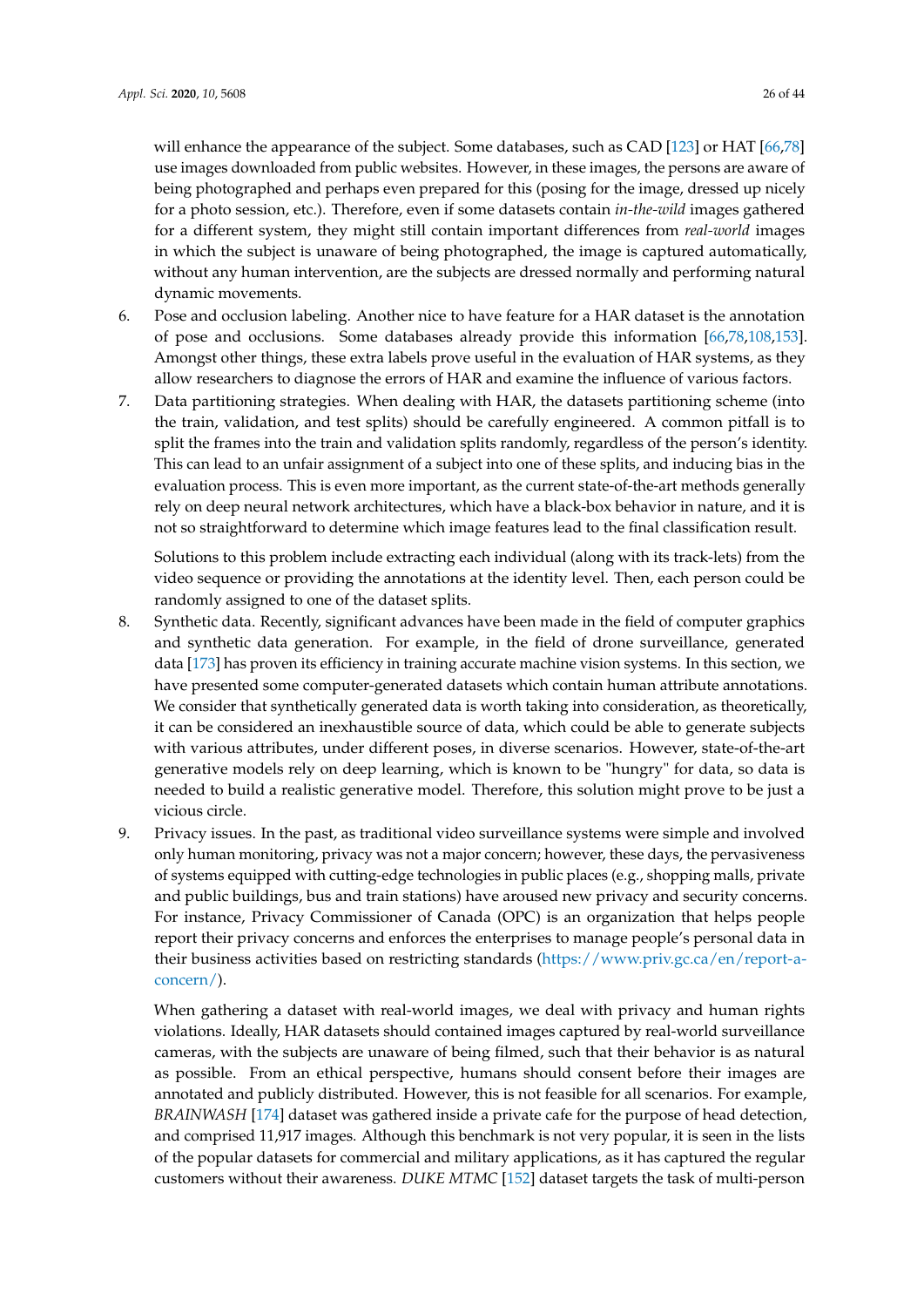re-identification from full-body images taken by several cameras. This dataset was collected in a university campus in an outdoor environment and contains over 2 million frames of 2000 students captured by 8 cameras at 1080p. *MS-CELEB-1M* [\[175\]](#page-42-7) is another large dataset of 10 million faces collected from the Internet.

However, despite the success of these datasets (if we evaluate success by the number of citations and database downloads), the authors decided to shout-down the datasets due to human rights and privacy violation issues.

According to Pew Research Center Privacy Panel Survey conducted from 27 January to 16 February 2015, among 461 adults, more than 90 percent agreed that two factors are critical for surveillance systems: (1) *who* can access to their information? (2) *what* information is collected about them? Moreover, it is notable that they consent to share confidential information with someone they trust (93%); however, it is important not to be monitored without permission (88%).

As people's faces contain sensitive information that could be captured in the wild, authorities have published some standards [\(https://gdpr-info.eu/\)](https://gdpr-info.eu/) to enforce enterprises respect the privacy of their costumers.

<span id="page-26-0"></span>

**Figure 4.** Frequency distribution of the labels describing the 'Age' class in the PETA [\[152\]](#page-41-5) (on the **left**) and CRP [\[162\]](#page-41-15) (on the **right**) databases.

# <span id="page-26-1"></span>*6.2. Critical Discussion and Performance Comparison*

As mentioned, the main objective of the localization method is to extract distinct fine-grained features, by careful analyses of different pieces of the input data and aggregating them. Although the extracted localized features create a detailed feature representation of the image, dividing the image to several pieces has several drawbacks:

- the expressiveness of the data is lost (e.g., when processing a jacket only by several parts, some global features that encode the jacket's shape and structure are ignored).
- as the person detector cannot always provide aligned and accurate bounding boxes, rigid partitioning methods are prone to error in body-part captioning, mainly when the input data includes a wide background. Therefore, methods based on stride/grid patching of the image are not robust to misalignment errors in the person bounding boxes, leading to degradation in prediction performance.
- different from gender and age, most human attributes (such as glasses, hat, scarf, shoes, etc.) belong to small regions of the image; therefore, analyzing other parts of the image may add irrelevant features to the final feature representation of the image.
- some attributes are view-dependent and highly changeable due to human body-pose, and ignoring them reduces the model performance; for example, glasses recognition in the side-view images is more laborious than front-view, while it may be impossible in back-view images. Therefore, in some localization methods (e.g., pose-let based techniques), regardless of this fact, features of different parts may be aggregated to perform a prediction on an unavailable attribute.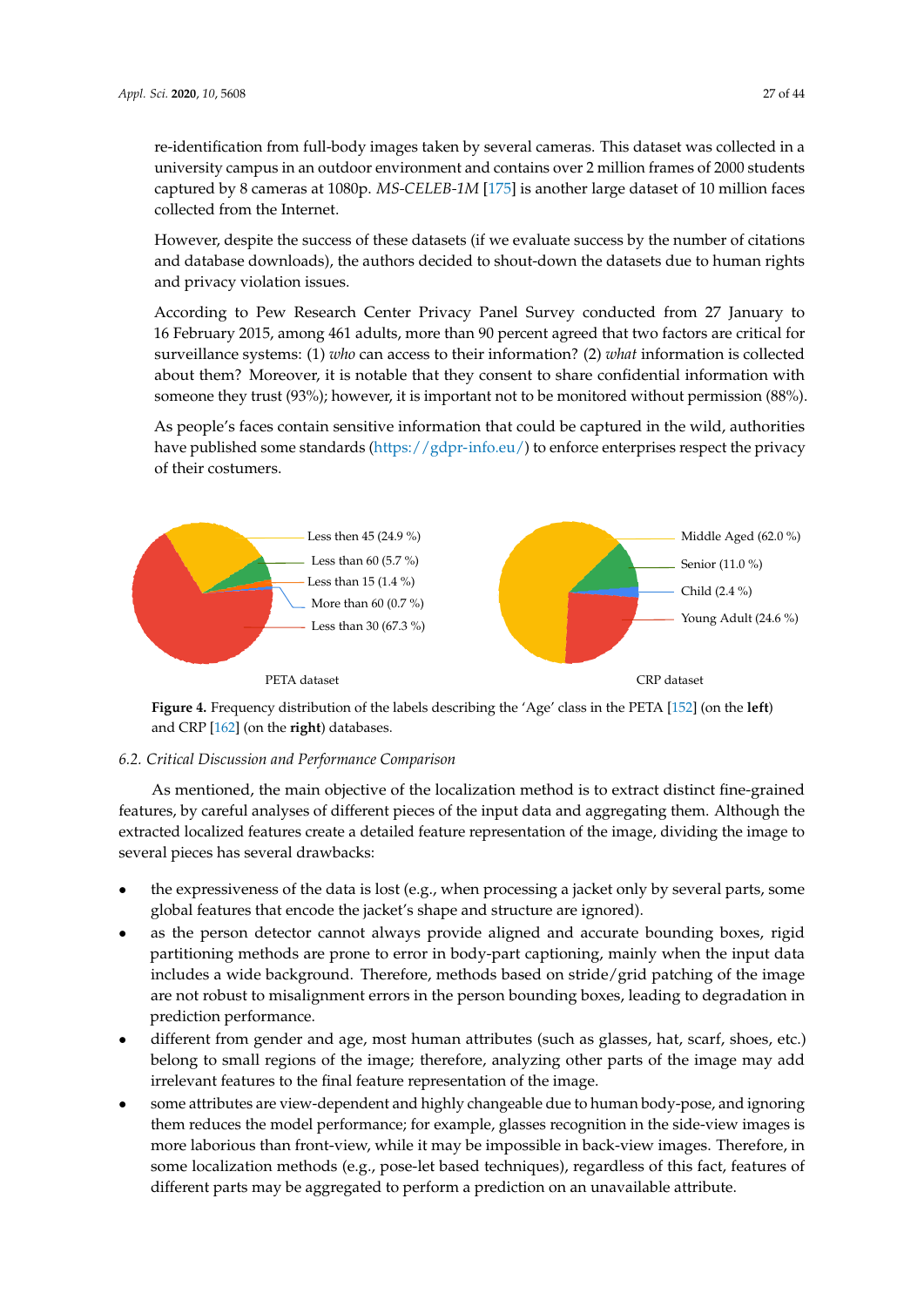• some localization methods rely on the body-parsing techniques [\[176\]](#page-42-8) or body-part detection methods [\[177\]](#page-42-9) to extract local features. Not only requires training such part detectors rich annotations of data but also errors in body-parsing and body-part detection methods directly affect the performance of the HAR model.

There are several possibilities to address some of these issues, which mostly attempt to guide the learning process using additional information. For instance, as discussed in Section [3,](#page-5-0) some works use novel model structures [\[72\]](#page-37-5) to capture the relationships and correlations between the parts of the image, while others try to use prior body-pose coordinates [\[63\]](#page-36-13) (or develop a view-detector in the main structure [\[61\]](#page-36-11)) to learn the view-specific attributes. Some methods develop attention modules to find the relevant body parts, while some approaches extract various pose-lets [\[163\]](#page-41-16) of the image by slicing-window detectors. Using the semantic attributes as a constraint for extracting the relevant regions is another solution to look for localized attributes [\[100\]](#page-38-13). Moreover, developing accurate body-part detectors, body-parsing algorithms and introducing datasets with part annotations are some strategies that can help the localization methods.

Limited data is the other main challenge in HAR. The primary solutions for solving the problem of limited data are synthesizing artificial samples or augmenting the original data. One of the popular approaches for increasing the size of the dataset is to use generative models (i.e., Generative Adversarial Network (GAN) [\[178\]](#page-42-10), Variational Auto-Encoders (VAE) [\[179\]](#page-42-11), or a combination of both [\[180\]](#page-42-12)). These models are powerful tools for producing new samples, but are not widely used for extending human full-body datasets for three reasons:

- in opposition to the breakthrough in face generative models [\[181\]](#page-42-13), full-body generative models are still in early stages and their performance is still unsatisfactory,
- the generated data is unlabelled, while HAR is yet far from the stage to be implemented based on unlabeled data. It worth mentioning that, automatic annotations is an active research area in object detection [\[182\]](#page-42-14).
- not only takes learning high-quality generative models for human full-body too much time, but it also requires a large amount of high-resolution learning data, which is yet not available.

Therefore, researchers [\[71](#page-37-4)[,82](#page-37-15)[,103](#page-38-16)[,129,](#page-40-2)[183–](#page-42-15)[185\]](#page-42-16) mostly either perform transfer learning to capture the useful knowledge of large datasets or resort to the simple yet useful label-persevering augmentation techniques from basic data augmentation (flipping, shifting, scaling, cropping, resizing, rotating, shearing, zooming, etc.) to more sophisticated methods such as random erasing [\[186\]](#page-42-17) and foreground augmentation [\[187\]](#page-42-18).

Due to the lack of sufficient data in some data classes (attributes), augmentation methods should be implemented carefully. Suppose that we have very few data from some classes (e.g., 'age 0–11', 'short winter jacket') and much more data from other classes (e.g., 'age 25–35', 't-shirt'). A blind data augmentation process would exacerbate the data class imbalance and increase the over-fitting problem in minority classes. Furthermore, some basic augmentations are not label persevering. For example, for a dataset annotated for body weight, scratching the images of a thin person may be interpreted as a medium or fat person, while it may be acceptable for color-based labels. Therefore, visualizing a set of augmented data and careful studying of the annotation data are highly suggested before performing augmentation.

Using *proper* pre-trained models (transfer learning) not only reduces the training time but also increases the system's performance. To have an effective transfer learning from task *A* to task *B* we should consider the following conditions [\[188–](#page-42-19)[190\]](#page-43-0),:

1. There should be some relationships between the data of task *A* and task *B*. For example, applying pre-trained weights of the ImageNet dataset [\[50\]](#page-36-1) on HAR task is beneficial as both domains are dealing with RGB images of objects, including human data, while transferring the knowledge of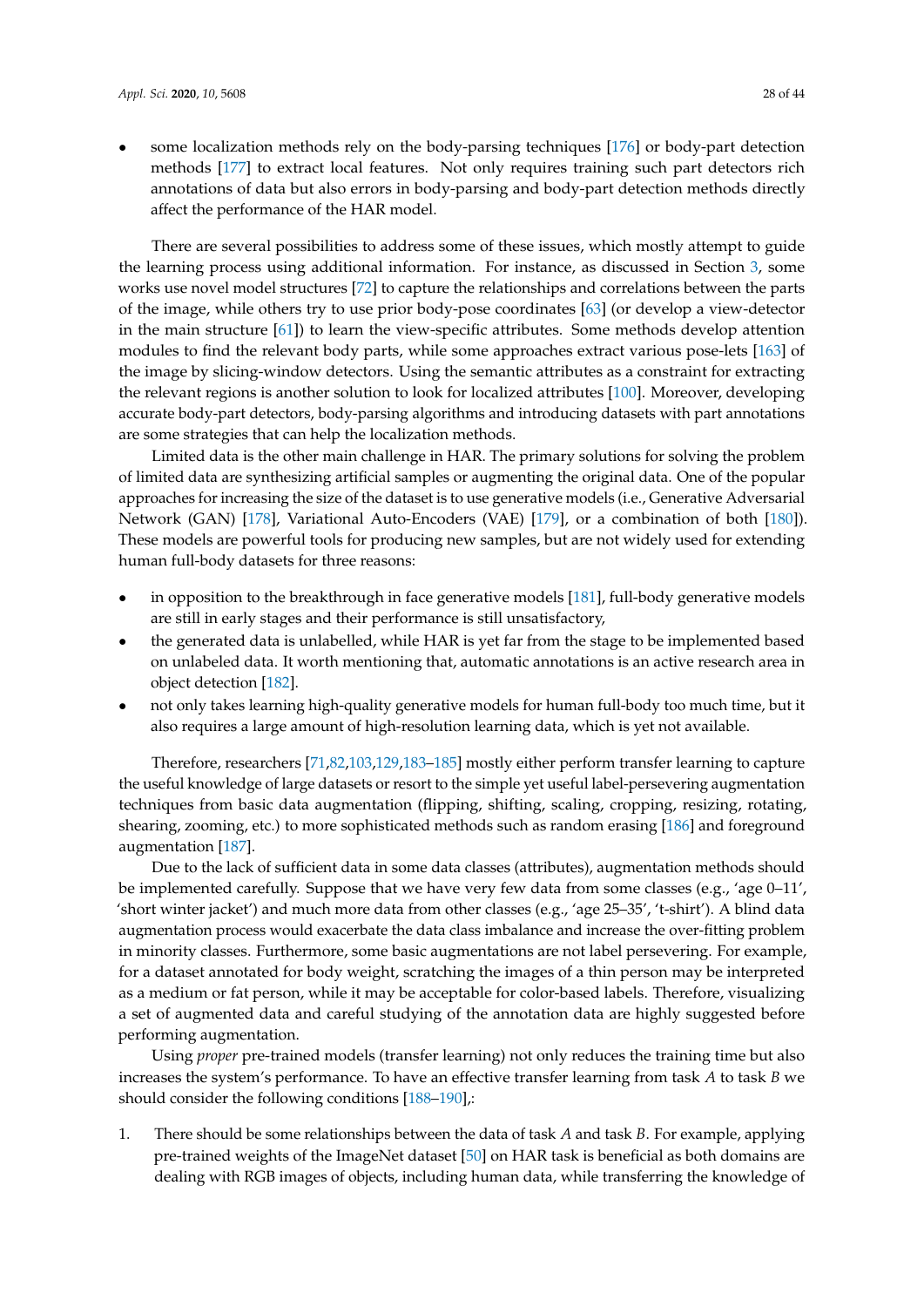medical imagery (e.g., CT/MRI) are not useful and may only impose some heavy parameters to the model.

2. The data in task *A* is much more than the data in task *B* as transferring the knowledge of other small datasets cannot guarantee performance improvements.

Generally, there are two useful strategies for applying transfer learning to HAR problems, in which we suggest to discard the classification layers (i.e., fully connected layers that are on top of the model), and use the pre-trained model as a feature extractor (backbone). Then,

- we can freeze the backbone model and adding several classification layers on top of the model for fine-tuning.
- we can add the proper classification layers on top of the model and train all the model layers in several steps: (1) freeze the backbone model and fine-tune the last layers, (2) considering a lower learning rate, we unfreeze high-level feature extractor layers and fine-tune the model, (3) we unfreeze mid-level and low-level layers in other steps and train them with a lower learning rate, as these features are normally common between most tasks with the same data types.

Considering attribute correlations can boost the performance of HAR models. Some works (e.g., multi-task and RNN based models) attempt to extract the semantic relationship between the attributes from the visual data. However, lack of enough data and also the type of annotations in HAR datasets (the region of attributes are not annotated) lead to the poor performance of these models in capturing the correlation of attributes. Even in GCN and CRF based models that are known to be effective in capturing the relationship between defined nodes, yet these are no explicit mathematical expressions about several aspects: what is the optimal way to convert the visual data to some nodes, and what is the optimum number of nodes? When fusing the visual features with correlation information, how much should we give importance to the correlation information? How would be the performance of a model if it learns the correlation between attributes from external text data (particularly from the aggregation of several HAR datasets)?

Although occlusion is a primary challenge, yet few studies address it in HAR data. As surveyed in Section [3.4,](#page-15-0) several works have proposed to use video data, which is a rational idea only if more data are available. However, in still images, we know that even if most parts of the body (and even face of a person) is occluded, as human, we still are able to easily decid about many attributes of the person (see Figure [5\)](#page-29-0). Another idea that could be considered in HAR data is labeling a/an (occluded) person with certain labels that are not correct. For example, suppose that the input data is a person with legging, even if the model is not certain about the correct lower body clothes, yet it could yield some labels indicating that the lower body cloth is not certainly a dress/skirt. Later, this information could be beneficial when considering the correlation between attributes. Moreover, introducing a HAR dataset composed of different degrees of occlusion could trigger more domain-specific studies. In the context of person re-id, Reference [\[191\]](#page-43-1) provided an occluded dataset based on DukeMTMC dataset, which is not publicly available anymore [\(https://megapixels.cc/duke\\_mtmc/\)](https://megapixels.cc/duke_mtmc/).

Last but not least, studies based on class imbalance challenge attempt to promote the importance of the minority classes and (or) decrease the importance of majority classes, by proposing hard and (or) soft solutions. As mentioned earlier, providing more data blindly (collecting or augmenting the existing data) cannot guarantee better performance and may increase the gap between the number of samples in data classes. Therefore, we should provide a trade-off between the downsampling and upsampling strategies, while using the proper loss functions to learn more from minority samples. As discussed in Section [3.5,](#page-16-0) these ideas have been developed to some extent; however, other challenges in HAR have been neglected in the final proposal.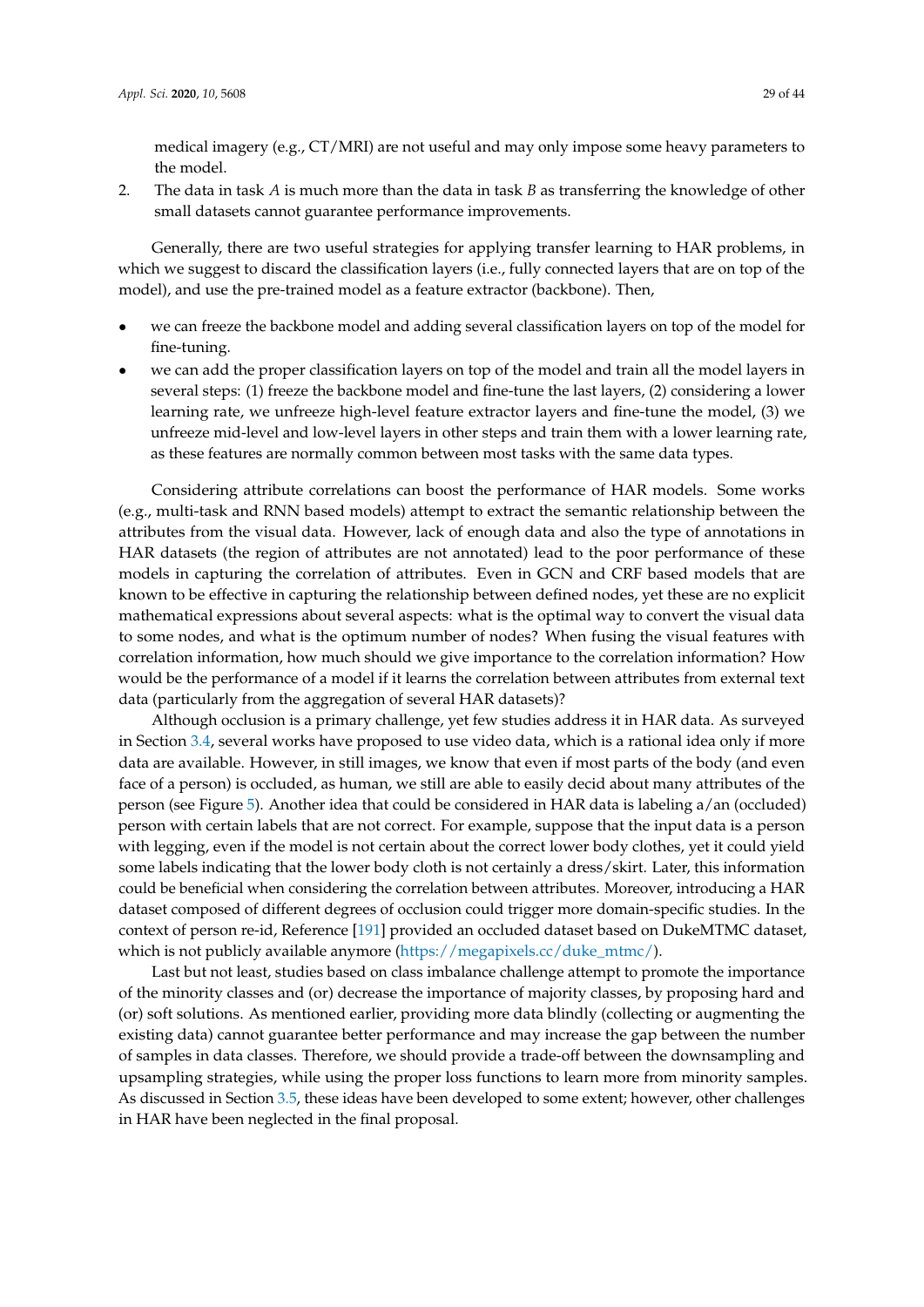<span id="page-29-0"></span>

**Figure 5.** As human, not only we describe the available attributes in occluded images but also we can predict the covered attributes in a negative strategy based on the attribute relations.

Table [2](#page-30-0) shows the performance of the HAR approaches over the last decade and indicates a consistent improvement of methods over time. In 2016, the *F*1 performance evaluation of [\[74\]](#page-37-7) on the RAP and PETA datasets was 66.12 and 84.90, respectively, while these numbers were improved to 79.98 and 86.87 in the year 2019 [\[92\]](#page-38-5) and to 82.10 and 88.30 in year 2020. Furthermore, according to Table [2,](#page-30-0) it is clear that challenges of attributes localization and attributes correlation have attracted the most attention over the recent years, which indicates that extracting distinctive fine-grained features from relevant locations of the given input images is the most important aspect of HAR models.

Despite the early works that analyzed the human full-body data in different locations and situations, recent works have focused on attribute recognition from surveillance data, which arouses some privacy issues.

Appearing comprehensive evaluation metrics is another noticeable change over the last decade. Due to the intrinsic, large class imbalance in the HAR datasets, *mA* cannot provide a comprehensive performance evaluation over different methods. Suppose that in a binary classification situation, if 99% of the samples belong to persons with glasses and 1% of samples belong to persons without glasses, the model can recognize all the test samples as persons with glasses and still has 99% of accuracy in recognition. Therefore, for a fair performance comparison with the state of the arts, it is necessary to consider metrics such as *Prec*, *Rec*, *Acc*, and *F*1 – which are discussed in Section [5.](#page-22-0)

Table [2](#page-30-0) also shows that the RAP, PETA, and PA-100K datasets have attracted the most attention in the context of attribute recognition –which excludes person re-id. In Figure [6](#page-29-1) we illustrate the state-of-the-art results obtained on these datasets for *mAP* metric. As seen, the PETA dataset sounds easier than other datasets, despite the smaller size and lower quality data compared with the RAP dataset.

<span id="page-29-1"></span>

**Figure 6.** State-of-the-art mAP results on three well-known PAR datasets.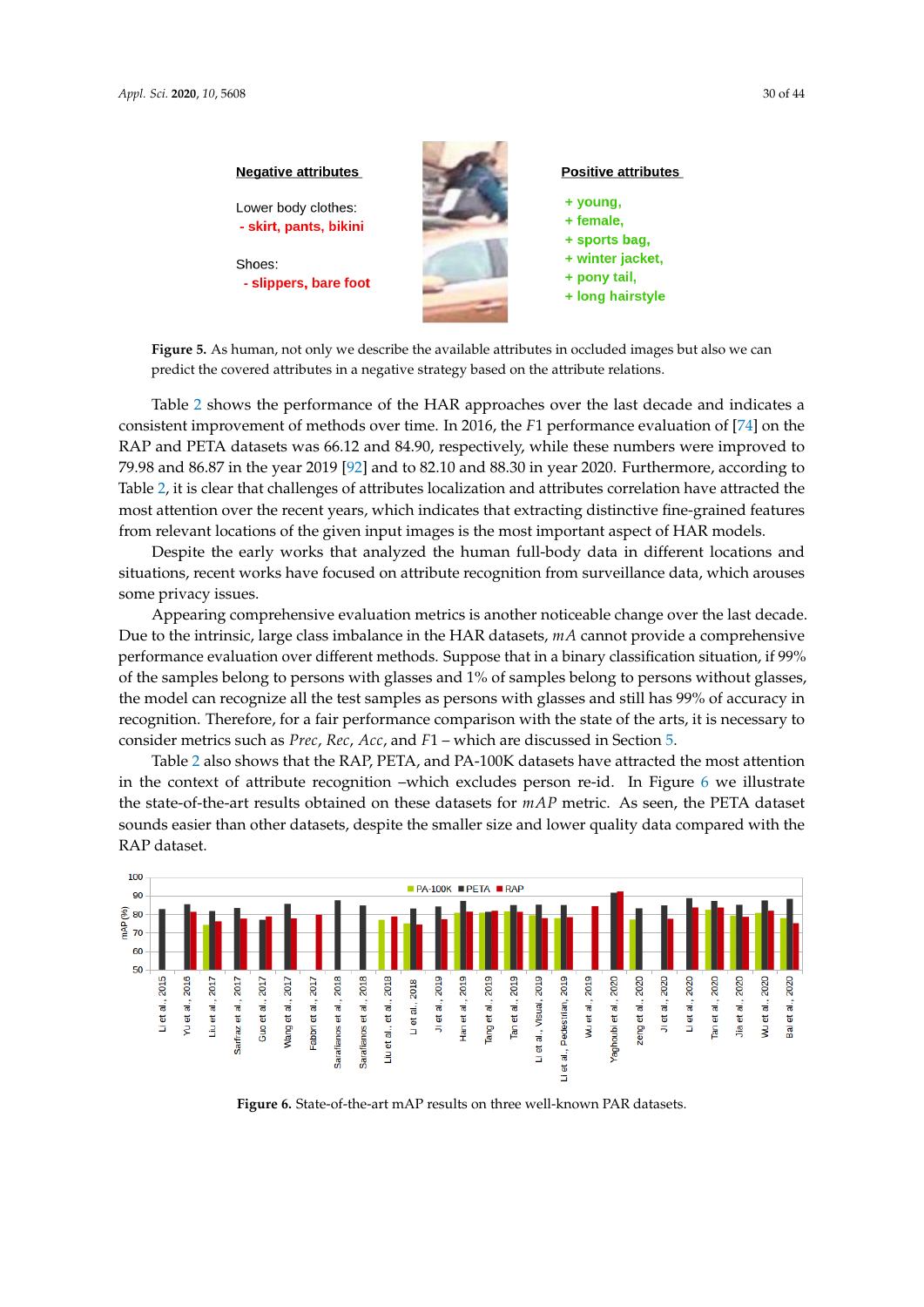| Table 2. Performance comparison of HAR approaches over the last decade for different benchmarks. |
|--------------------------------------------------------------------------------------------------|
|--------------------------------------------------------------------------------------------------|

<span id="page-30-0"></span>

| Ref., Year, Cat.              | Taxonomy                           | <b>Dataset</b>            | mA              | Acc.                     | prec.                    | rec.                         | F1                       |
|-------------------------------|------------------------------------|---------------------------|-----------------|--------------------------|--------------------------|------------------------------|--------------------------|
| $[66]$ , 2011, FAR            | Pose-Let                           | <b>HAT</b> [66]           | 53.80           |                          |                          |                              | $\overline{\phantom{a}}$ |
| $[68]$ , 2011, FAR            | Pose-Let                           | [68]                      | 82.90           |                          |                          |                              |                          |
| $[123]$ , 2012,               |                                    | $[123]$                   |                 | 84.90                    | $\overline{\phantom{m}}$ |                              |                          |
| FAR and CAA                   | Attribute relation                 | D.Fashion <sup>[91]</sup> | 35.37 (top-5)   |                          |                          |                              |                          |
| $[79]$ , 2013, FAR            | Body-Part                          | <b>HAT</b> [66]           | 69.88           |                          |                          |                              |                          |
| $[69]$ , 2013, FAR            | Pose-Let                           | <b>HAT</b> [66]           | 59.30           |                          |                          |                              |                          |
| $[70]$ , 2013, FAR            | Pose-Let                           | <b>HAT</b> [66]           | 59.70           |                          |                          |                              |                          |
| [77], 2015, FAR               | Body-Part                          | <b>DP</b> [68]            | 83.60           |                          | $\overline{\phantom{m}}$ | $\overline{\phantom{a}}$     |                          |
| $[128]$ , 2015, PAR           | Loss function                      | <b>PETA</b> [152]         | 82.6            |                          |                          |                              |                          |
| [77], 2015, FAR               | Body-Part                          | <b>DP</b> [68]            | 83.60           | $\overline{\phantom{m}}$ | $\overline{\phantom{m}}$ | $\overline{\phantom{a}}$     |                          |
| $[150]$ , 2015, CAA           | Attribute location and<br>relation | Dress $[150]$             |                 | 84.30                    | 65.20                    | 70.80                        | 67.80                    |
| $[75]$ , 2016, FAR            | Pose-Let                           | <b>WIDER</b> [75]         | 92.20           | $\frac{1}{2}$            | $\overline{a}$           |                              |                          |
| $[74]$ , 2016, PAR            | Pose-Let                           | RAP [108]                 | 81.25           | 50.30                    | 57.17                    | 78.39                        | 66.12                    |
|                               |                                    | <b>PETA</b> [152]         | 85.50           | 76.98                    | 84.07                    | 85.78                        | 84.90                    |
| $[91]$ , 2016, CAA            | Limited data                       | D.Fashion <sup>[91]</sup> | 54.61 (top-5)   |                          |                          |                              |                          |
| $[86]$ , 2017, FAR            | Attention                          | WIDER [75]                | 82.90           |                          |                          | $\overline{\phantom{m}}$     |                          |
|                               |                                    | Berkeley [68]             | 92.20           |                          |                          |                              |                          |
|                               |                                    | <b>RAP</b> [108]          | 76.12           | 65.39                    | 77.33                    | 78.79                        | 78.05                    |
| $[88]$ , 2017, PAR            | Attention                          | <b>PETA</b> [152]         | 81.77           | 76.13                    | 84.92                    | 83.24                        | 84.07                    |
|                               |                                    | PA-100K [88]              | 74.21           | 72.19                    | 82.97                    | 82.09                        | 82.53                    |
| $[124]$ , 2018, FAR           | Grammar                            | <b>DP</b> [68]            | 89.40           | $\overline{\phantom{a}}$ | $\overline{\phantom{a}}$ | $\qquad \qquad \blacksquare$ | $\overline{\phantom{a}}$ |
|                               | Pose Estimation                    | <b>RAP</b> [108]          | 77.70           | 67.35                    | 79.51                    | 79.67                        | 79.59                    |
| $[61]$ , 2018,<br>PAR and FAR |                                    | <b>PETA</b> [152]         | 83.45           | 77.73                    | 86.18                    | 84.81                        | 85.49                    |
|                               |                                    | WIDER $[75]$              | 82.40           |                          |                          |                              |                          |
| $[86]$ , 2017, PAR            | Attention                          | RAP [108]                 | 78.68           | 68.00                    | 80.36                    | 79.82                        | 80.09                    |
|                               |                                    | PA-100K [88]              | 76.96           | 75.55                    | 86.99                    | 83.17                        | 85.04                    |
| $[109]$ , 2017, PAR           | <b>RNN</b>                         | <b>RAP</b> [108]          | 77.81           |                          | 78.11                    | 78.98                        | 78.58                    |
|                               |                                    | <b>PETA</b> [152]         | 85.67           | $\overline{\phantom{a}}$ | 86.03                    | 85.34                        | 85.42                    |
| [104], 2017, PAR              | Loss Function -<br>Augmentation    | <b>PETA</b> [152]         |                 | 75.43                    |                          | 70.83                        |                          |
| [132], 2017, PAR              | Occlusion                          | RAP [108]                 | 79.73           | 83.97                    | 76.96                    | 78.72                        | 77.83                    |
| $[105]$ , 2017, CAA           | <b>Transfer Learning</b>           | $[105]$                   | 64.35           |                          | 64.97                    | 75.66                        |                          |
| $[111]$ , 2017, PAR           | Multitask                          | Market <sup>[24]</sup>    |                 | 88.49                    |                          |                              |                          |
|                               |                                    | Duke [152]                |                 | 87.53                    |                          |                              |                          |
| [192], 2017, CAA              | Multiplication                     | D.Fashion <sup>[91]</sup> | 30.40 (top-5)   |                          |                          |                              |                          |
| $[89]$ , 2018, CAA            | Attention                          | D.Fashion <sup>[91]</sup> | $60.95$ (top-5) |                          |                          |                              |                          |
|                               |                                    | SoBiR [114]               | 74.20           |                          |                          |                              |                          |
| [112], 2018, PAR              | Soft-Multitask                     | <b>VIPeR</b> [193]        | 84.00           |                          |                          |                              |                          |
|                               |                                    | <b>PETA</b> [152]         | 87.54           |                          |                          |                              |                          |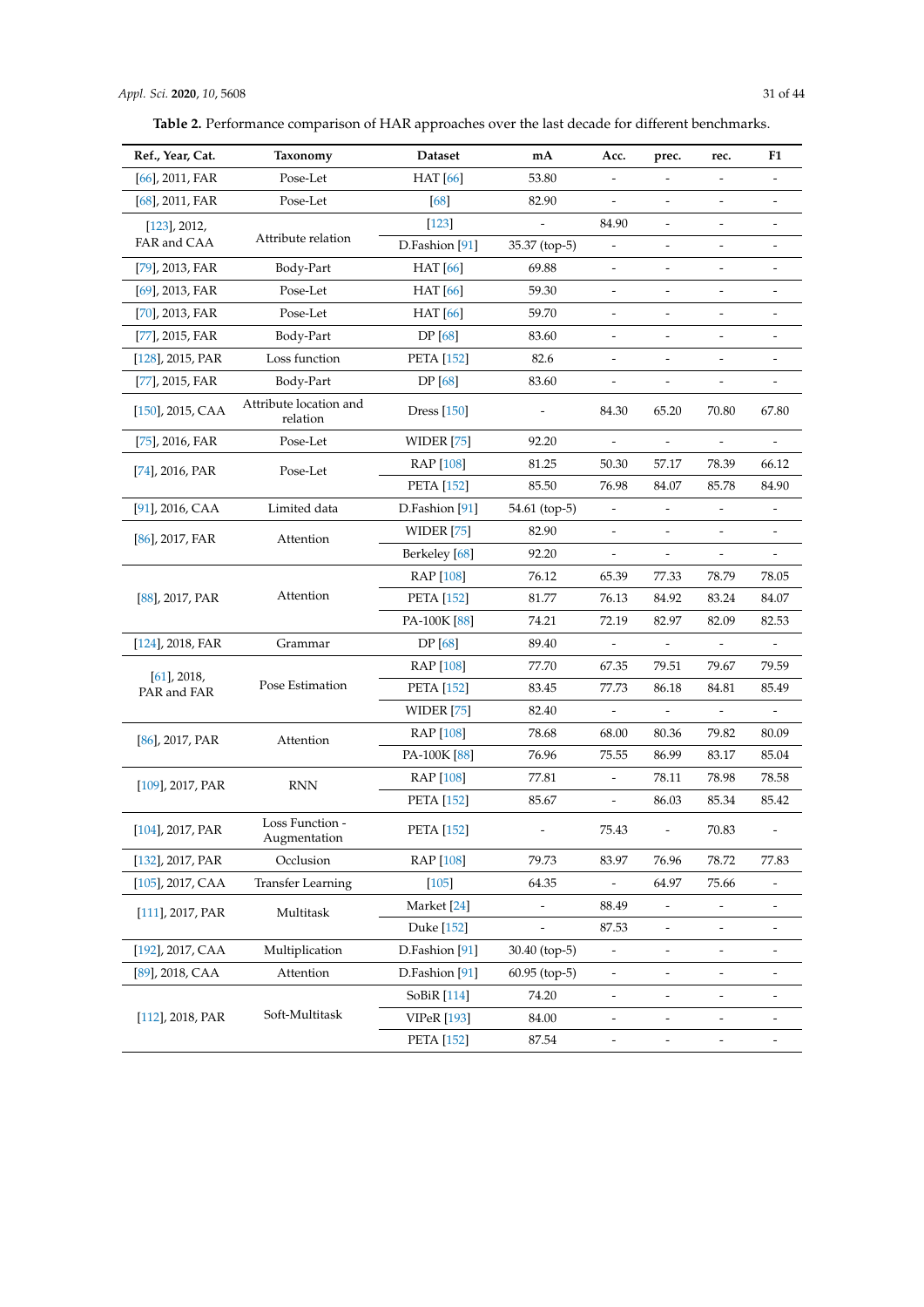| Table 2. Cont. |  |
|----------------|--|
|----------------|--|

| Ref., Year, Cat.               | Taxonomy                  | <b>Dataset</b>    | mA                           | Acc.                     | prec.                    | rec.                         | F1    |
|--------------------------------|---------------------------|-------------------|------------------------------|--------------------------|--------------------------|------------------------------|-------|
| $[149]$ , 2018,<br>PAR and FAR | Soft solution             | WIDER [75]        | 86.40                        |                          |                          |                              |       |
|                                |                           | <b>PETA</b> [152] | 84.59                        | 78.56                    | 86.79                    | 86.12                        | 86.46 |
|                                |                           | RAP [108]         | 78.68                        | 68.00                    | 80.36                    | 79.82                        | 80.09 |
| $[97]$ , 2018, PAR             | Attribute location        | PA-100K [88]      | 76.96                        | 75.55                    | 86.99                    | 83.17                        | 85.04 |
|                                |                           | <b>PETA</b> [152] | 82.97                        | 78.08                    | 86.86                    | 84.68                        | 85.76 |
| $[63]$ , 2018, PAR             | Pose Estimation           | RAP [108]         | 74.31                        | 64.57                    | 78.86                    | 75.90                        | 77.35 |
|                                |                           | PA-100K [88]      | 74.95                        | 73.08                    | 84.36                    | 82.24                        | 83.29 |
|                                |                           | RAP [108]         |                              | 77.81                    | 78.11                    | 78.98                        | 78.58 |
| $[117]$ , 2018, PAR            | <b>RNN</b>                | <b>PETA</b> [152] |                              | 85.67                    | 86.03                    | 85.34                        | 85.42 |
|                                |                           | RAP [108]         | 77.44                        | 65.75                    | 79.01                    | 77.45                        | 78.03 |
| $[126]$ , 2019, PAR            | Soft solution             | <b>PETA</b> [152] | 84.13                        | 78.62                    | 85.73                    | 86.07                        | 85.88 |
|                                |                           | <b>PETA</b> [152] | 86.97                        | 79.95                    | 87.58                    | 87.73                        | 87.65 |
| $[125]$ , 2019, PAR            | Multiplication            | RAP [108]         | 81.42                        | 68.37                    | 81.04                    | 80.27                        | 80.65 |
|                                |                           | PA-100K [88]      | 80.65                        | 78.30                    | 89.49                    | 84.36                        | 86.85 |
|                                | RNN                       | RAP [108]         | $\qquad \qquad \blacksquare$ | 77.81                    | 78.11                    | 78.98                        | 78.58 |
| $[118]$ , 2019, PAR            |                           | <b>PETA</b> [152] |                              | 86.67                    | 86.03                    | 85.34                        | 85.42 |
| $[133]$ , 2019, PAR            | Occlusion                 | Duke [152]        |                              | 89.31                    |                          |                              | 73.24 |
|                                |                           | <b>MARS</b> [194] | $\overline{\phantom{a}}$     | 87.01                    | $\overline{\phantom{a}}$ | $\qquad \qquad \blacksquare$ | 72.04 |
|                                | <b>Attribute Location</b> | <b>RAP</b> [108]  | 81.87                        | 68.17                    | 74.71                    | 86.48                        | 80.16 |
| $[100]$ , 2019, PAR            |                           | <b>PETA</b> [152] | 86.30                        | 79.52                    | 85.65                    | 88.09                        | 86.85 |
|                                |                           | PA-100K [88]      | 80.68                        | 77.08                    | 84.21                    | 88.84                        | 86.46 |
|                                |                           | PA-100K [88]      | 81.61                        | 78.89                    | 86.83                    | 87.73                        | 87.27 |
|                                |                           | RAP [108]         | 81.25                        | 67.91                    | 78.56                    | 81.45                        | 79.98 |
| $[92]$ , 2019, PAR             | Attention                 | <b>PETA</b> [152] | 84.88                        | 79.46                    | 87.42                    | 86.33                        | 86.87 |
|                                |                           | Market [24]       | 87.88                        | $\overline{\phantom{a}}$ |                          |                              |       |
|                                |                           | Duke [152]        | 87.88                        | $\blacksquare$           | $\overline{\phantom{m}}$ |                              |       |
|                                |                           | RAP [108]         | 77.91                        | 70.04                    | 82.05                    | 80.64                        | 81.34 |
| $[110]$ , 2019, PAR            | GCN                       | <b>PETA</b> [152] | 85.21                        | 81.82                    | 88.43                    | 88.42                        | 88.42 |
|                                |                           | PA-100K [88]      | 79.52                        | 80.58                    | 89.40                    | 87.15                        | 88.26 |
|                                |                           | RAP [108]         | 78.30                        | 69.79                    | 82.13                    | 80.35                        | 81.23 |
| [107], 2019, PAR               | <b>GCN</b>                | <b>PETA</b> [152] | 84.90                        | 80.95                    | 88.37                    | 87.47                        | 87.91 |
|                                |                           | PA-100K [88]      | 77.87                        | 78.49                    | 88.42                    | 86.08                        | 87.24 |
| $[94]$ , 2019,                 |                           | RAP [108]         | 84.28                        | 59.84                    | 66.50                    | 84.13                        | 74.28 |
| PAR and FAR                    | Attention                 | WIDER $[75]$      | 88.00                        |                          |                          |                              |       |
|                                | Attention                 | RAP [108]         | 92.23                        |                          |                          |                              |       |
| $[96]$ , 2020, PAR             |                           | <b>PETA</b> [152] | 91.70                        |                          |                          |                              |       |
|                                |                           | PA-100K [88]      | 77.20                        | 78.09                    | 88.46                    | 84.86                        | 86.62 |
| $[54]$ , 2020, PAR             | Multi-task                | <b>PETA</b> [152] | 83.17                        | 78.78                    | 87.49                    | 85.35                        | 86.41 |
|                                |                           | RAP [108]         | 77.62                        | 67.17                    | 79.72                    | 78.44                        | 79.07 |
| [ $195$ ], 2020, PAR           | <b>RNN</b>                | <b>PETA</b> [152] | 84.62                        | 78.80                    | 85.67                    | 86.42                        | 86.04 |
|                                |                           | RAP [108]         | 83.72                        |                          | 81.85                    | 79.96                        | 80.89 |
| $[58]$ , 2020, PAR             | RNN and attention         | <b>PETA</b> [152] | 88.56                        | $\overline{\phantom{a}}$ | 88.32                    | 89.62                        | 88.97 |
|                                |                           |                   |                              |                          |                          |                              |       |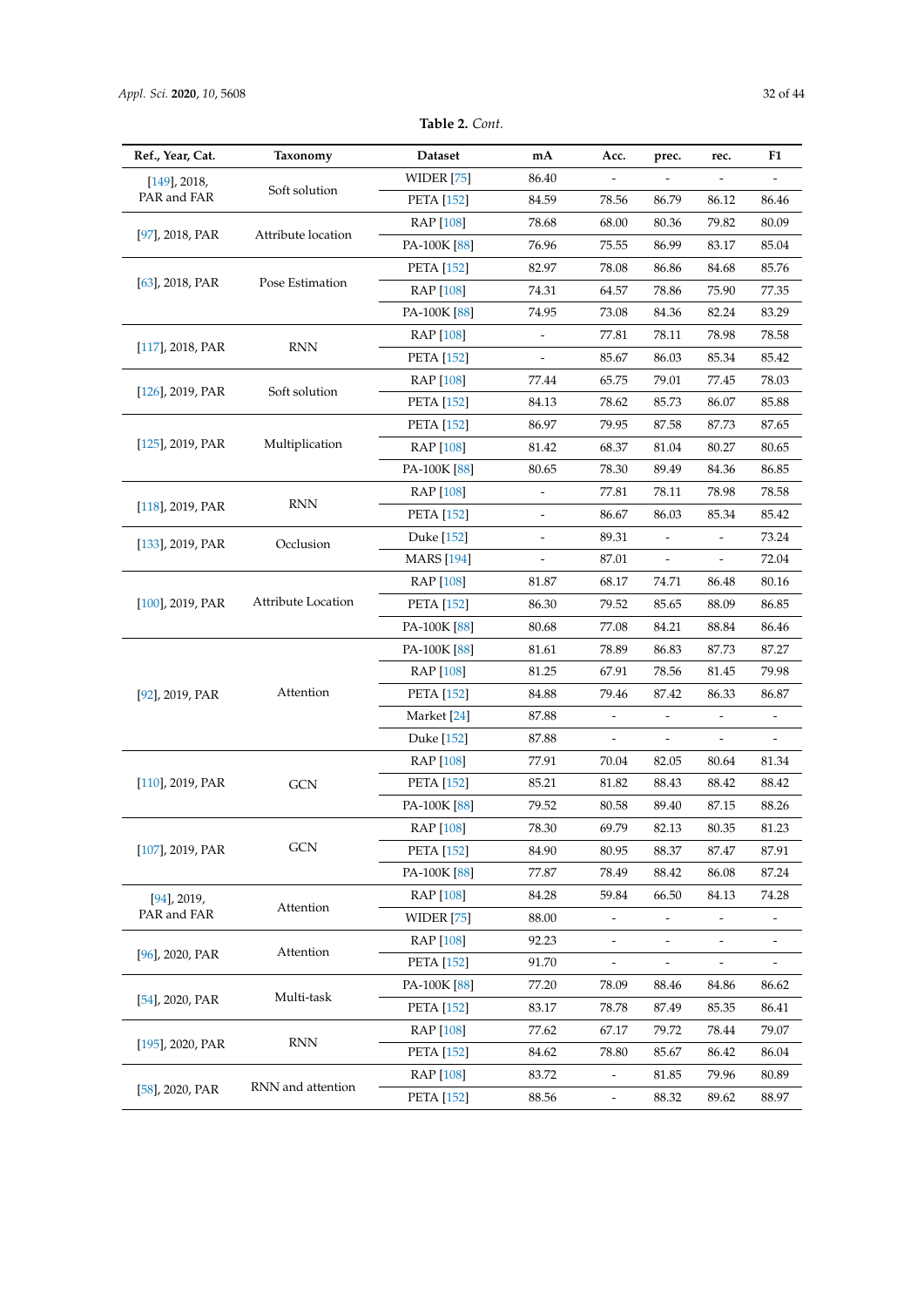| Ref., Year, Cat.    | Taxonomy          | <b>Dataset</b>    | mA    | Acc.  | prec. | rec.  | F1    |
|---------------------|-------------------|-------------------|-------|-------|-------|-------|-------|
|                     |                   | <b>RAP</b> [108]  | 83.69 | 69.15 | 79.31 | 82.40 | 80.82 |
| $[120]$ , 2020, PAR | <b>GCN</b>        | <b>PETA</b> [152] | 86.96 | 80.38 | 87.81 | 87.09 | 87.45 |
|                     |                   | PA-100K [88]      | 82.31 | 79.47 | 87.45 | 87.77 | 87.61 |
|                     | Baseline          | <b>RAP</b> [108]  | 78.48 | 67.17 | 82.84 | 76.25 | 78.94 |
| $[196]$ , 2020, PAR |                   | <b>PETA</b> [152] | 85.11 | 79.14 | 86.99 | 86.33 | 86.09 |
|                     |                   | PA-100K [88]      | 79.38 | 78.56 | 89.41 | 84.78 | 86.25 |
|                     | RNN and attention | PA-100K [88]      | 80.60 |       | 88.70 | 84.90 | 86.80 |
|                     |                   | <b>RAP</b> [108]  | 81.90 | -     | 82.40 | 81.90 | 82.10 |
| $[59]$ , 2020, PAR  |                   | <b>PETA</b> [152] | 87.40 | -     | 89.20 | 87.50 | 88.30 |
|                     |                   | Market [24]       | 88.50 |       |       |       |       |
|                     |                   | Duke [152]        | 88.80 |       |       |       |       |
|                     | Hard solution     | PA-100K [88]      | 77.89 | 79.71 | 90.26 | 85.37 | 87.75 |
| [197], 2020, PAR    |                   | <b>RAP</b> [108]  | 75.09 | 66.90 | 84.27 | 79.16 | 76.46 |
|                     |                   | <b>PETA</b> [152] | 88.24 | 79.14 | 88.79 | 84.70 | 86.70 |
| $[198]$ , 2020, CAA |                   | Fashionista [199] |       | 88.91 | 47.72 | 44.92 | 39.42 |
|                     |                   | Market [24]       | 92.90 | 78.01 | 87.41 | 85.65 | 86.52 |
| $[200]$ , 2020, PAR | Math-oriented     | Duke [152]        | 91.77 | 76.68 | 86.37 | 84.40 | 85.37 |

**Table 2.** *Cont.*

We observe that the performance of the state of the arts is yet far from the reliable range to be used in forensic affairs and enterprises, and it requires more attention in both introducing novel datasets and proposing robust methods.

Among PAR, FAR, and CAA fields of study, most of the papers have focused on the PAR task. The reason is not apparent, but at least we know that (1) PAR data are often collected from CCTV and surveillance cameras, and analyzing such data is critical for forensic and security objectives, (2) person re-id is a hot topic that mainly works with the same data type and could be highly influenced by powerful PAR methods.

# **7. Conclusions**

This survey reviewed the most relevant works published in the context of human attributes recognition problem (HAR) over the last decade. Contrary to the previous published reviews, which provided a methodological categorization of the literature, in this survey we privileged a challenge-based taxonomy, that is, methods were organized based on the challenges of the HAR problem that they were devised to address. According to this type of organization, readers can easily understand the most suitable strategies for addressing each of the typical challenges of HAR and simultaneously learn which strategies perform better. In addition, we comprehensively reviewed the available HAR datasets, outlining the relative advantages and drawbacks of each one with respect to others, as well as the data collection strategy used. Also, the intrinsically imbalanced nature of the HAR datasets is discussed, as well the most relevant challenges that typically arise when gathering data for this problem.

**Author Contributions:** E.Y.'s contributions are in conceptualization, methodology, formal analysis, data curation, and writing the original draft. F.K. collaborated in conceptualization, methodology, and formal analysis. D.B. collaborated in writing, conceptualization, data curation, and formal analysis of Sections [4](#page-17-0) and [1](#page-1-0) and reviewed the manuscript. S.A.K. collaborated in formal analysis and in the data curation of Section [6.2.](#page-26-1) J.N. collaborated in reviewing, editing the manuscript, and funding acquisition. H.P. is the supervisor of the project and performed the project administration, conceptualization, funding acquisition, and manuscript revision. All authors have read and agreed to the published version of the manuscript.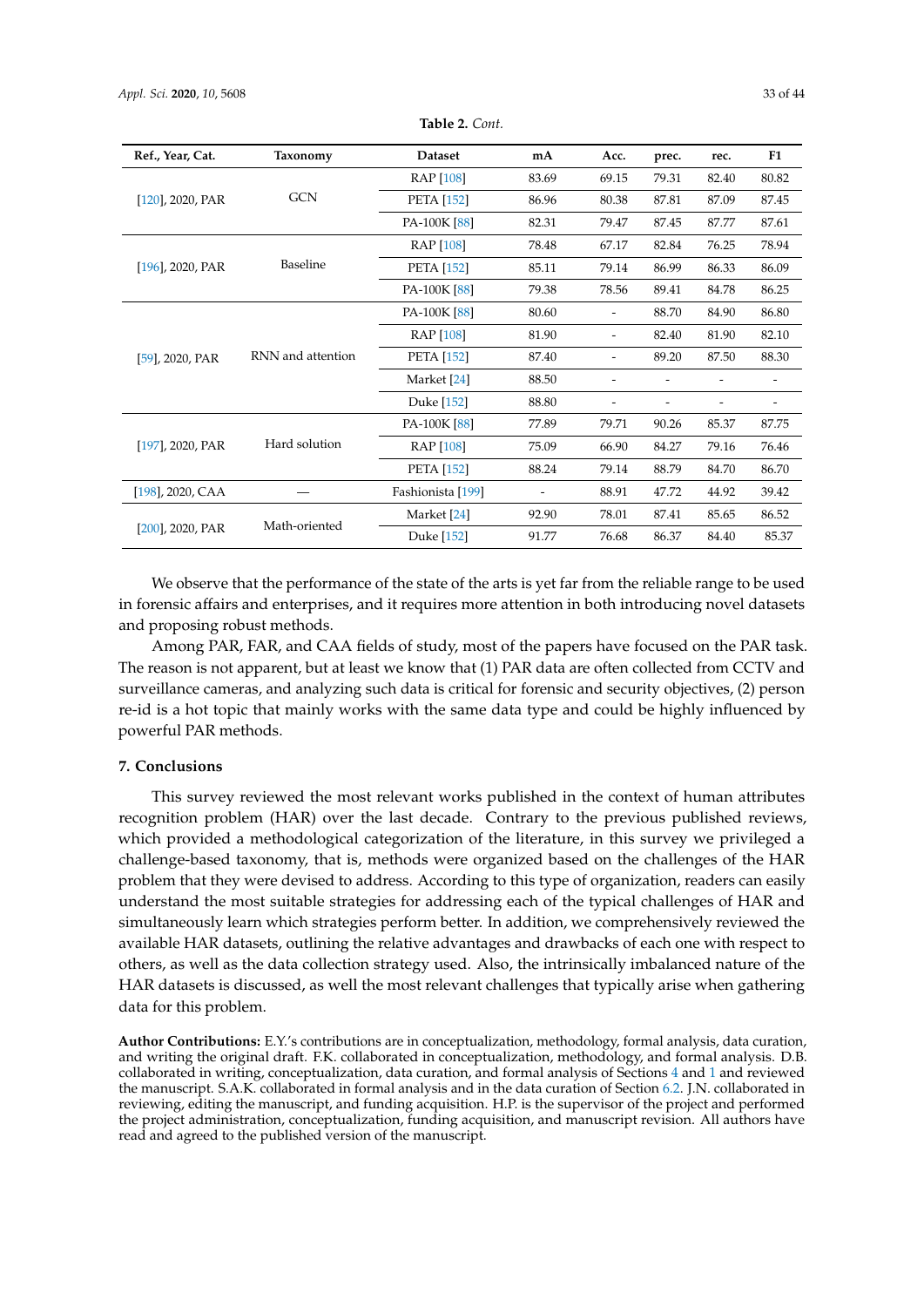**Funding:** This research is funded by the "Fundo Europeu de Desenvolvimento Regional (FEDER), Fundo de Coesao (FC) and Fundo Social Europeu (FSE)" under the "PT2020 - Portugal 2020" Program, "IT: Instituto de Telecomunicações" and "TOMI: City's Best Friend" with reference POCI-01-0247-FEDER-033395. Also, the work is funded by Fundação para a Ciência e a Tecnologia / Ministério da Educação e Ciência (FCT/MEC) through national funds and, when applicable, co-funded by the FEDER PT2020 partnership agreement under the project UID/EEA/50008/2019).

**Conflicts of Interest:** The authors declare no conflict of interest. The funders had no role in the design of the study; in the collection, analyses, or interpretation of data; in the writing of the manuscript, or in the decision to publish the results.

# **Abbreviations**

The following abbreviations are used in this manuscript:

| Acc          | Accuracy                                   |
|--------------|--------------------------------------------|
| CAA          | Clothing Attribute Analysis                |
| CAMs         | Class Activation Maps                      |
| <b>CCTV</b>  | Closed-Circuit TeleVision                  |
| <b>CNN</b>   | Convolutional Neural Network               |
| <b>CSD</b>   | Color Structure Descriptor                 |
| CRF          | Conditional Random Field                   |
| <b>DPM</b>   | Deformable Part Model                      |
| <b>FAA</b>   | Facial Attribute Analysis                  |
| FAR          | Full-body Attribute Recognition            |
| FP           | <b>False Positives</b>                     |
| <b>GAN</b>   | Generative Adversarial Network             |
| GCN          | Graph Convolutional Network                |
| HAR          | Human Attribute Recognition                |
| HOG          | Histogram of Oriented Gradients            |
| re-id        | re-identification                          |
| LMLE         | Large Margin Local Embedding               |
| <b>LSTM</b>  | Long Short Term Memory                     |
| mA           | mean Accuracy                              |
| MAP          | Maximum A Posterioris                      |
| MAResNet     | Multi-Attribute Residual Network           |
| MCSH         | Major Colour Spectrum Histogram            |
| <b>MSCR</b>  | Maximally Stable Colour Regions            |
| Prec         | Precision                                  |
| Rec          | Recall                                     |
| ResNet       | <b>Residual Networks</b>                   |
| <b>RHSP</b>  | Recurrent Highly-Structured Patches        |
| RoI          | Regions of Interests                       |
| <b>RNN</b>   | <b>Recurrent Neural Networks</b>           |
| SIFT         | Scale Invariant Feature Transform          |
| SE-Net       | Squeeze-and-Excitation Networks            |
| <b>SMOTE</b> | Synthetic Minority Over-sampling TEchnique |
| <b>SPR</b>   | Spatial Pyramid Representation             |
| <b>SSD</b>   | Single Shot Detector                       |
| STN          | Spatial Transformer Network                |
| <b>SVM</b>   | Support Vector Machine                     |
| TN           | True Negative                              |
| TP           | <b>True Positive</b>                       |
| UAV          | <b>Unmanned Aerial Vehicle</b>             |
| VAE          | Variational Auto-Encoders                  |
| YOLO         | You Only Look Once                         |

# **References**

<span id="page-33-0"></span>1. Tripathi, G.; Singh, K.; Vishwakarma, D.K. Convolutional neural networks for crowd behaviour analysis: A survey. *Vis. Comput.* **2019**, *35*, 753–776. [\[CrossRef\]](http://dx.doi.org/10.1007/s00371-018-1499-5)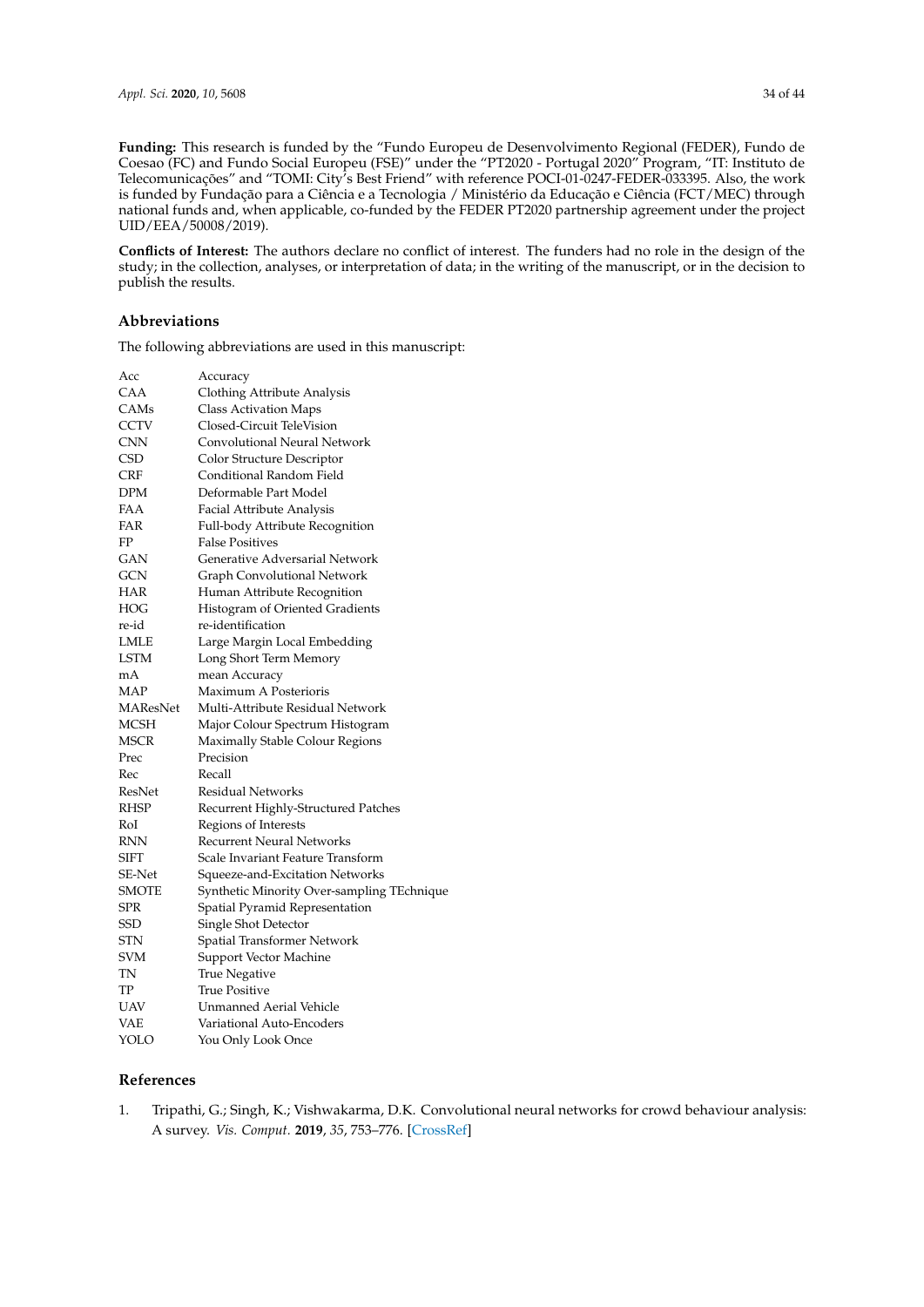- <span id="page-34-0"></span>2. Yan, Y.; Zhang, Q.; Ni, B.; Zhang, W.; Xu, M.; Yang, X. Learning context graph for person search. In Proceedings of the IEEE Conference on Computer Vision and Pattern Recognition, Long Beach, CA, USA, 15–20 June 2019; pp. 2158–2167.
- <span id="page-34-1"></span>3. Munjal, B.; Amin, S.; Tombari, F.; Galasso, F. Query-guided end-to-end person search. In Proceedings of the IEEE Conference on Computer Vision and Pattern Recognition, Long Beach, CA, USA, 15–20 June 2019; pp. 811–820.
- <span id="page-34-2"></span>4. Priscilla, C.V.; Sheila, S.A. Pedestrian Detection-A Survey. In Proceedings of the International Conference on Information, Communication and Computing Technology, Istanbul, Turkey, 30–31 October 2019; pp. 349–358.
- <span id="page-34-3"></span>5. Narayan, N.; Sankaran, N.; Setlur, S.; Govindaraju, V. Learning deep features for online person tracking using non-overlapping cameras: A survey. *ImageVis. Comput.* **2019**, *89*, 222–235. [\[CrossRef\]](http://dx.doi.org/10.1016/j.imavis.2019.07.007)
- <span id="page-34-4"></span>6. Ye, M.; Shen, J.; Lin, G.; Xiang, T.; Shao, L.; Hoi, S.C. Deep learning for person re-identification: A survey and outlook. *arXiv* **2020**, arXiv:2001.04193.
- <span id="page-34-5"></span>7. Xiang, J.; Dong, T.; Pan, R.; Gao, W. Clothing Attribute Recognition Based on RCNN Framework Using L-Softmax Loss. *IEEE Access* **2020**, *8*, 48299–48313. [\[CrossRef\]](http://dx.doi.org/10.1109/ACCESS.2020.2979164)
- <span id="page-34-6"></span>8. Guo, B.H.; Nixon, M.S.; Carter, J.N. A joint density based rank-score fusion for soft biometric recognition at a distance. In Proceedings of the 2018 24th International Conference on Pattern Recognition (ICPR), Beijing, China, 20–24 August 2018; pp. 3457–3462.
- <span id="page-34-7"></span>9. Thom, N.; Hand, E.M. Facial Attribute Recognition: A Survey. In *Computer Vision: A Reference Guide*; Springer: Cham, Switzerland, 2020; pp. 1–13.
- <span id="page-34-8"></span>10. He, K.; Gkioxari, G.; Dollár, P.; Girshick, R. Mask r-cnn. In Proceedings of the IEEE International Conference on Computer Vision, Venice, Italy, 22–29 October 2017; pp. 2961–2969.
- <span id="page-34-9"></span>11. Redmon, J.; Divvala, S.; Girshick, R.; Farhadi, A. You only look once: Unified, real-time object detection. In Proceedings of the IEEE Conference on Computer Vision and Pattern Recognition, Las Vegas, NV, USA, 27–30 June 2016; pp. 779–788.
- <span id="page-34-10"></span>12. Liu, W.; Anguelov, D.; Erhan, D.; Szegedy, C.; Reed, S.; Fu, C.Y.; Berg, A.C. Ssd: Single shot multibox detector. In Proceedings of the European Conference on Computer Vision, Amsterdam, The Netherlands, 11–14 October 2016; pp. 21–37.
- <span id="page-34-11"></span>13. Krizhevsky, A.; Sutskever, I.; Hinton, G.E. Imagenet classification with deep convolutional neural networks. In *Advances in Neural Information Processing Systems 25*; Neural Information Processing Systems Foundation, Inc.: San Diego, CA, USA, 2012; pp. 1097–1105.
- <span id="page-34-12"></span>14. Bekele, E.; Lawson, W. The deeper, the better: Analysis of person attributes recognition. In Proceedings of the 2019 14th IEEE International Conference on Automatic Face & Gesture Recognition (FG 2019), Lille, France, 14–18 May 2019; pp. 1–8.
- <span id="page-34-13"></span>15. Zheng, X.; Guo, Y.; Huang, H.; Li, Y.; He, R. A Survey of Deep Facial Attribute Analysis. *Int. J. Comput. Vis.* **2020**, 1–33. [\[CrossRef\]](http://dx.doi.org/10.1007/s11263-020-01308-z)
- <span id="page-34-14"></span>16. Wang, X.; Zheng, S.; Yang, R.; Luo, B.; Tang, J. Pedestrian attribute recognition: A survey. *arXiv* **2019**, arXiv:1901.07474.
- <span id="page-34-15"></span>17. Masi, I.; Wu, Y.; Hassner, T.; Natarajan, P. Deep face recognition: A survey. In Proceedings of the 2018 31st SIBGRAPI Conference on Graphics, Patterns and Images (SIBGRAPI), Paraná, Brazil, 29 October–1 November 2018; pp. 471–478.
- 18. Huang, G.B.; Lee, H.; Learned-Miller, E. Learning hierarchical representations for face verification with convolutional deep belief networks. In Proceedings of the 2012 IEEE Conference on Computer Vision and Pattern Recognition, Providence, RI, USA, 16–21 June 2012; pp. 2518–2525.
- <span id="page-34-16"></span>19. Sun, Y.; Liang, D.; Wang, X.; Tang, X. Deepid3: Face recognition with very deep neural networks. *arXiv* **2015**, arXiv:1502.00873.
- <span id="page-34-17"></span>20. De Marsico, M.; Petrosino, A.; Ricciardi, S. Iris recognition through machine learning techniques: A survey. *Pattern Recognit. Lett.* **2016**, *82*, 106–115. [\[CrossRef\]](http://dx.doi.org/10.1016/j.patrec.2016.02.001)
- <span id="page-34-18"></span>21. Battistone, F.; Petrosino, A. TGLSTM: A time based graph deep learning approach to gait recognition. *Pattern Recognit. Lett.* **2019**, *126*, 132–138. [\[CrossRef\]](http://dx.doi.org/10.1016/j.patrec.2018.05.004)
- <span id="page-34-19"></span>22. Terrier, P. Gait recognition via deep learning of the center-of-pressure trajectory. *Appl. Sci.* **2020**, *10*, 774. [\[CrossRef\]](http://dx.doi.org/10.3390/app10030774)
- <span id="page-34-20"></span>23. Layne, R.; Hospedales, T.M.; Gong, S.; Mary, Q. Person re-identification by attributes. *Bmvc* **2012**, *2*, 8.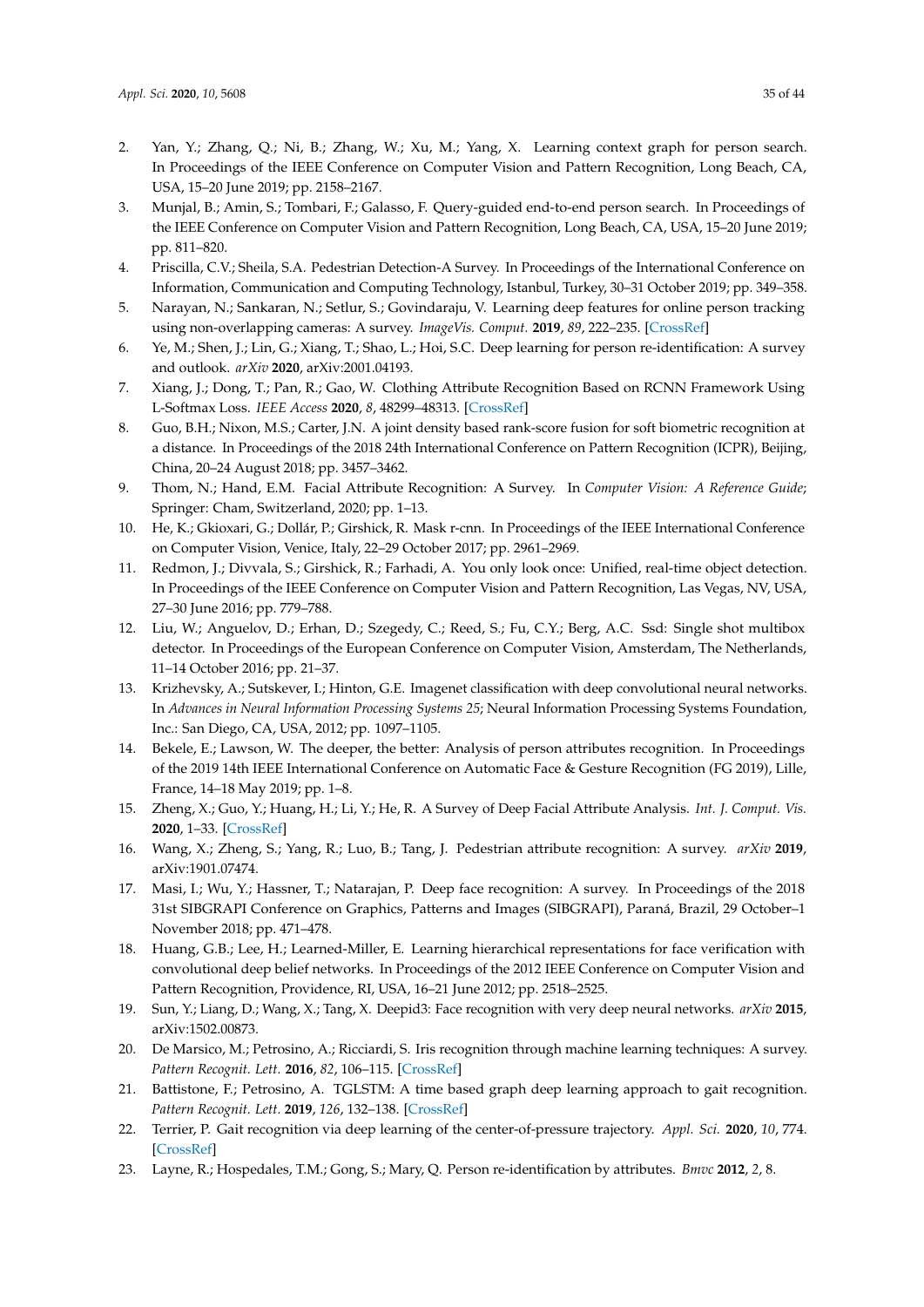- <span id="page-35-0"></span>24. Lin, Y.; Zheng, L.; Zheng, Z.; Wu, Y.; Hu, Z.; Yan, C.; Yang, Y. Improving person re-identification by attribute and identity learning. *Pattern Recognit.* **2019**, *95*, 151–161. [\[CrossRef\]](http://dx.doi.org/10.1016/j.patcog.2019.06.006)
- <span id="page-35-1"></span>25. Liu, J.; Kuipers, B.; Savarese, S. Recognizing human actions by attributes. In Proceedings of the CVPR 2011, Colorado, AZ, USA, 21–23 June 2011; pp. 3337–3344.
- <span id="page-35-2"></span>26. Shao, J.; Kang, K.; Change Loy, C.; Wang, X. Deeply learned attributes for crowded scene understanding. In Proceedings of the IEEE Conference on Computer Vision and Pattern Recognition, Boston, MA, USA, 7–12 June 2015; pp. 4657–4666.
- <span id="page-35-3"></span>27. Tsiamis, N.; Efthymiou, L.; Tsagarakis, K.P. A Comparative Analysis of the Legislation Evolution for Drone Use in OECD Countries. *Drones* **2019**, *3*, 75. [\[CrossRef\]](http://dx.doi.org/10.3390/drones3040075)
- <span id="page-35-4"></span>28. Fukui, H.; Yamashita, T.; Yamauchi, Y.; Fujiyoshi, H.; Murase, H. Robust pedestrian attribute recognition for an unbalanced dataset using mini-batch training with rarity rate. In Proceedings of the 2016 IEEE Intelligent Vehicles Symposium (IV), Gothenburg, Sweden, 19–22 June 2016; pp. 322–327.
- <span id="page-35-5"></span>29. Prabhakar, S.; Pankanti, S.; Jain, A.K. Biometric recognition: Security and privacy concerns. *IEEE Secur. Priv.* **2003**, *1*, 33–42. [\[CrossRef\]](http://dx.doi.org/10.1109/MSECP.2003.1193209)
- <span id="page-35-6"></span>30. Xiu, Y.; Li, J.; Wang, H.; Fang, Y.; Lu, C. Pose flow: Efficient online pose tracking. *arXiv* **2018**, arXiv:1802.00977.
- <span id="page-35-7"></span>31. Neves, J.; Narducci, F.; Barra, S.; Proença, H. Biometric recognition in surveillance scenarios: A survey. *Artif. Intell. Rev.* **2016**, *46*, 515–541.
- <span id="page-35-8"></span>32. Fisher, R.A. The use of multiple measurements in taxonomic problems. *Ann. Eugen.* **1936**, *7*, 179–188. [\[CrossRef\]](http://dx.doi.org/10.1111/j.1469-1809.1936.tb02137.x)
- <span id="page-35-10"></span><span id="page-35-9"></span>33. Cortes, C.; Vapnik, V. Support-vector networks. *Mach. Learn.* **1995**, *20*, 273–297. [\[CrossRef\]](http://dx.doi.org/10.1007/BF00994018)
- 34. Safavian, S.R.; Landgrebe, D. A survey of decision tree classifier methodology. *IEEE Trans. Syst. Man Cybern.* **1991**, *21*, 660–674. [\[CrossRef\]](http://dx.doi.org/10.1109/21.97458)
- <span id="page-35-11"></span>35. Kamiński, B.; Jakubczyk, M.; Szufel, P. A framework for sensitivity analysis of decision trees. *Cent. EUR. J. Oper. Res.* **2018**, *26*, 135–159. [\[CrossRef\]](http://dx.doi.org/10.1007/s10100-017-0479-6)
- <span id="page-35-12"></span>36. McCulloch, W.S.; Pitts, W. A logical calculus of the ideas immanent in nervous activity. *Bull. Math. Biophys.* **1943**, *5*, 115–133. [\[CrossRef\]](http://dx.doi.org/10.1007/BF02478259)
- <span id="page-35-13"></span>37. Zhang, G.P. Neural networks for classification: A survey. *IEEE Trans. Syst. Man Cybern. Part C Appl. Rev.* **2000**, *30*, 451–462. [\[CrossRef\]](http://dx.doi.org/10.1109/5326.897072)
- <span id="page-35-14"></span>38. Georgiou, T.; Liu, Y.; Chen, W.; Lew, M. A survey of traditional and deep learning-based feature descriptors for high dimensional data in computer vision. *Int. J. Multimed. Inf. Retr.* **2020**, *9*, 135–170. [\[CrossRef\]](http://dx.doi.org/10.1007/s13735-019-00183-w)
- <span id="page-35-15"></span>39. Satta, R. Appearance descriptors for person re-identification: A comprehensive review. *arXiv* **2013**, arXiv:1307.5748.
- <span id="page-35-16"></span>40. Piccardi, M.; Cheng, E.D. Track matching over disjoint camera views based on an incremental major color spectrum histogram. In Proceedings of the IEEE Conference on Advanced Video and Signal Based Surveillance, Como, Italy, 15–16 September 2005; pp. 147–152.
- <span id="page-35-17"></span>41. Chien, S.Y.; Chan, W.K.; Cherng, D.C.; Chang, J.Y. Human object tracking algorithm with human color structure descriptor for video surveillance systems. In Proceedings of the 2006 IEEE International Conference on Multimedia and Expo, Toronto, ON, Canada, 9–12 June 2006; pp. 2097–2100.
- <span id="page-35-18"></span>42. Wong, K.M.; Po, L.M.; Cheung, K.W. Dominant color structure descriptor for image retrieval. In Proceedings of the 2007 IEEE International Conference on Image Processing, San Antonio, QC, USA, 16–19 September 2007; Volume 6, p. VI-365.
- <span id="page-35-19"></span>43. Lowe, D.G. Distinctive image features from scale-invariant keypoints. *Int. J. Comput. Vis.* **2004**, *60*, 91–110. [\[CrossRef\]](http://dx.doi.org/10.1023/B:VISI.0000029664.99615.94)
- <span id="page-35-20"></span>44. Iqbal, J.M.; Lavanya, J.; Arun, S. Abnormal Human Activity Recognition using Scale Invariant Feature Transform. *Int. J. Curr. Eng. Technol.* **2015**, *5*, 3748–3751.
- <span id="page-35-21"></span>45. Forssén, P.E. Maximally stable colour regions for recognition and matching. In Proceedings of the 2007 IEEE Conference on Computer Vision and Pattern Recognition, Minneapolis, MI, USA, 17–22 June 2007; pp. 1–8.
- <span id="page-35-22"></span>46. Basovnik, S.; Mach, L.; Mikulik, A.; Obdrzalek, D. Detecting scene elements using maximally stable colour regions. In Proceedings of the EUROBOT Conference, Prague, Czech Republic, 15–17 June 2009.
- <span id="page-35-23"></span>47. He, N.; Cao, J.; Song, L. Scale space histogram of oriented gradients for human detection. In Proceedings of the 2008 International Symposium on Information Science and Engineering, Shanghai, China, 20–22 December 2008; Volume 2, pp. 167–170.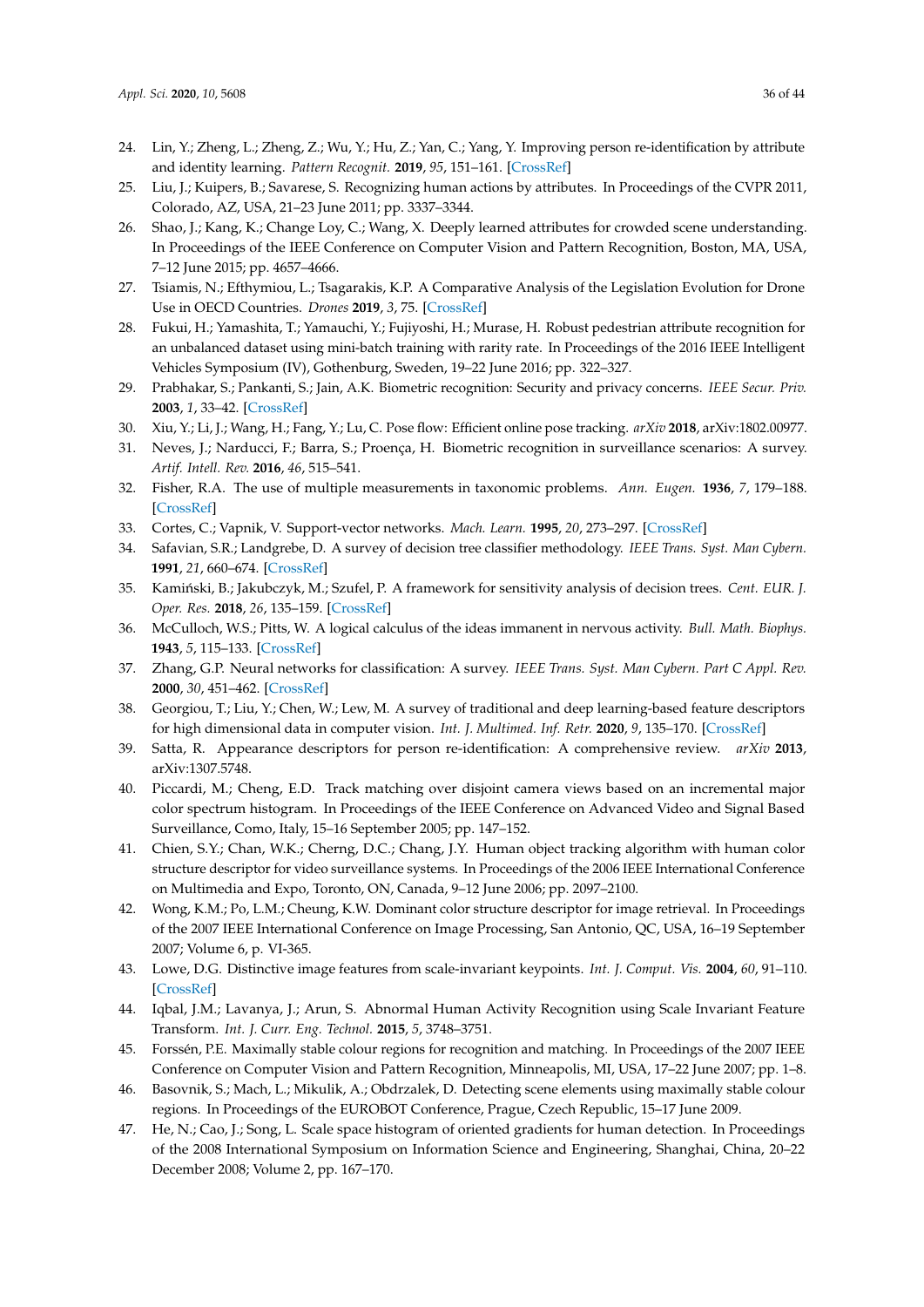- <span id="page-36-17"></span>48. Dalal, N.; Triggs, B. Histograms of oriented gradients for human detection. In Proceedings of the 2005 IEEE computer society conference on computer vision and pattern recognition (CVPR'05), San Diego, CA, USA, 20–25 June 2005; Volume 1, pp. 886–893.
- <span id="page-36-0"></span>49. Beiping, H.; Wen, Z. Fast Human Detection Using Motion Detection and Histogram of Oriented Gradients. *JCP* **2011**, *6*, 1597–1604. [\[CrossRef\]](http://dx.doi.org/10.4304/jcp.6.8.1597-1604)
- <span id="page-36-1"></span>50. Deng, J.; Dong, W.; Socher, R.; Li, L.J.; Li, K.; Fei-Fei, L. ImageNet: A Large-Scale Hierarchical Image Database. In Proceedings of the CVPR09, Miami, FL, USA, 20–25 June 2009.
- <span id="page-36-2"></span>51. Shin, H.C.; Roth, H.R.; Gao, M.; Lu, L.; Xu, Z.; Nogues, I.; Yao, J.; Mollura, D.; Summers, R.M. Deep convolutional neural networks for computer-aided detection: CNN architectures, dataset characteristics and transfer learning. *IEEE Trans. Med. Imaging* **2016**, *35*, 1285–1298. [\[CrossRef\]](http://dx.doi.org/10.1109/TMI.2016.2528162)
- 52. Alirezazadeh, P.; Yaghoubi, E.; Assunção, E.; Neves, J.C.; Proença, H. Pose Switch-based Convolutional Neural Network for Clothing Analysis in Visual Surveillance Environment. In Proceedings of the 2019 International Conference of the Biometrics Special Interest Group (BIOSIG), Darmstadt, Germany, 18–20 September 2019; pp. 1–5.
- <span id="page-36-3"></span>53. Yaghoubi, E.; Alirezazadeh, P.; Assunção, E.; Neves, J.C.; Proençaã, H. Region-Based CNNs for Pedestrian Gender Recognition in Visual Surveillance Environments. In Proceedings of the 2019 International Conference of the Biometrics Special Interest Group (BIOSIG), Darmstadt, Germany, 18–20 September 2019; pp. 1–5.
- <span id="page-36-4"></span>54. Zeng, H.; Ai, H.; Zhuang, Z.; Chen, L. Multi-Task Learning via Co-Attentive Sharing for Pedestrian Attribute Recognition. *arXiv* **2020**, arXiv:2004.03164.
- <span id="page-36-5"></span>55. Lu, Y.; Kumar, A.; Zhai, S.; Cheng, Y.; Javidi, T.; Feris, R. Fully-adaptive feature sharing in multi-task networks with applications in person attribute classification. In Proceedings of the IEEE Conference on Computer Vision and Pattern Recognition, Honolulu, HI, USA, 21–26 July 2017; pp. 5334–5343.
- <span id="page-36-6"></span>56. Guo, Y.; Liu, Y.; Oerlemans, A.; Lao, S.; Wu, S.; Lew, M.S. Deep learning for visual understanding: A review. *Neurocomputing* **2016**, *187*, 27–48. [\[CrossRef\]](http://dx.doi.org/10.1016/j.neucom.2015.09.116)
- <span id="page-36-7"></span>57. Khan, A.; Sohail, A.; Zahoora, U.; Qureshi, A.S. A survey of the recent architectures of deep convolutional neural networks. *Artif. Intell. Rev.* **2020**, 1–62. [\[CrossRef\]](http://dx.doi.org/10.1007/s10462-020-09825-6)
- <span id="page-36-8"></span>58. Li, Y.; Xu, H.; Bian, M.; Xiao, J. Attention based CNN-ConvLSTM for pedestrian attribute recognition. *Sensors* **2020**, *20*, 811. [\[CrossRef\]](http://dx.doi.org/10.3390/s20030811) [\[PubMed\]](http://www.ncbi.nlm.nih.gov/pubmed/32028568)
- <span id="page-36-9"></span>59. Wu, J.; Liu, H.; Jiang, J.; Qi, M.; Ren, B.; Li, X.; Wang, Y. Person Attribute Recognition by Sequence Contextual Relation Learning. *IEEE Trans. Circuits Syst. Video Technol.* **2020**. [\[CrossRef\]](http://dx.doi.org/10.1109/TCSVT.2020.2982962)
- <span id="page-36-10"></span>60. Krause, J.; Gebru, T.; Deng, J.; Li, L.J.; Fei-Fei, L. Learning features and parts for fine-grained recognition. In Proceedings of the 2014 22nd International Conference on Pattern Recognition, Stockholm, Sweden, 24–28 August 2014; pp. 26–33.
- <span id="page-36-11"></span>61. Sarfraz, M.S.; Schumann, A.; Wang, Y.; Stiefelhagen, R. Deep view-sensitive pedestrian attribute inference in an end-to-end model. *arXiv* **2017**, arXiv:1707.06089.
- <span id="page-36-12"></span>62. Szegedy, C.; Liu, W.; Jia, Y.; Sermanet, P.; Reed, S.; Anguelov, D.; Erhan, D.; Vanhoucke, V.; Rabinovich, A. Going deeper with convolutions. In Proceedings of the IEEE Conference on Computer Vision and Pattern Recognition, Boston, MA, USA, 7–12 June 2015; pp. 1–9.
- <span id="page-36-13"></span>63. Li, D.; Chen, X.; Zhang, Z.; Huang, K. Pose guided deep model for pedestrian attribute recognition in surveillance scenarios. In Proceedings of the 2018 IEEE International Conference on Multimedia and Expo (ICME), San Diego, CA, USA, 23–27 July 2018; pp. 1–6.
- <span id="page-36-14"></span>64. Wei, S.E.; Ramakrishna, V.; Kanade, T.; Sheikh, Y. Convolutional pose machines. In Proceedings of the IEEE Conference on Computer Vision and Pattern Recognition, Las Vegas, NV, USA, 27–30 June 2016; pp. 4724–4732.
- <span id="page-36-15"></span>65. Jaderberg, M.; Simonyan, K.; Zisserman, A. Spatial transformer networks. In *Advances in Neural Information Processing Systems 25*; Neural Information Processing Systems Foundation, Inc.: San Diego, CA, USA. 2015; pp. 2017–2025.
- <span id="page-36-16"></span>66. Sharma, G.; Jurie, F. Learning discriminative spatial representation for image classification. In *BMVC 2011—British Machine Vision Conference*; Hoey, J., McKenna, S.J., Trucco, E., Eds.; BMVA Press: Dundee, UK, 2011; pp. 1–11, doi[:10.5244/C.25.6.](https://doi.org/10.5244/C.25.6) [\[CrossRef\]](http://dx.doi.org/10.5244/C.25.6)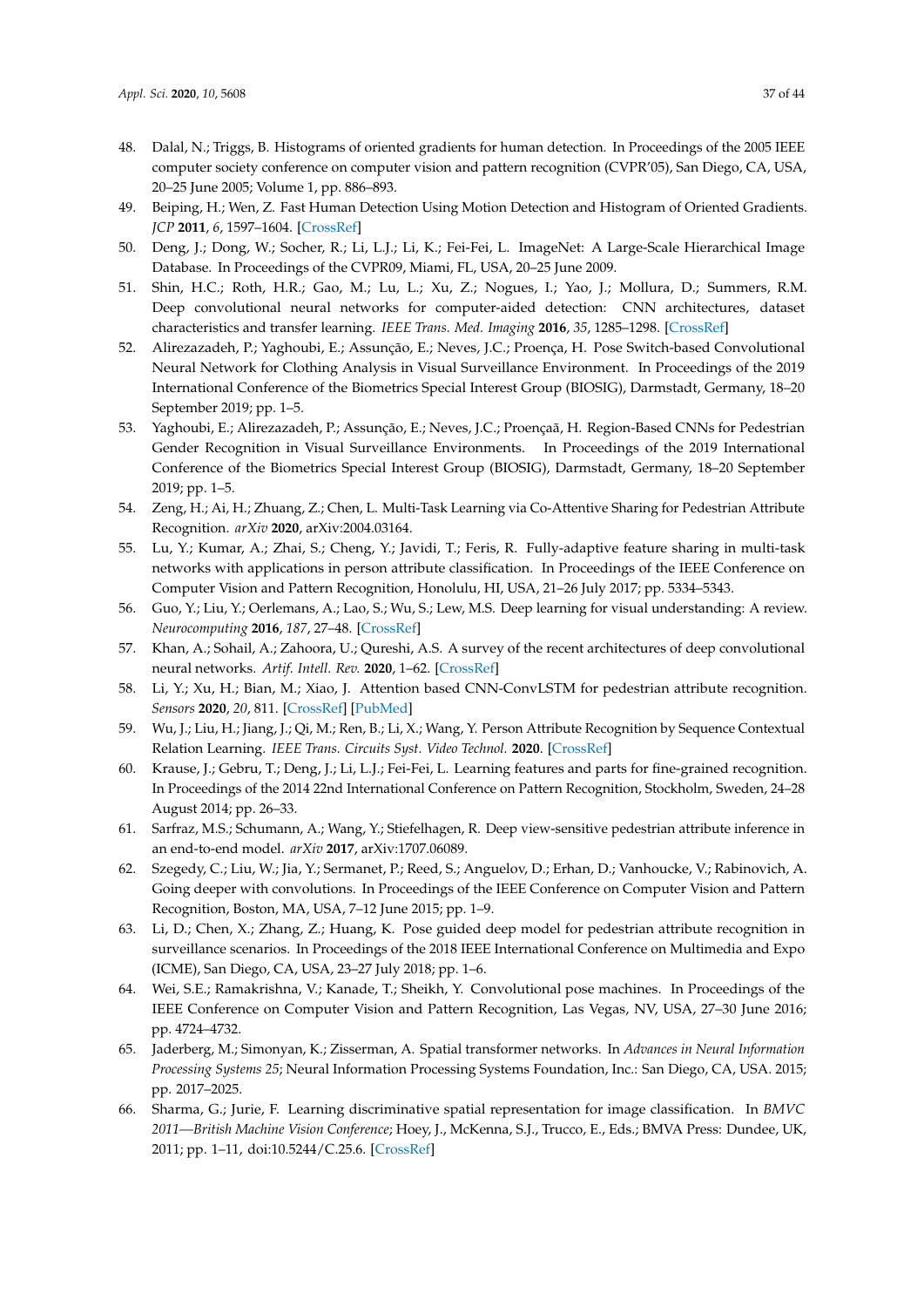- <span id="page-37-0"></span>67. Lazebnik, S.; Schmid, C.; Ponce, J. Beyond bags of features: Spatial pyramid matching for recognizing natural scene categories. In Proceedings of the 2006 IEEE Computer Society Conference on Computer Vision and Pattern Recognition (CVPR'06), New York, NY, USA, 17–22 June 2006; Volume 2, pp. 2169–2178.
- <span id="page-37-1"></span>68. Bourdev, L.; Maji, S.; Malik, J. Describing people: A poselet-based approach to attribute classification. In Proceedings of the 2011 International Conference on Computer Vision, Barcelona, Spain, 6–13 November 2011; pp. 1543–1550.
- <span id="page-37-2"></span>69. Joo, J.; Wang, S.; Zhu, S.C. Human attribute recognition by rich appearance dictionary. In Proceedings of the IEEE International Conference on Computer Vision, Sydney, Australia, 1–8 December 2013; pp. 721–728.
- <span id="page-37-3"></span>70. Sharma, G.; Jurie, F.; Schmid, C. Expanded Parts Model for Human Attribute and Action Recognition in Still Images. In Proceedings of the IEEE Conference on Computer Vision and Pattern Recognition (CVPR), Portland, OR, USA, 23–28 June 2013.
- <span id="page-37-4"></span>71. Zhang, N.; Paluri, M.; Ranzato, M.; Darrell, T.; Bourdev, L. Panda: Pose aligned networks for deep attribute modeling. In Proceedings of the IEEE Conference on Computer Vision and Pattern Recognition, Columbus, OH, USA, 24–27 June 2014; pp. 1637–1644.
- <span id="page-37-5"></span>72. Zhu, J.; Liao, S.; Yi, D.; Lei, Z.; Li, S.Z. Multi-label cnn based pedestrian attribute learning for soft biometrics. In Proceedings of the 2015 International Conference on Biometrics (ICB), Phuket, Thailand, 19–22 May 2015; pp. 535–540.
- <span id="page-37-6"></span>73. Zhu, J.; Liao, S.; Lei, Z.; Li, S.Z. Multi-label convolutional neural network based pedestrian attribute classification. *Image Vis. Comput.* **2017**, *58*, 224–229. [\[CrossRef\]](http://dx.doi.org/10.1016/j.imavis.2016.07.004)
- <span id="page-37-7"></span>74. Yu, K.; Leng, B.; Zhang, Z.; Li, D.; Huang, K. Weakly-supervised learning of mid-level features for pedestrian attribute recognition and localization. *arXiv* **2016**, arXiv:1611.05603.
- <span id="page-37-8"></span>75. Li, Y.; Huang, C.; Loy, C.C.; Tang, X. Human attribute recognition by deep hierarchical contexts. In Proceedings of the European Conference on Computer Vision, Amsterdam, The Netherlands, 8–16 October 2016; pp. 684–700.
- <span id="page-37-9"></span>76. Girshick, R. Fast r-cnn. In Proceedings of the IEEE International Conference on Computer Vision, Santiago, Chili, 11–18 December 2015; pp. 1440–1448.
- <span id="page-37-10"></span>77. Gkioxari, G.; Girshick, R.; Malik, J. Actions and attributes from wholes and parts. In Proceedings of the IEEE International Conference on Computer Vision, Santiago, Chile, 7–13 December 2015; pp. 2470–2478.
- <span id="page-37-11"></span>78. Felzenszwalb, P.F.; Girshick, R.B.; McAllester, D.; Ramanan, D. Object detection with discriminatively trained part-based models. *IEEE Trans. Pattern ana. Mach. Intell.* **2009**, *32*, 1627–1645. [\[CrossRef\]](http://dx.doi.org/10.1109/TPAMI.2009.167)
- <span id="page-37-12"></span>79. Zhang, N.; Farrell, R.; Iandola, F.; Darrell, T. Deformable Part Descriptors for Fine-Grained Recognition and Attribute Prediction. In Proceedings of the IEEE International Conference on Computer Vision (ICCV), Sydney, Australia, 1–8 December 2013.
- <span id="page-37-13"></span>80. Yang, L.; Zhu, L.; Wei, Y.; Liang, S.; Tan, P. Attribute Recognition from Adaptive Parts. In *Proceedings of the British Machine Vision Conference (BMVC)*; Richard C., Wilson, E.R.H., Smith, W.A.P., Eds.; BMVA Press: Dundee, UK, 2016; pp. 81.1–81.11, doi[:10.5244/C.30.81.](https://doi.org/10.5244/C.30.81) [\[CrossRef\]](http://dx.doi.org/10.5244/C.30.81)
- <span id="page-37-14"></span>81. Andriluka, M.; Pishchulin, L.; Gehler, P.; Schiele, B. 2d human pose estimation: New benchmark and state of the art analysis. In Proceedings of the IEEE Conference on Computer Vision and Pattern Recognition, Columbus, OH, USA, 24–27 June 2014; pp. 3686–3693.
- <span id="page-37-15"></span>82. Zhang, Y.; Gu, X.; Tang, J.; Cheng, K.; Tan, S. Part-based attribute-aware network for person re-identification. *IEEE Access* **2019**, *7*, 53585–53595. [\[CrossRef\]](http://dx.doi.org/10.1109/ACCESS.2019.2912844)
- <span id="page-37-16"></span>83. Fan, X.; Zheng, K.; Lin, Y.; Wang, S. Combining local appearance and holistic view: Dual-source deep neural networks for human pose estimation. In Proceedings of the IEEE Conference on Computer Vision and Pattern Recognition, Boston, MA, USA, 7–12 June 2015; pp. 1347–1355.
- <span id="page-37-17"></span>84. Oquab, M.; Bottou, L.; Laptev, I.; Sivic, J. Is object localization for free?-weakly-supervised learning with convolutional neural networks. In Proceedings of the IEEE Conference on Computer Vision and Pattern Recognition, Boston, MA, USA, 7–12 June 2015; pp. 685–694.
- <span id="page-37-18"></span>85. Zhou, B.; Lapedriza, A.; Xiao, J.; Torralba, A.; Oliva, A. Learning deep features for scene recognition using places database. In *Advances in Neural Information Processing Systems 25*; Neural Information Processing Systems Foundation, Inc.: San Diego, CA, USA, 2014; pp. 487–495.
- <span id="page-37-19"></span>86. Guo, H.; Fan, X.; Wang, S. Human attribute recognition by refining attention heat map. *Pattern Recognit. Lett.* **2017**, *94*, 38–45. [\[CrossRef\]](http://dx.doi.org/10.1016/j.patrec.2017.05.012)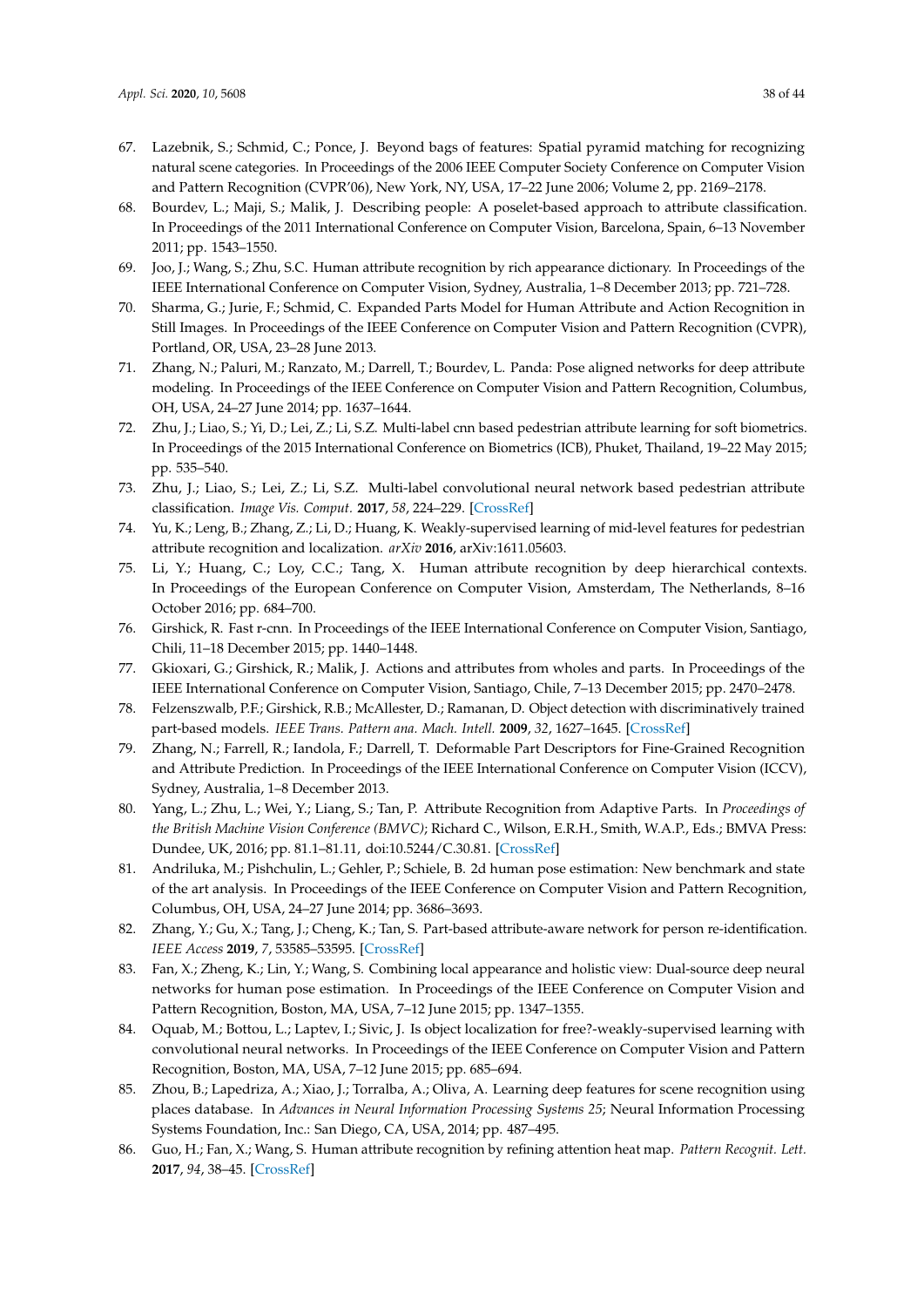- <span id="page-38-0"></span>87. Simonyan, K.; Zisserman, A. Very deep convolutional networks for large-scale image recognition. *arXiv* **2014**, arXiv:1409.1556.
- <span id="page-38-1"></span>88. Liu, X.; Zhao, H.; Tian, M.; Sheng, L.; Shao, J.; Yi, S.; Yan, J.; Wang, X. Hydraplus-net: Attentive deep features for pedestrian analysis. In Proceedings of the IEEE International Conference on Computer Vision, Venice, Italy, 22–29 October 2017; pp. 350–359.
- <span id="page-38-2"></span>89. Wang, W.; Xu, Y.; Shen, J.; Zhu, S.C. Attentive Fashion Grammar Network for Fashion Landmark Detection and Clothing Category Classification. In Proceedings of the IEEE Conference on Computer Vision and Pattern Recognition (CVPR), Salt Lake City, UT, USA, 18–22 June 2018.
- <span id="page-38-3"></span>90. Newell, A.; Yang, K.; Deng, J. Stacked hourglass networks for human pose estimation. In Proceedings of the European Conference on Computer Vision, Amsterdam, The Netherlands, 11–14 October 2016; pp. 483–499.
- <span id="page-38-4"></span>91. Liu, Z.; Luo, P.; Qiu, S.; Wang, X.; Tang, X. Deepfashion: Powering robust clothes recognition and retrieval with rich annotations. In Proceedings of the IEEE Conference on Computer Vision and Pattern Recognition, Las Vegas, NV, USA, 27–30 June 2016; pp. 1096–1104.
- <span id="page-38-5"></span>92. Tan, Z.; Yang, Y.; Wan, J.; Hang, H.; Guo, G.; Li, S.Z. Attention-Based Pedestrian Attribute Analysis. *IEEE Trans. Image Process.* **2019**, *28*, 6126–6140. [\[CrossRef\]](http://dx.doi.org/10.1109/TIP.2019.2919199)
- <span id="page-38-6"></span>93. Zhao, H.; Shi, J.; Qi, X.; Wang, X.; Jia, J. Pyramid scene parsing network. In Proceedings of the IEEE Conference on Computer Vision and Pattern Recognition, Honolulu, HI, USA, 21–26 July 2017; pp. 2881–2890.
- <span id="page-38-7"></span>94. Wu, M.; Huang, D.; Guo, Y.; Wang, Y. Distraction-Aware Feature Learning for Human Attribute Recognition via Coarse-to-Fine Attention Mechanism. *arXiv* **2019**, arXiv:1911.11351.
- <span id="page-38-8"></span>95. Zhu, F.; Li, H.; Ouyang, W.; Yu, N.; Wang, X. Learning spatial regularization with image-level supervisions for multi-label image classification. In Proceedings of the IEEE Conference on Computer Vision and Pattern Recognition, Honolulu, HI, USA, 21–26 July 2017; pp. 5513–5522.
- <span id="page-38-9"></span>96. Yaghoubi, E.; Borza, D.; Neves, J.; Kumar, A.; Proença, H. An attention-based deep learning model for multiple pedestrian attributes recognition. *Image Vis. Comput.* **2020**, 1–25, doi[:10.1016/j.imavis.2020.103981.](https://doi.org/10.1016/j.imavis.2020.103981) [\[CrossRef\]](http://dx.doi.org/10.1016/j.imavis.2020.103981)
- <span id="page-38-10"></span>97. Liu, P.; Liu, X.; Yan, J.; Shao, J. Localization guided learning for pedestrian attribute recognition. *arXiv* **2018**, arXiv:1808.09102.
- <span id="page-38-11"></span>98. Zhou, B.; Khosla, A.; Lapedriza, A.; Oliva, A.; Torralba, A. Learning deep features for discriminative localization. In Proceedings of the IEEE Conference on Computer Vision and Pattern Recognition, Las Vegas, NV, USA, 27–30 June 2016; pp. 2921–2929.
- <span id="page-38-12"></span>99. Zitnick, C.L.; Dollár, P. Edge boxes: Locating object proposals from edges. In Proceedings of the European Conference on Computer Vision, Zurich, Switzerland, 6–12 September 2014; pp. 391–405.
- <span id="page-38-13"></span>100. Tang, C.; Sheng, L.; Zhang, Z.; Hu, X. Improving Pedestrian Attribute Recognition With Weakly-Supervised Multi-Scale Attribute-Specific Localization. In Proceedings of the IEEE International Conference on Computer Vision, Seoul, Korea, 27 October–3 November 2019; pp. 4997–5006.
- <span id="page-38-14"></span>101. Ioffe, S.; Szegedy, C. Batch normalization: Accelerating deep network training by reducing internal covariate shift. *arXiv* **2015**, arXiv:1502.03167.
- <span id="page-38-15"></span>102. Hu, J.; Shen, L.; Sun, G. Squeeze-and-excitation networks. In Proceedings of the IEEE Conference on Computer Vision and Pattern Recognition, Salt Lake City, UT, USA, 18–23 June 2018; pp. 7132–7141.
- <span id="page-38-16"></span>103. Bekele, E.; Lawson, W.E.; Horne, Z.; Khemlani, S. Implementing a robust explanatory bias in a person re-identification network. In Proceedings of the IEEE Conference on Computer Vision and Pattern Recognition Workshops, Salt Lake City, UT, USA, 18–22 June 2018; pp. 2165–2172.
- <span id="page-38-17"></span>104. Bekele, E.; Narber, C.; Lawson, W. Multi-attribute residual network (MAResNet) for soft-biometrics recognition in surveillance scenarios. In Proceedings of the 2017 12th IEEE International Conference on Automatic Face & Gesture Recognition (FG 2017). Washington, DC, USA, 30 May–3 June 2017; pp. 386–393.
- <span id="page-38-18"></span>105. Dong, Q.; Gong, S.; Zhu, X. Multi-task Curriculum Transfer Deep Learning of Clothing Attributes. In Proceedings of the 2017 IEEE Winter Conference on Applications of Computer Vision (WACV), Santa Rosa, CA, USA, 24–31 March 2017; pp. 520–529.
- <span id="page-38-19"></span>106. Chen, Q.; Huang, J.; Feris, R.; Brown, L.M.; Dong, J.; Yan, S. Deep domain adaptation for describing people based on fine-grained clothing attributes. In Proceedings of the IEEE Conference on Computer Vision and Pattern Recognition, Boston, MA, USA, 7–12 June 2015; pp. 5315–5324.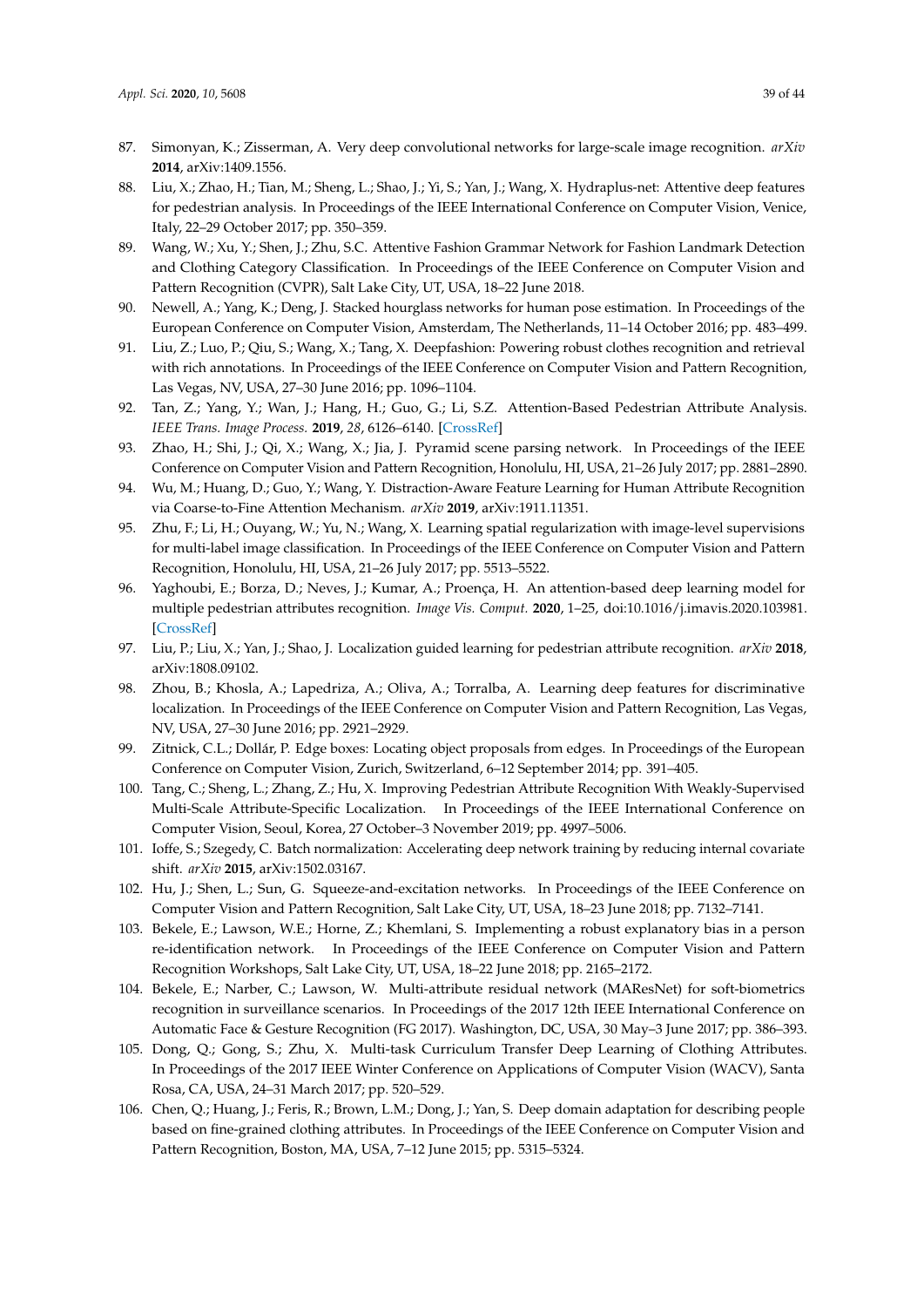- <span id="page-39-0"></span>107. Li, Q.; Zhao, X.; He, R.; Huang, K. Pedestrian attribute recognition by joint visual-semantic reasoning and knowledge distillation. In Proceedings of the 28th International Joint Conference on Artificial Intelligence, Macao, China, 10–16 August 2019; pp. 833–839.
- <span id="page-39-1"></span>108. Li, D.; Zhang, Z.; Chen, X.; Huang, K. A richly annotated pedestrian dataset for person retrieval in real surveillance scenarios. *IEEE Trans. Image Process.* **2018**, *28*, 1575–1590. [\[CrossRef\]](http://dx.doi.org/10.1109/TIP.2018.2878349)
- <span id="page-39-2"></span>109. Wang, J.; Zhu, X.; Gong, S.; Li, W. Attribute recognition by joint recurrent learning of context and correlation. In Proceedings of the IEEE International Conference on Computer Vision, Venice, Italy, 22–29 October 2017; pp. 531–540.
- <span id="page-39-3"></span>110. Li, Q.; Zhao, X.; He, R.; Huang, K. Visual-semantic graph reasoning for pedestrian attribute recognition. In Proceedings of the AAAI Conference on Artificial Intelligence, Honolulu, HI, USA, 27 January–1 February 2019; Volume 33, pp. 8634–8641.
- <span id="page-39-4"></span>111. He, K.; Wang, Z.; Fu, Y.; Feng, R.; Jiang, Y.G.; Xue, X. Adaptively weighted multi-task deep network for person attribute classification. In Proceedings of the 25th ACM international conference on Multimedia, Silicon Valley, CA, USA, 23–27 October 2017; pp. 1636–1644.
- <span id="page-39-5"></span>112. Sarafianos, N.; Giannakopoulos, T.; Nikou, C.; Kakadiaris, I.A. Curriculum learning of visual attribute clusters for multi-task classification. *Pattern Recognit.* **2018**, *80*, 94–108. [\[CrossRef\]](http://dx.doi.org/10.1016/j.patcog.2018.02.028)
- <span id="page-39-6"></span>113. Sarafianos, N.; Giannakopoulos, T.; Nikou, C.; Kakadiaris, I.A. Curriculum learning for multi-task classification of visual attributes. In Proceedings of the IEEE International Conference on Computer Vision Workshops, Venice, Italy, 22–29 October 2017; pp. 2608–2615.
- <span id="page-39-7"></span>114. Martinho-Corbishley, D.; Nixon, M.S.; Carter, J.N. Soft biometric retrieval to describe and identify surveillance images. In Proceedings of the 2016 IEEE International Conference on Identity, Security and Behavior Analysis (ISBA), Sendai, Japan, 29 February–2 March 2016; pp. 1–6.
- <span id="page-39-8"></span>115. Woo, S.; Park, J.; Lee, J.Y.; So Kweon, I. CBAM: Convolutional Block Attention Module. In Proceedings of the The European Conference on Computer Vision (ECCV), Munich, Germany, 8–14 September 2018.
- <span id="page-39-9"></span>116. Liu, H.; Wu, J.; Jiang, J.; Qi, M.; Ren, B. Sequence-based person attribute recognition with joint CTC-attention model. *arXiv* **2018**, arXiv:1811.08115.
- <span id="page-39-10"></span>117. Zhao, X.; Sang, L.; Ding, G.; Guo, Y.; Jin, X. Grouping Attribute Recognition for Pedestrian with Joint Recurrent Learning. In Proceedings of the Twenty-Seventh International Joint Conference on Artificial Intelligence, Stockholm, Sweden, 13–19 July 2018; pp. 3177–3183.
- <span id="page-39-11"></span>118. Zhao, X.; Sang, L.; Ding, G.; Han, J.; Di, N.; Yan, C. Recurrent attention model for pedestrian attribute recognition. In Proceedings of the AAAI Conference on Artificial Intelligence, Honolulu, HI, USA, 27 January to 1 February 2019; Volume 33, pp. 9275–9282.
- <span id="page-39-12"></span>119. Ji, Z.; Zheng, W.; Pang, Y. Deep pedestrian attribute recognition based on LSTM. In Proceedings of the 2017 IEEE International Conference on Image Processing (ICIP), Beijing, China, 17–20 September 2017; pp. 151–155.
- <span id="page-39-13"></span>120. Tan, Z.; Yang, Y.; Wan, J.; Guo, G.; Li, S.Z. Relation-Aware Pedestrian Attribute Recognition with Graph Convolutional Networks. In Proceedings of the AAAI, New York, NY, USA, 7–12 February 2020; pp. 12055–12062.
- <span id="page-39-14"></span>121. Luo, W.; Li, Y.; Urtasun, R.; Zemel, R. Understanding the effective receptive field in deep convolutional neural networks. In *Advances in Neural Information Processing Systems 29*; Neural Information Processing Systems Foundation, Inc.: San Diego, CA, USA, 2016; pp. 4898–4906.
- <span id="page-39-15"></span>122. Kipf, T.N.; Welling, M. Semi-supervised classification with graph convolutional networks. *arXiv* **2016**, arXiv:1609.02907.
- <span id="page-39-16"></span>123. Chen, H.; Gallagher, A.; Girod, B. Describing clothing by semantic attributes. In Proceedings of the European Conference on Computer Vision, Florence, Italy, 7–13 October 2012; pp. 609–623.
- <span id="page-39-17"></span>124. Park, S.; Nie, B.X.; Zhu, S. Attribute And-Or Grammar for Joint Parsing of Human Pose, Parts and Attributes. *IEEE Trans. Pattern Analy. Mach. Intell.* **2018**, *40*, 1555–1569. [\[CrossRef\]](http://dx.doi.org/10.1109/TPAMI.2017.2731842)
- <span id="page-39-18"></span>125. Han, K.; Wang, Y.; Shu, H.; Liu, C.; Xu, C.; Xu, C. Attribute aware pooling for pedestrian attribute recognition. *arXiv* **2019**, arXiv:1907.11837.
- <span id="page-39-19"></span>126. Ji, Z.; He, E.; Wang, H.; Yang, A. Image-attribute reciprocally guided attention network for pedestrian attribute recognition. *Pattern Recognit. Lett.* **2019**, *120*, 89–95. [\[CrossRef\]](http://dx.doi.org/10.1016/j.patrec.2019.01.010)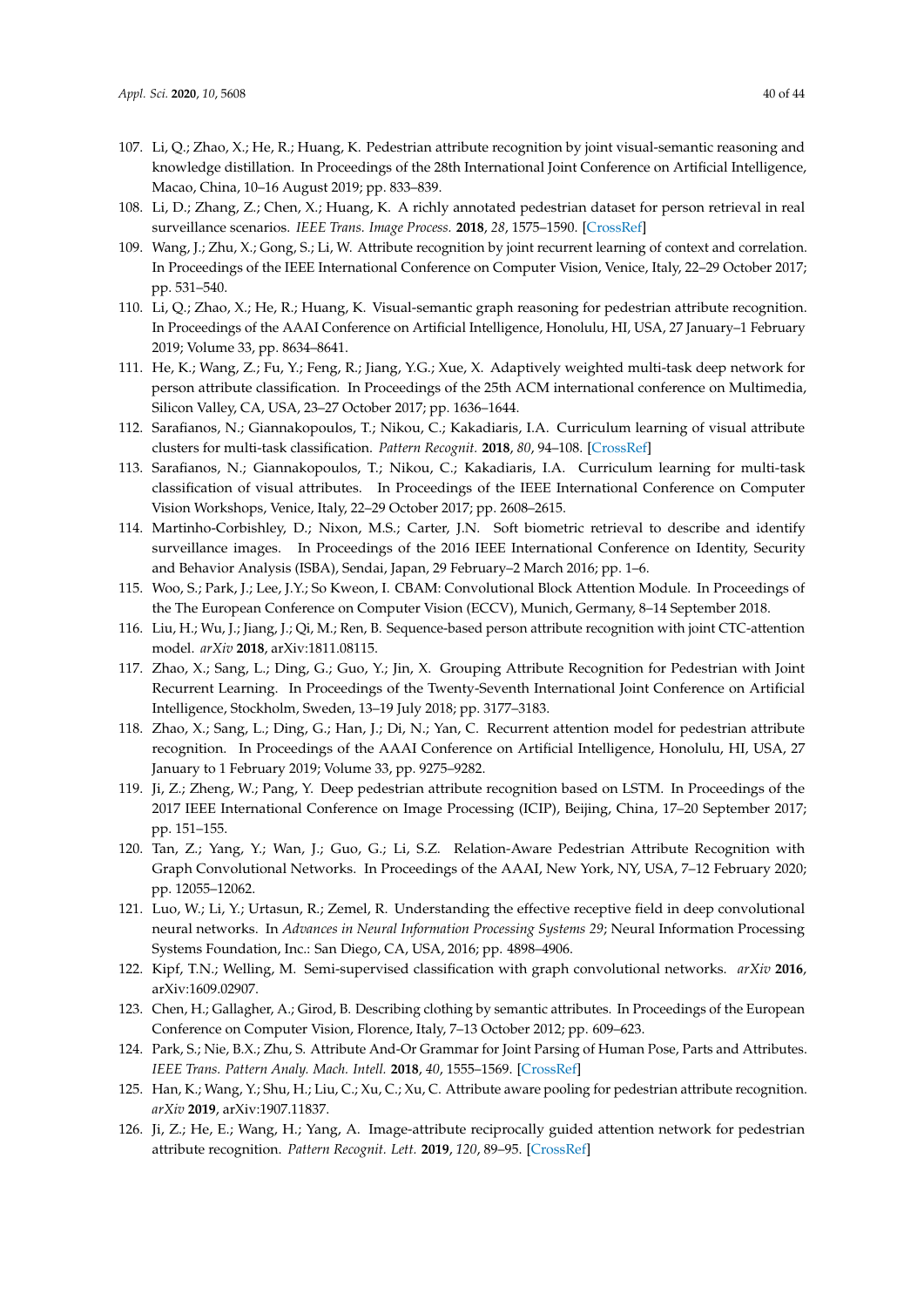- <span id="page-40-0"></span>127. Liang, K.; Chang, H.; Shan, S.; Chen, X. A Unified Multiplicative Framework for Attribute Learning. In Proceedings of the IEEE International Conference on Computer Vision (ICCV), Nice, France, 13–16 October 2015.
- <span id="page-40-1"></span>128. Li, D.; Chen, X.; Huang, K. Multi-attribute learning for pedestrian attribute recognition in surveillance scenarios. In Proceedings of the 2015 3rd IAPR Asian Conference on Pattern Recognition (ACPR), Kuala Lumpur, Malaysia, 3–6 November 2015; pp. 111–115.
- <span id="page-40-2"></span>129. Zhao, Y.; Shen, X.; Jin, Z.; Lu, H.; Hua, X.S. Attribute-driven feature disentangling and temporal aggregation for video person re-identification. In Proceedings of the IEEE Conference on Computer Vision and Pattern Recognition, Long Beach, CA, USA, 15–20 June 2019; pp. 4913–4922.
- <span id="page-40-3"></span>130. Hou, R.; Ma, B.; Chang, H.; Gu, X.; Shan, S.; Chen, X. VRSTC: Occlusion-Free Video Person Re-Identification. In Proceedings of the IEEE Conference on Computer Vision and Pattern Recognition (CVPR), Long Beach, CA, USA, 15–20 June 2019.
- <span id="page-40-4"></span>131. Xu, J.; Yang, H. Identification of pedestrian attributes based on video sequence. In Proceedings of the 2018 IEEE International Conference on Advanced Manufacturing (ICAM), Yunlin, Taiwan, 16–18 November 2018; pp. 467–470.
- <span id="page-40-5"></span>132. Fabbri, M.; Calderara, S.; Cucchiara, R. Generative adversarial models for people attribute recognition in surveillance. In Proceedings of the 2017 14th IEEE International Conference on Advanced Video and Signal Based Surveillance (AVSS), Lecce, Italy, 29 August–1 September 2017; pp. 1–6.
- <span id="page-40-6"></span>133. Chen, Z.; Li, A.; Wang, Y. A temporal attentive approach for video-based pedestrian attribute recognition. In Proceedings of the Chinese Conference on Pattern Recognition and Computer Vision (PRCV), Xi'an, China, 8–11 November 2019; pp. 209–220.
- <span id="page-40-7"></span>134. He, K.; Zhang, X.; Ren, S.; Sun, J. Deep residual learning for image recognition. In Proceedings of the IEEE Conference on Computer Vision and Pattern Recognition, Las Vegas, NV, USA, 27–30 June 2016; pp. 770–778.
- <span id="page-40-8"></span>135. Haibo He, E.A.G. Learning from imbalanced data. *IEEE Trans. Knowl. Data Eng.* **2009**, *21*, 1263–1284. [\[CrossRef\]](http://dx.doi.org/10.1109/TKDE.2008.239)
- 136. He, H.; Bai, Y.; Garcia, E.A.; Li, S. ADASYN: Adaptive synthetic sampling approach for imbalanced learning. In Proceedings of the IEEE International Joint Conference on Neural Networks, Hong Kong, China, 1–8 June 2008.
- <span id="page-40-9"></span>137. Han, H.; Wang, W.Y.; Mao, B.H. Borderline-SMOTE: A New Over-Sampling Method in Imbalanced Data Sets Learning. In Proceedings of the International Conference on Intelligent Computing, Hefei, China, 23–26 August 2005.
- <span id="page-40-10"></span>138. Wang, Y.; Gan, W.; Yang, J.; Wu, W.; Yan, J. Dynamic curriculum learning for imbalanced data classification. In Proceedings of the IEEE International Conference on Computer Vision, Seoul, Korea, 27 October to 3 November 2019; pp. 5017–5026.
- <span id="page-40-11"></span>139. Tang, Y.; Zhang, Y.Q.; Chawla, N.V.; Krasser, S. SVMs Modeling for Highly Imbalanced Classification. *IEEE Trans. Syst. Man Cybern. Part B* **2008**, *39*, 281–288. [\[CrossRef\]](http://dx.doi.org/10.1109/TSMCB.2008.2002909) [\[PubMed\]](http://www.ncbi.nlm.nih.gov/pubmed/19068445)
- 140. Zhou, Z.H.; Liu, X.Y. Training cost-sensitive neural networks with methods addressing the class imbalance problem. *IEEE Trans. Knowl. Data Eng.* **2005**, *18*, 63–77. [\[CrossRef\]](http://dx.doi.org/10.1109/TKDE.2006.17)
- <span id="page-40-12"></span>141. Zadrozny, B.; Langford, J.; Abe, N. Cost-sensitive learning by cost-proportionate example weighting. In Proceedings of the Third IEEE International Conference on Data Mining, Melbourne, FL, USA, 22 November 2003.
- <span id="page-40-13"></span>142. Chawla, N.V.; Lazarevic, A.; Hall, L.O.; Bowyer, K.W. SMOTEBoost: Improving Prediction of the Minority Class in Boosting. In Proceedings of the European Conference on Principles of Data Mining and Knowledge Discovery(PKDD), Cavtat-Dubrovnik, Croatia, 22–26 September 2003.
- <span id="page-40-14"></span>143. Chawla, N.V.; Bowyer, K.W.; Hall, L.O.; Kegelmeyer, W.P. SMOTE: Synthetic Minority Over-sampling Technique. *J. Artif. Intell. Res.* **2002**, *16*, 321–357. [\[CrossRef\]](http://dx.doi.org/10.1613/jair.953)
- <span id="page-40-15"></span>144. Jo, T.; Japkowicz., N. Class imbalances versus small disjuncts. *ACM Sigkdd Explor. Newsl.* **2004**, *6*, 40–49. [\[CrossRef\]](http://dx.doi.org/10.1145/1007730.1007737)
- <span id="page-40-16"></span>145. Haixiang, G.; Yijing, L.; Shang, J.; Mingyun, G.; Yuanyue, H.; Bing, G. Learning from class-imbalanced data: Review of methods and applications. *Expert Syst. Appl.* **2017**, *73*, 220–239. [\[CrossRef\]](http://dx.doi.org/10.1016/j.eswa.2016.12.035)
- <span id="page-40-17"></span>146. Kubat, G.M.; Matwin, S. Addressing the curse of imbalanced training sets: One-sided selection. In Proceedings of the ICML, Nashville, TN, USA, 8–12 July 1997.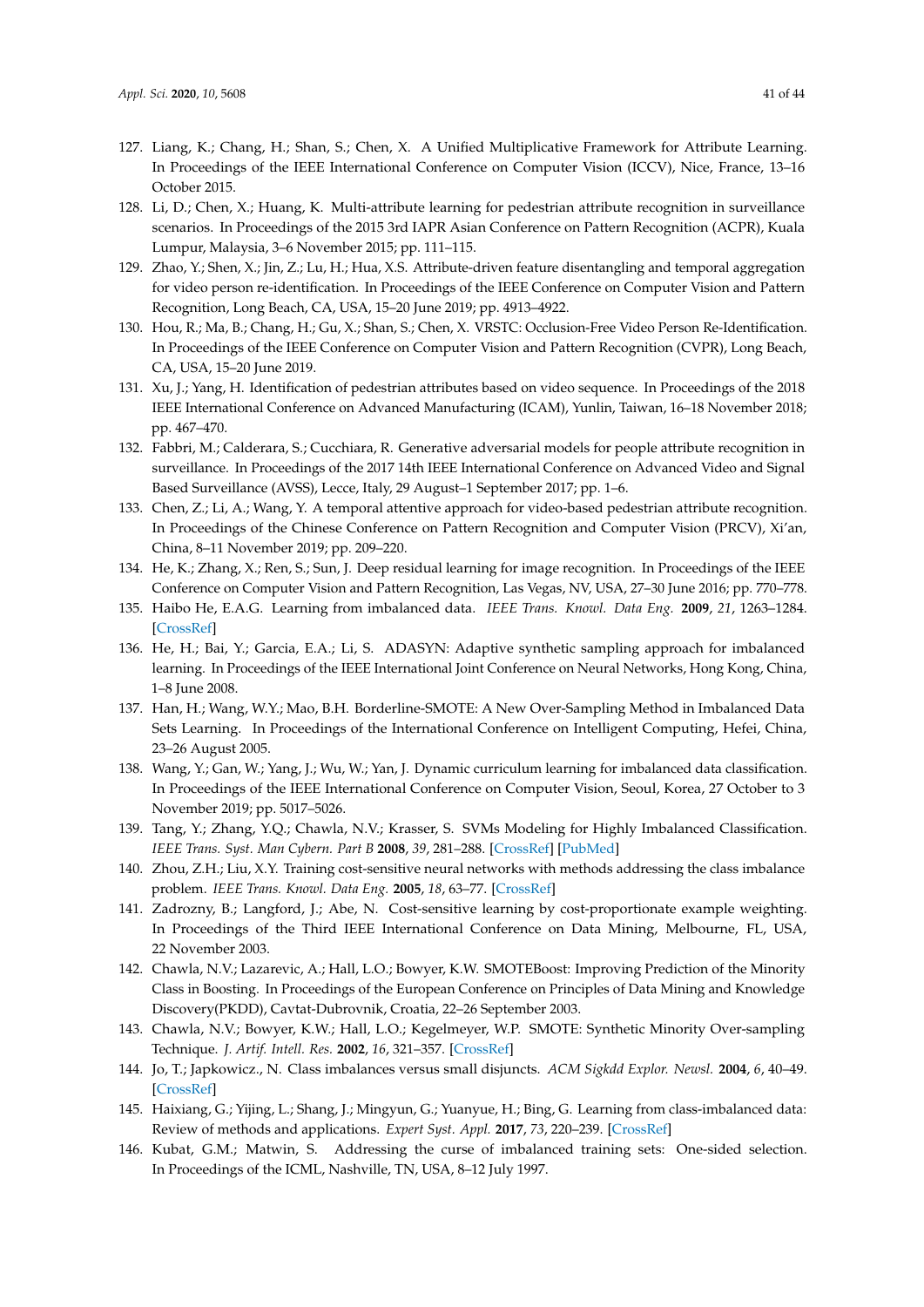- <span id="page-41-0"></span>147. Lin, T.Y.; Goyal, P.; Girshick, R.; He, K.; Dollár, P. Focal loss for dense object detection. In Proceedings of the IEEE International Conference on Computer Vision, Venice, Italy, 22–29 October 2017; pp. 2980–2988.
- <span id="page-41-1"></span>148. Bengio, Y.; Louradour, J.; Collobert, R.; Weston, J. Curriculum learning. In Proceedings of the 26th Annual International Conference on Machine Learning, Montreal, Canada, 14–18 June 2009; pp. 41–48.
- <span id="page-41-2"></span>149. Sarafianos, N.; Xu, X.; Kakadiaris, I.A. Deep imbalanced attribute classification using visual attention aggregation. In Proceedings of the European Conference on Computer Vision (ECCV), Munich, Germany, 8–14 September 2018; pp. 680–697.
- <span id="page-41-3"></span>150. Yamaguchi, K.; Okatani, T.; Sudo, K.; Murasaki, K.; Taniguchi, Y. Mix and Match: Joint Model for Clothing and Attribute Recognition. In *Proceedings of the British Machine Vision Conference (BMVC)*; BMVA Press: Dundee, UK, 2015; Volume 1, p. 4.
- <span id="page-41-4"></span>151. Yamaguchi, K.; Berg, T.L.; Ortiz, L.E. Chic or social: Visual popularity analysis in online fashion networks. In Proceedings of the 22nd ACM International Conference on Multimedia, Orlando, FL, USA, 3–7 November 2014; pp. 773–776.
- <span id="page-41-5"></span>152. Deng, Y.; Luo, P.; Loy, C.C.; Tang, X. Pedestrian attribute recognition at far distance. In Proceedings of the 22nd ACM International Conference on Multimedia, Orlando, FL, USA, 3–7 November 2014; pp. 789–792.
- <span id="page-41-6"></span>153. Li, D.; Zhang, Z.; Chen, X.; Ling, H.; Huang, K. A richly annotated dataset for pedestrian attribute recognition. *arXiv* **2016**, arXiv:1603.07054.
- <span id="page-41-7"></span>154. Ristani, E.; Solera, F.; Zou, R.; Cucchiara, R.; Tomasi, C. Performance Measures and a Data Set for Multi-Target, Multi-Camera Tracking. In Proceedings of the European Conference on Computer Vision workshop on Benchmarking Multi-Target Tracking, Amsterdam, The Netherlands, 8–10 October 2016.
- <span id="page-41-8"></span>155. Zheng, L.; Shen, L.; Tian, L.; Wang, S.; Wang, J.; Tian, Q. Scalable person re-identification: A benchmark. In Proceedings of the IEEE International Conference on Computer Vision, Santiago, Chile, 7–13 Decembe 2015.
- <span id="page-41-9"></span>156. Zhu, P.; Wen, L.; Bian, X.; Ling, H.; Hu, Q. Vision meets drones: A challenge. *arXiv* **2018**, arXiv:1804.07437.
- <span id="page-41-10"></span>157. Barekatain, M.; Martí, M.; Shih, H.F.; Murray, S.; Nakayama, K.; Matsuo, Y.; Prendinger, H. Okutama-action: An aerial view video dataset for concurrent human action detection. In Proceedings of the IEEE Conference on Computer Vision and Pattern Recognition Workshops, Honolulu, HI, USA, 21–26 July 2017; pp. 28–35.
- <span id="page-41-11"></span>158. Perera, A.G.; Law, Y.W.; Chahl, J. Drone-Action: An Outdoor Recorded Drone Video Dataset for Action Recognition. *Drones* **2019**, *3*, 82. [\[CrossRef\]](http://dx.doi.org/10.3390/drones3040082)
- <span id="page-41-12"></span>159. Zhang, S.; Zhang, Q.; Yang, Y.; Wei, X.; Wang, P.; Jiao, B.; Zhang, Y. Person Re-identification in Aerial imagery. *IEEE Trans. Multimed.* **2020**, 1, doi[:10.1109/tmm.2020.2977528.](https://doi.org/10.1109/tmm.2020.2977528) [\[CrossRef\]](http://dx.doi.org/10.1109/TMM.2020.2977528)
- <span id="page-41-13"></span>160. Aruna Kumar, S.; Yaghoubi, E.; Das, A.; Harish, B.; Proença, H. The P-DESTRE: A Fully Annotated Dataset for Pedestrian Detection, Tracking, Re-Identification and Search from Aerial Devices. *arXiv* **2020**, arXiv:2004.02782.
- <span id="page-41-14"></span>161. Sudowe, P.; Spitzer, H.; Leibe, B. Person attribute recognition with a jointly-trained holistic cnn model. In Proceedings of the IEEE International Conference on Computer Vision Workshops, Santiago, Chile, 7–13 December 2015; pp. 87–95.
- <span id="page-41-15"></span>162. Hall, D.; Perona, P. Fine-grained classification of pedestrians in video: Benchmark and state of the art. In Proceedings of the IEEE Conference on Computer Vision and Pattern Recognition, Boston, MA, USA, 7–12 June 2015; pp. 5482–5491.
- <span id="page-41-16"></span>163. Bourdev, L.; Malik, J. Poselets: Body part detectors trained using 3d human pose annotations. In Proceedings of the 2009 IEEE 12th International Conference on Computer Vision, Kyoto, Japan, 29 September–2 October 2009; pp. 1365–1372.
- <span id="page-41-17"></span>164. Everingham, M.; Van Gool, L.; Williams, C.K.; Winn, J.; Zisserman, A. The pascal visual object classes (voc) challenge. *Int. J. Comput. Vis.* **2010**, *88*, 303–338. [\[CrossRef\]](http://dx.doi.org/10.1007/s11263-009-0275-4)
- <span id="page-41-18"></span>165. Xiong, Y.; Zhu, K.; Lin, D.; Tang, X. Recognize complex events from static images by fusing deep channels. In Proceedings of the IEEE Conference on Computer Vision and Pattern Recognition, Boston, MA, USA, 7–12 June 2015; pp. 1600–1609.
- <span id="page-41-19"></span>166. Zhu, J.; Liao, S.; Lei, Z.; Yi, D.; Li, S. Pedestrian attribute classification in surveillance: Database and evaluation. In Proceedings of the IEEE International Conference on Computer Vision Workshops, Sydney, Australia, 2–8 December 2013; pp. 331–338.
- <span id="page-41-20"></span>167. Geiger, A.; Lenz, P.; Stiller, C.; Urtasun, R. Vision meets Robotics: The KITTI Dataset. *Int. J. Robot. Res. (IJRR)* **2013**. [\[CrossRef\]](http://dx.doi.org/10.1177/0278364913491297)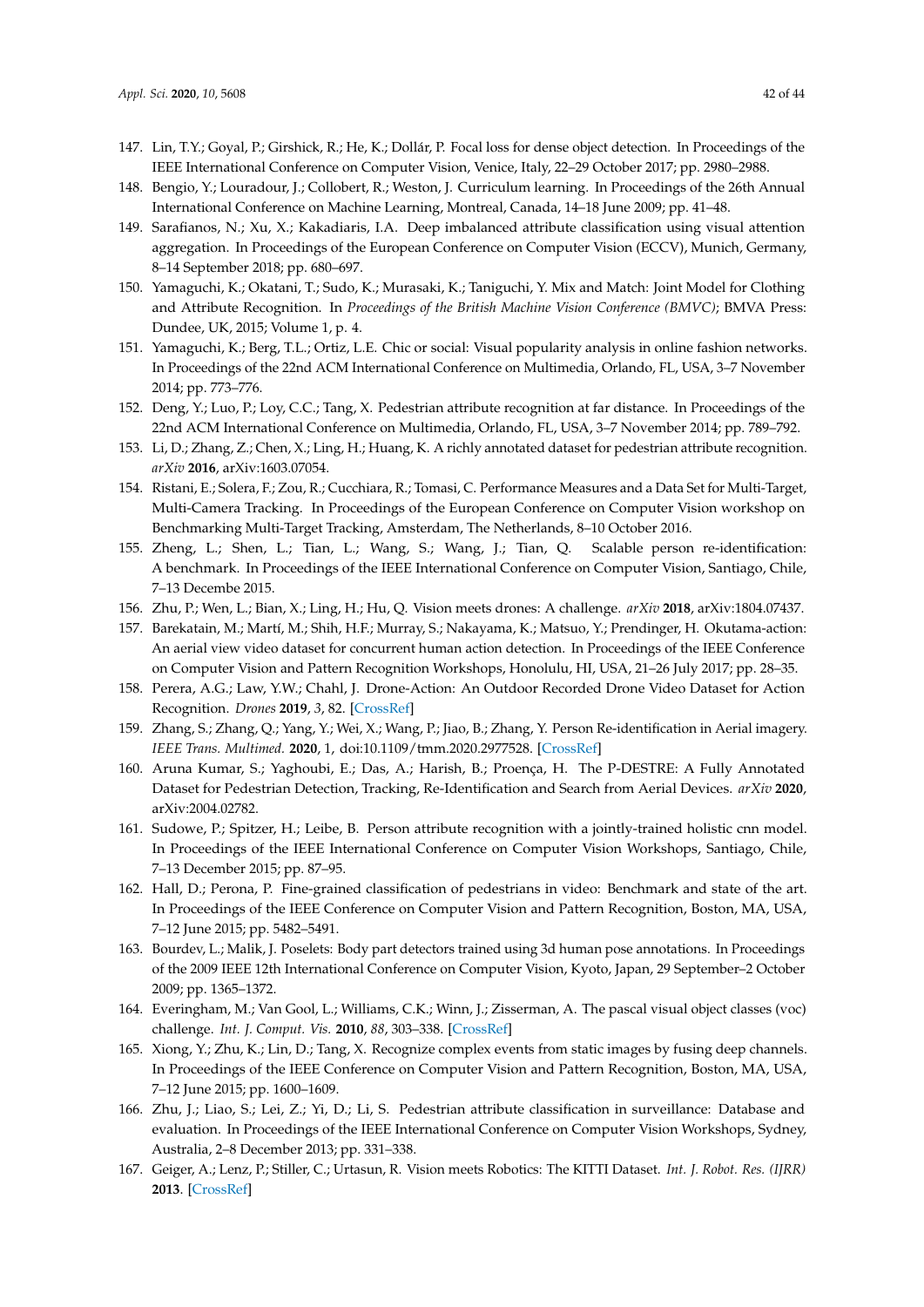- <span id="page-42-0"></span>168. Bileschi, S.M.; Wolf, L. *CBCL Streetscenes*; Technical Report; Center for Biological and Computational Learning (CBCL): Cambridge, MA, USA, 2006.
- <span id="page-42-1"></span>169. Chen, X.; Pang, A.; Zhu, Y.; Li, Y.; Luo, X.; Zhang, G.; Wang, P.; Zhang, Y.; Li, S.; Yu, J. Towards 3D Human Shape Recovery Under Clothing. *arXiv* **2019**, arXiv:1904.02601.
- <span id="page-42-2"></span>170. Bertiche, H.; Madadi, M.; Escalera, S. CLOTH3D: Clothed 3D Humans. *arXiv* **2019**, arXiv:1912.02792.
- <span id="page-42-3"></span>171. Zhu, S.; Fidler, S.; Urtasun, R.; Lin, D.; Loy, C.C. Be Your Own Prada: Fashion Synthesis with Structural Coherence. In Proceedings of the International Conference on Computer Vision (ICCV), Venice, Italy, 22–29 October 2017.
- <span id="page-42-4"></span>172. Phillips, P.J.; Jiang, F.; Narvekar, A.; Ayyad, J.; O'Toole, A.J. An other-race effect for face recognition algorithms. *ACM Trans. Appl. Percept. (TAP)* **2011**, *8*, 1–11. [\[CrossRef\]](http://dx.doi.org/10.1145/1870076.1870082)
- <span id="page-42-5"></span>173. Shah, S.; Dey, D.; Lovett, C.; Kapoor, A. Airsim: High-fidelity visual and physical simulation for autonomous vehicles. In *Field and Service Robotics*; Springer: Cham, Switzerland, 2018; pp. 621–635.
- <span id="page-42-6"></span>174. Stewart, R.; Andriluka, M.; Ng, A.Y. End-to-End People Detection in Crowded Scenes. In Proceedings of the 2016 IEEE Conference on Computer Vision and Pattern Recognition (CVPR), Las Vegas, NV, USA, 27–30 June 2016; pp. 2325–2333.
- <span id="page-42-7"></span>175. Guo, Y.; Zhang, L.; Hu, Y.; He, X.; Gao, J. Ms-celeb-1m: A dataset and benchmark for large-scale face recognition. In Proceedings of the European Conference on Computer Vision, Amsterdam, The Netherlands, 11–14 October 2016; pp. 87–102.
- <span id="page-42-8"></span>176. Wang, T.; Wang, H. Graph-Boosted Attentive Network for Semantic Body Parsing. In Proceedings of the International Conference on Artificial Neural Networks, Munich, Germany, 17–19 September 2019; pp. 267–280.
- <span id="page-42-9"></span>177. Li, S.; Yu, H.; Hu, R. Attributes-aided part detection and refinement for person re-identification. *Pattern Recognit.* **2020**, *97*, 107016. [\[CrossRef\]](http://dx.doi.org/10.1016/j.patcog.2019.107016)
- <span id="page-42-10"></span>178. Goodfellow, I.; Pouget-Abadie, J.; Mirza, M.; Xu, B.; Warde-Farley, D.; Ozair, S.; Courville, A.; Bengio, Y. Generative adversarial nets. In *Advances in Neural Information Processing Systems 27*; Neural Information Processing Systems Foundation, Inc.: San Diego, CA, USA, 2014.
- <span id="page-42-11"></span>179. Kim, B.; Shin, S.; Jung, H. Variational autoencoder-based multiple image captioning using a caption attention map. *Appl. Sci.* **2019**, *9*, 2699. [\[CrossRef\]](http://dx.doi.org/10.3390/app9132699)
- <span id="page-42-12"></span>180. Xu, W.; Keshmiri, S.; Wang, G. Adversarially approximated autoencoder for image generation and manipulation. *IEEE Trans. Multimed.* **2019**, *21*, 2387–2396. [\[CrossRef\]](http://dx.doi.org/10.1109/TMM.2019.2898777)
- <span id="page-42-13"></span>181. Karras, T.; Laine, S.; Aila, T. A style-based generator architecture for generative adversarial networks. In Proceedings of the IEEE Conference on Computer Vision and Pattern Recognition, Long Beach, CA, USA, 15–20 June 2019; pp. 4401–4410.
- <span id="page-42-14"></span>182. Jiang, H.; Wang, R.; Li, Y.; Liu, H.; Shan, S.; Chen, X. Attribute annotation on large-scale image database by active knowledge transfer. *ImageVis. Comput.* **2018**, *78*, 1–13. [\[CrossRef\]](http://dx.doi.org/10.1016/j.imavis.2018.06.012)
- <span id="page-42-15"></span>183. Tay, C.; Sharmili Roy, K.H.Y. AANet: Attribute Attention Network for Person Re-Identifications. In Proceedings of The IEEE Conference on Computer Vision and Pattern Recognition (CVPR), Long Beach, CA, USA, 15–20 June 2019; pp. 7134–7143.
- 184. Raza, M.; Zonghai, C.; Rehman, S.; Zhenhua, G.; Jikai, W.; Peng, B. Part-Wise Pedestrian Gender Recognition Via Deep Convolutional Neural Networks. In Proceedings of the 2nd IET International Conference on Biomedical Image and Signal Processing (ICBISP 2017), Wuhan, China, 13–14 May 2017, doi[:10.1049/cp.2017.0102.](https://doi.org/10.1049/cp.2017.0102) [\[CrossRef\]](http://dx.doi.org/10.1049/cp.2017.0102)
- <span id="page-42-16"></span>185. Wang, T.; Shu, K.C.; Chang, C.H.; Chen, Y.F. On the Effect of Data Imbalance for Multi-Label Pedestrian Attribute Recognition. In Proceedings of the 2018 Conference on Technologies and Applications of Artificial Intelligence (TAAI), Taichung, Taiwan, 30 November–3 December 2018; pp. 74–77.
- <span id="page-42-17"></span>186. Zhong, Z.; Zheng, L.; Kang, G.; Li, S.; Yang, Y. Random Erasing Data Augmentation. In Proceedings of the AAAI, New York, NY, USA, 7–12 February 2020; pp. 13001–13008.
- <span id="page-42-18"></span>187. Yaghoubi, E.; Borza, D.; Alirezazadeh, P.; Kumar, A.; Proença, H. Person Re-identification: Implicitly Defining the Receptive Fields of Deep Learning Classification Frameworks. *arXiv* **2020**, arXiv:2001.11267.
- <span id="page-42-19"></span>188. Tan, C.; Sun, F.; Kong, T.; Zhang, W.; Yang, C.; Liu, C. A survey on deep transfer learning. In Proceedings of the International Conference on Artificial Neural Networks, Rhodes, Greece, 4–7 October 2018; pp. 270–279.
- 189. Weiss, K.; Khoshgoftaar, T.M.; Wang, D. A survey of transfer learning. *J. Big Data* **2016**, *3*, 9. [\[CrossRef\]](http://dx.doi.org/10.1186/s40537-016-0043-6)